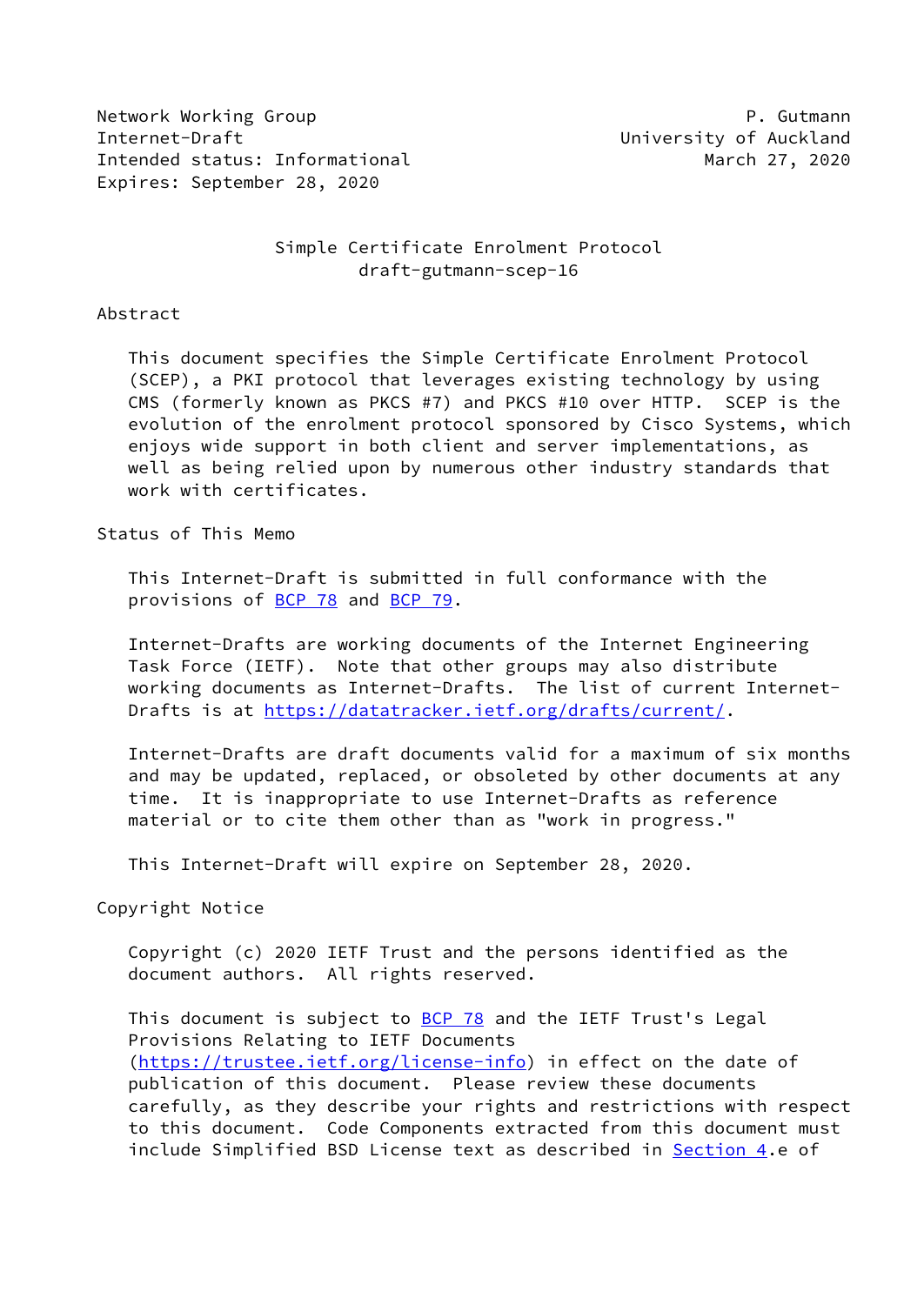# Internet-Draft SCEP March 2020

 the Trust Legal Provisions and are provided without warranty as described in the Simplified BSD License.

 This document may contain material from IETF Documents or IETF Contributions published or made publicly available before November 10, 2008. The person(s) controlling the copyright in some of this material may not have granted the IETF Trust the right to allow modifications of such material outside the IETF Standards Process. Without obtaining an adequate license from the person(s) controlling the copyright in such materials, this document may not be modified outside the IETF Standards Process, and derivative works of it may not be created outside the IETF Standards Process, except to format it for publication as an RFC or to translate it into languages other than English.

# Table of Contents

|                                              | $\overline{4}$ |
|----------------------------------------------|----------------|
| $1.1.$ Conventions Used in This Document     | $\overline{4}$ |
|                                              | $\overline{4}$ |
|                                              | $\overline{4}$ |
|                                              | $\overline{4}$ |
| $2.1.2$ . Certificate Authority              | $\overline{5}$ |
| $2.2.$ CA Certificate Distribution           | $\overline{5}$ |
|                                              | 6              |
| $2.4$ . Enrolment authorisation              | $\overline{1}$ |
| Certificate Enrolment/Renewal<br>2.5.        | 8              |
| 2.5.1. Client State Transitions              | 8              |
| 2.6.                                         | 10             |
| 2.7.                                         | 11             |
| Certificate Revocation<br>2.8.               | 11             |
| Mandatory-to-Implement Functionality<br>2.9. | 11             |
| 3. SCEP Secure Message Objects               | 12             |
| SCEP Message Object Processing<br>3.1.       | 14             |
| 3.2.                                         | 14             |
| $3.2.1$ . Signed Transaction Attributes      | 14             |
| 3.2.1.1.                                     | 16             |
|                                              |                |
| 3.2.1.2.                                     | 17             |
|                                              | 17             |
| failInfo and failInfoText<br>3.2.1.4.        | 17             |
| $3.2.1.5$ . senderNonce and recipientNonce   | 18             |
| 3.2.2. SCEP pkcsPKIEnvelope                  | 18             |
|                                              | 19             |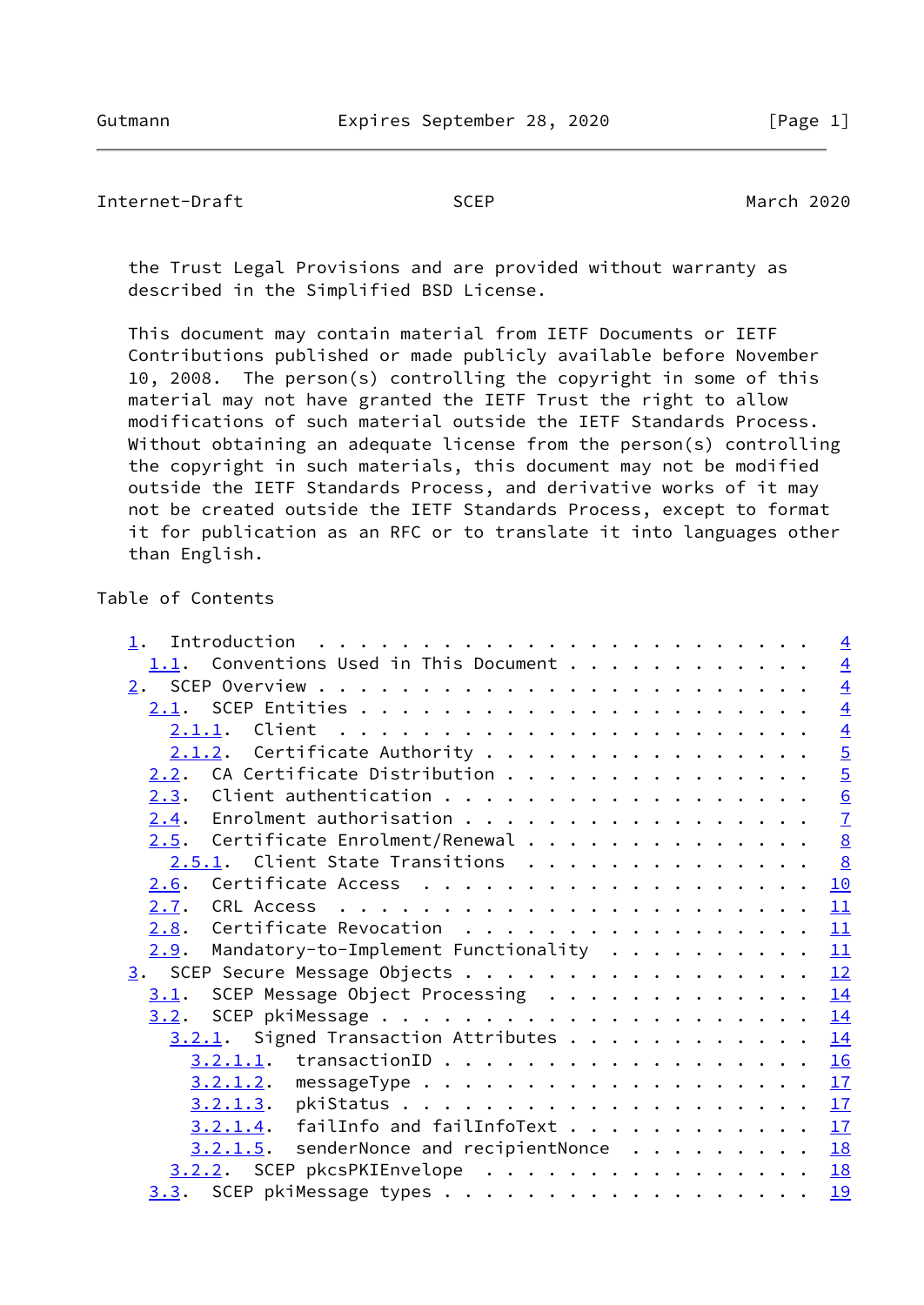| $3.3.1$ . PKCSReq/RenewalReq 19 |  |  |  |  |  |  |  |  |  |  |  |  |
|---------------------------------|--|--|--|--|--|--|--|--|--|--|--|--|
|                                 |  |  |  |  |  |  |  |  |  |  |  |  |
| 3.3.2.1. CertRep SUCCESS 20     |  |  |  |  |  |  |  |  |  |  |  |  |
| 3.3.2.2. CertRep FAILURE 20     |  |  |  |  |  |  |  |  |  |  |  |  |
| 3.3.2.3. CertRep PENDING 20     |  |  |  |  |  |  |  |  |  |  |  |  |
|                                 |  |  |  |  |  |  |  |  |  |  |  |  |

Gutmann **Expires September 28, 2020** [Page 2]

# Internet-Draft SCEP SCEP March 2020

| <u>3.3.3</u> . CertPoll (GetCertInitial)                                  | 21 |
|---------------------------------------------------------------------------|----|
| 3.3.4. GetCert and GetCRL 21                                              |    |
| $3.4$ . Degenerate certificates-only CMS Signed-Data 22                   |    |
|                                                                           |    |
| 3.5.1. GetCACaps HTTP Message Format 22                                   |    |
| 3.5.2. CA Capabilities Response Format 22                                 |    |
| 4.                                                                        |    |
| HTTP POST and GET Message Formats 25<br>4.1.                              |    |
| 4.2. Get CA Certificate 26                                                |    |
| 4.2.1. Get CA Certificate Response Message Format 27                      |    |
| 4.2.1.1. CA Certificate Response Message Format 27                        |    |
| 4.2.1.2. CA Certificate Chain Response Message Format 27                  |    |
| 4.3. Certificate Enrolment/Renewal 27                                     |    |
| 4.3.1. Certificate Enrolment/Renewal Response Message                     | 28 |
| 4.4. Poll for Client Initial Certificate 28                               |    |
| 4.4.1. Polling Response Message Format 29                                 |    |
|                                                                           |    |
| 4.5.1. Certificate Access Response Message Format 29                      |    |
|                                                                           |    |
| 4.6.1. CRL Access Response Message Format 29                              |    |
| 4.7. Get Next Certificate Authority Certificate 29                        |    |
| 4.7.1. Get Next CA Response Message Format 30                             |    |
| 5. SCEP Transaction Examples 30                                           |    |
| $5.1$ . Successful Transactions 30                                        |    |
| 5.2. Transactions with Errors                                             | 31 |
|                                                                           | 34 |
|                                                                           | 34 |
| Registration of application/x-x509-ca-cert media type $\ldots$<br>7.1.    | 35 |
| Registration of application/x-x509-ca-ra-cert media type<br>7.2.          | 36 |
| Registration of application/x-x509-next-ca-cert media<br>7.3.             |    |
|                                                                           |    |
| Registration of application/x-pki-message media type $\cdot$ . 38<br>7.4. |    |
| 8. Security Considerations 39                                             |    |
| 8.1.                                                                      |    |
| $8.2$ . Use of the CA private key 40                                      |    |
| 8.3. ChallengePassword Shared Secret Value                                | 40 |
|                                                                           |    |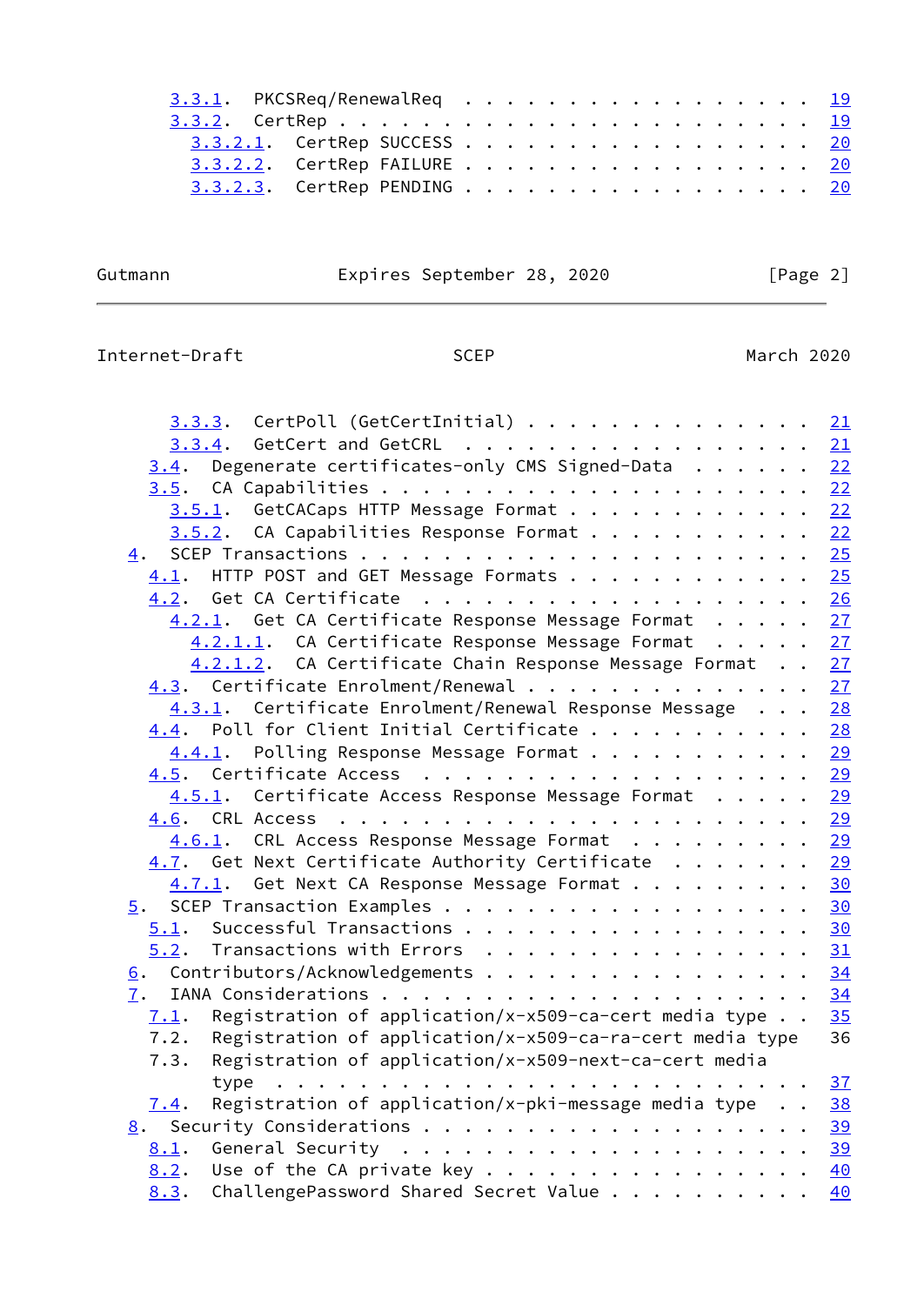| 8.4. Lack of Certificate Issue Confirmation 41 |  |
|------------------------------------------------|--|
|                                                |  |
| 8.6. Lack of PoP in Renewal Requests 42        |  |
| 8.7. Traffic Monitoring 42                     |  |
| 8.8. Unnecessary cryptography 42               |  |
|                                                |  |
| <u> 9</u> . References <u>43</u>               |  |
| 9.1. Normative References 43                   |  |
| 9.2. Informative References 45                 |  |
| Appendix A. Background Notes 45                |  |
|                                                |  |

Gutmann Expires September 28, 2020 [Page 3]

<span id="page-3-1"></span>Internet-Draft SCEP March 2020

## <span id="page-3-0"></span>[1](#page-3-0). Introduction

 X.509 certificates serve as the basis for several standardised security protocols such as TLS  $[23]$  $[23]$ , S/MIME  $[20]$ , and IKE/IPsec  $[19]$ . When an X.509 certificate is issued there typically is a need for a certificate management protocol to enable a PKI client to request or renew a certificate from a Certificate Authority (CA). This specification defines a protocol, Simple Certificate Enrolment Protocol (SCEP), for certificate management and certificate and CRL queries.

The SCEP protocol supports the following general operations:

o CA public key distribution.

- o Certificate enrolment and issue.
- o Certificate renewal.
- o Certificate query.
- o CRL query.

SCEP makes extensive use of CMS  $[10]$  and PKCS #10  $[13]$  $[13]$ .

<span id="page-3-2"></span>[1.1](#page-3-2). Conventions Used in This Document

 The key words "MUST", "MUST NOT", "REQUIRED", "SHALL", "SHALL NOT", "SHOULD", "SHOULD NOT", "RECOMMENDED", "NOT RECOMMENDED", "MAY", and "OPTIONAL" in this document are to be interpreted as described in  $[1]$  $[1]$ and  $[5]$  $[5]$  when, and only when, they appear in all capitals, as shown here.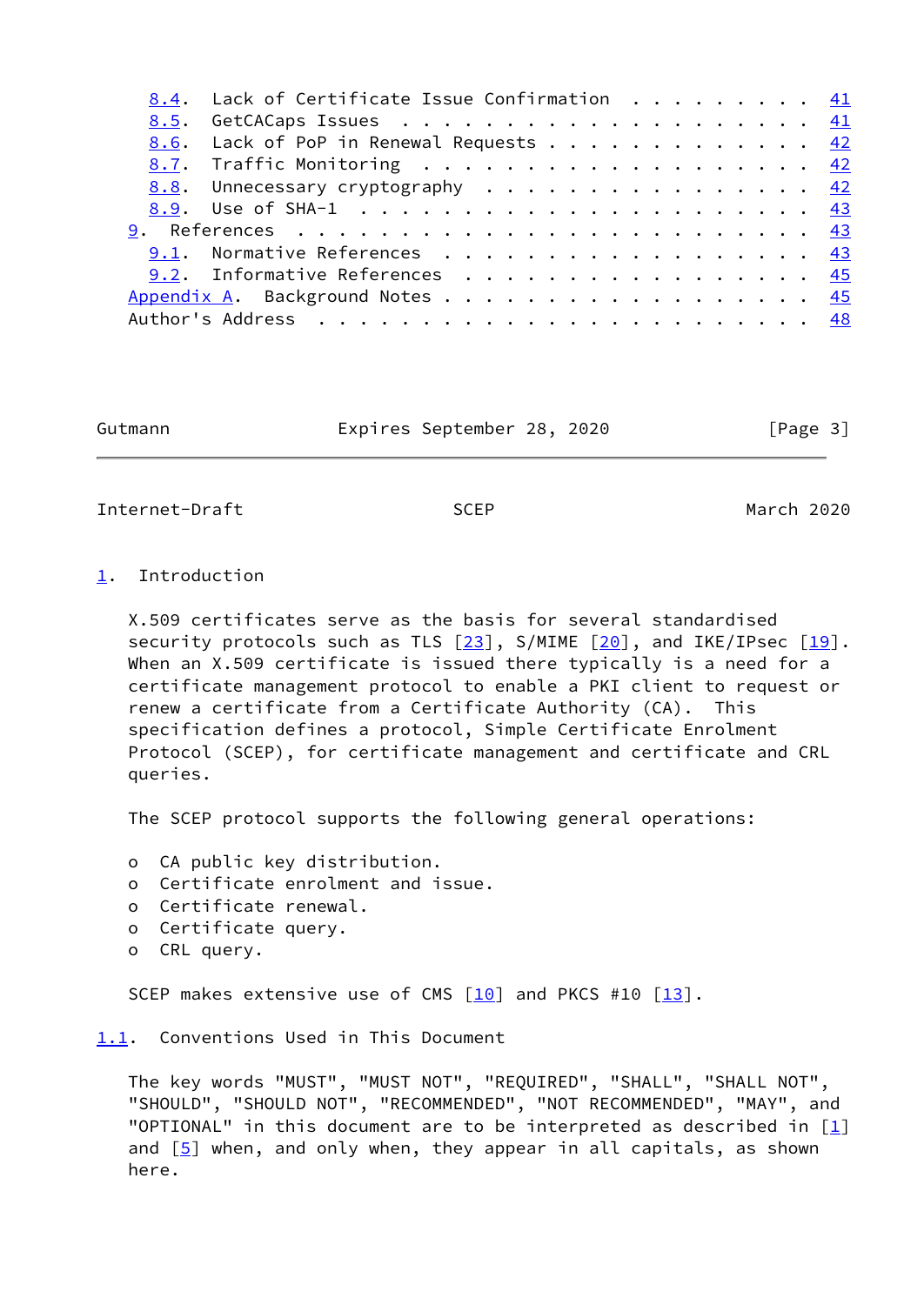This document uses the Augmented Backus-Naur Form (ABNF) notation as specified in  $[6]$  for defining formal syntax of commands. Nonterminals not defined in [\[6\]](#page-49-3) are defined in [Section 4.1.](#page-27-2)

<span id="page-4-0"></span>[2](#page-4-0). SCEP Overview

This section provides an overview of the functionality of SCEP.

<span id="page-4-1"></span>[2.1](#page-4-1). SCEP Entities

 The entity types defined in SCEP are a client requesting a certificate and a Certificate Authority (CA) that issues the certificate. These are described in the following sections.

## <span id="page-4-2"></span>[2.1.1](#page-4-2). Client

A client MUST have the following information locally configured:

1. The CA's fully qualified domain name or IP address.

Gutmann Expires September 28, 2020 [Page 4]

<span id="page-4-4"></span>Internet-Draft SCEP March 2020

- 2. Any identification and/or authorisation information required by the CA before a certificate will be issued, as described in [Section 3.3.1.](#page-20-3)
- 3. The identifying information that is used for authentication of the CA in [Section 4.2.1,](#page-29-1) typically a certificate fingerprint.

<span id="page-4-3"></span>[2.1.2](#page-4-3). Certificate Authority

 A SCEP CA is the entity that signs client certificates. A CA may enforce policies and apply them to certificate requests, and may reject a request for any reason.

 Since the client is expected to perform signature verification and optionally encryption using the CA certificate, the keyUsage extension in the CA certificate MUST indicate that it is valid for digitalSignature and keyEncipherment (if the key is to be used for en/decryption) alongside the usual CA usages of keyCertSign and/or cRLSign.

<span id="page-4-5"></span>[2.2](#page-4-5). CA Certificate Distribution

If the CA certificate(s) have not previously been acquired by the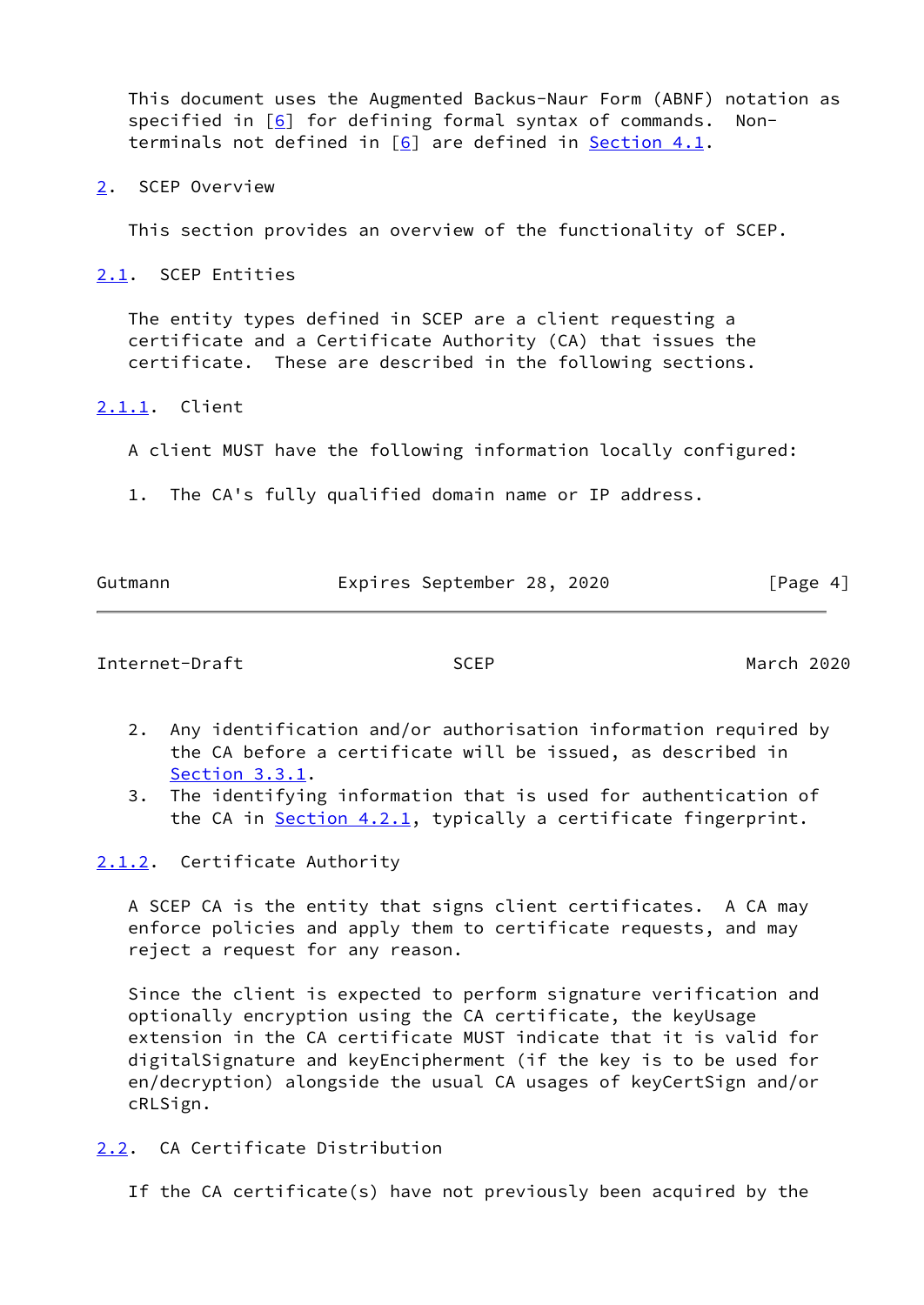client through some other means, the client MUST retrieve them before any PKI operation ([Section 3\)](#page-12-2) can be started. Since no public key has yet been exchanged between the client and the CA, the messages cannot be secured using CMS, and the CA certificate request and response data is instead transferred in the clear.

 If an intermediate CA is in use, a certificates-only CMS Signed-Data message with a certificate chain consisting of all CA certificates is returned. Otherwise the CA certificate itself is returned.

 The CA certificate MAY be provided out-of-band to the client. Alternatively, the CA certificate fingerprint MAY be used to authenticate a CA Certificate distributed by the GetCACert response [\(Section 4.2](#page-29-0)) or via HTTP certificate-store access [[17\]](#page-50-6). The fingerprint is created by calculating a SHA-256 hash over the whole CA certificate (for legacy reasons, a SHA-1 hash may be used by some implementations).

 After the client gets the CA certificate, it SHOULD authenticate it in some manner unless this is deemed unnecessary, for example because the device is being provisioned inside a trusted environment. For example it could compare its fingerprint with locally configured, out-of-band distributed, identifying information, or by some equivalent means such as a direct comparison with a locally-stored copy of the certificate.

| Gutmann | Expires September 28, 2020 |  | [Page 5] |
|---------|----------------------------|--|----------|

<span id="page-5-1"></span>Internet-Draft SCEP March 2020

 Intermediate CA certificates, if any, are signed by a higher-level CA so there is no need to authenticate them against the out-of-band data. Since intermediate CA certificates are rolled over more frequently than long-lived top-level CA certificates, clients MUST verify intermediate-level CA certificates before use during protocol exchanges in case the intermediate CA certificate has expired or otherwise been invalidated.

 When a CA certificate expires, certificates that have been signed by it may no longer be regarded as valid. CA key rollover provides a mechanism by which the CA can distribute a new CA certificate which is valid in the future once the current certificate has expired. This is done via the GetNextCACert message (section [Section 4.7\)](#page-32-5).

<span id="page-5-0"></span>[2.3](#page-5-0). Client authentication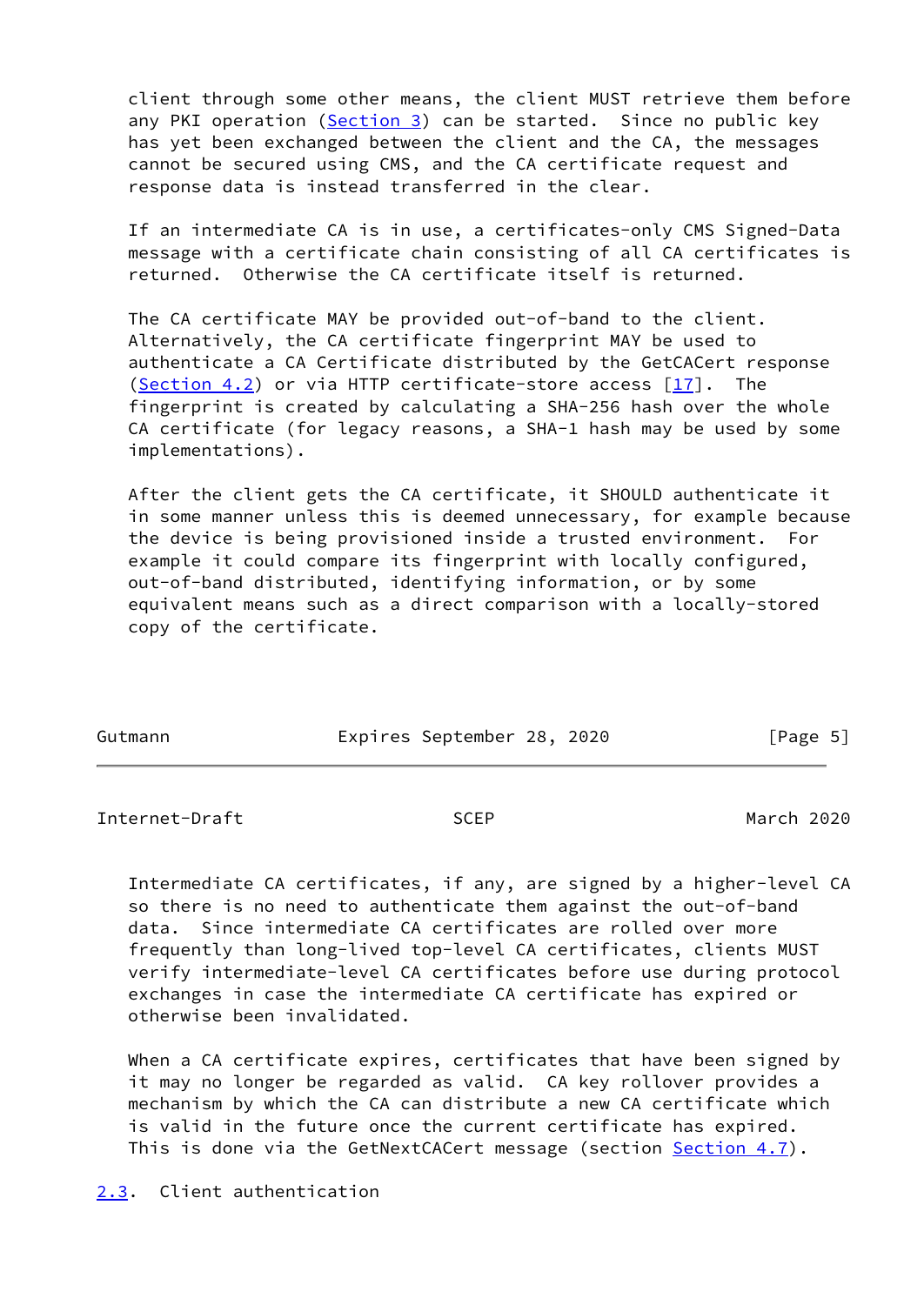As with every protocol that uses public-key cryptography, the association between the public keys used in the protocol and the identities with which they are associated must be authenticated in a cryptographically secure manner. Communications between the client and the CA are secured using SCEP Secure Message Objects as explained in [Section 3,](#page-12-2) which specifies how CMS is used to encrypt and sign the data. In order to perform the signing operation the client uses an appropriate local certificate:

- 1. If the client does not have an appropriate existing certificate then a locally generated self-signed certificate MUST be used. The keyUsage extension in the certificate MUST indicate that it is valid for digitalSignature and keyEncipherment (if available). The self-signed certificate SHOULD use the same subject name and key as in the PKCS #10 request. In this case the messageType is PKCSReq (see [Section 3.2.1.2](#page-18-0)).
- 2. If the client already has a certificate issued by the SCEP CA and the CA supports renewal (see [Section 2.5](#page-8-0)), that certificate SHOULD be used. In this case the messageType is RenewalReq (see [Section 3.2.1.2\)](#page-18-0).
- 3. Alternatively, if the client has no certificate issued by the SCEP CA but has credentials from an alternate CA then the certificate issued by the alternate CA MAY be used in a renewal request as described above. The SCEP CA's policy will determine whether the request can be accepted or not.

 Note that although the above text describes several different types of operations, for historical reasons most implementations always apply the first one even if an existing certificate already exists. For this reason support for the first case is mandatory while support for the latter ones are optional (see [Section 2.9](#page-12-1)).

| Gutmann | Expires September 28, 2020 | [Page 6] |
|---------|----------------------------|----------|
|         |                            |          |

<span id="page-6-0"></span>Internet-Draft SCEP March 2020

 During the certificate enrolment process, the client MUST use the selected certificate's key when signing the CMS envelope (see [Section 3](#page-12-2)). This certificate will be either the self-signed one matching the PKCS #10 request or the CA-issued one used to authorise a renewal, and MUST be included in the signedData certificates field (possibly as part of a full certificate chain). If the key being certified allows encryption then the CA's CertResp will use the same certificate's public key when encrypting the response.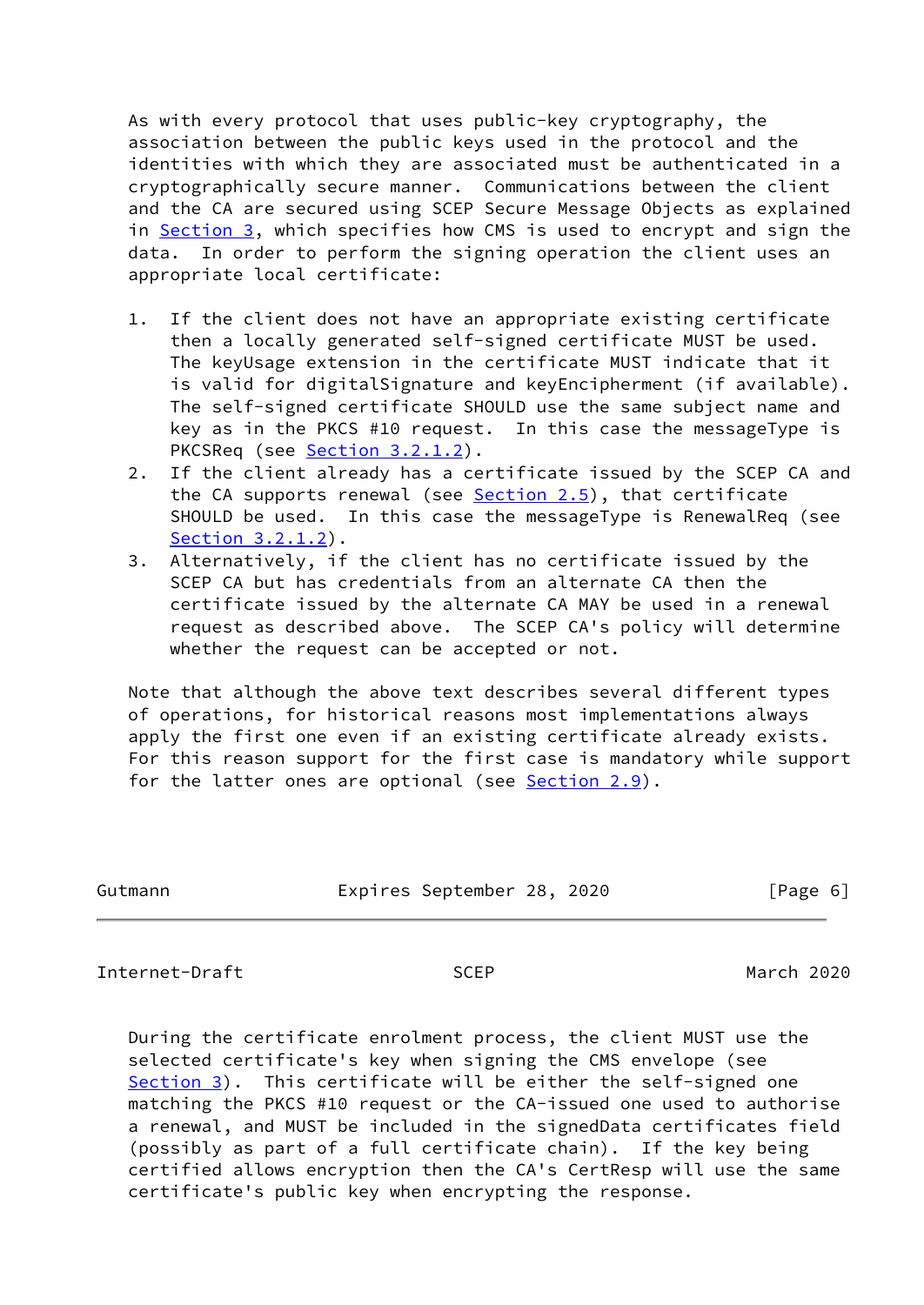Note that in the case of renewal operations this means that the request will be signed and authenticated with the key in the previously-issued certificate rather than the key in the PKCS #10 request, and the response may similarly be returned encrypted with the key in the previously-issued certificate. This has security implications, see [Section 8.6](#page-46-0).

## <span id="page-7-0"></span>[2.4](#page-7-0). Enrolment authorisation

PKCS #10  $\lceil 13 \rceil$  specifies a PKCS #9  $\lceil 12 \rceil$  challengePassword attribute to be sent as part of the enrolment request. When utilizing the challengePassword, the CA distributes a shared secret to the client which will be used to authenticate the request from the the client. It is RECOMMENDED that the challengePassword be a one-time authenticator value to limit the ability of an attacker who can capture the authenticator from the client or CA to re-use it to request further certificates.

 Inclusion of the challengePassword by the SCEP client is RECOMMENDED, however its omission allows for unauthenticated authorisation of enrolment requests (which may, however, require manual approval of each certificate issue if other security measures to control issue aren't in place, see below). Inclusion is OPTIONAL for renewal requests that are authenticated by being signed with an existing certificate. The CMS envelope protects the privacy of the challengePassword.

 A client that is performing certificate renewal as per [Section 2.5](#page-8-0) SHOULD omit the challengePassword but MAY send the originally distributed shared secret in the challengePassword attribute. The SCEP CA MAY use the challengePassword in addition to the previously issued certificate that signs the request to authenticate the request. The SCEP CA MUST NOT attempt to authenticate a client based on a self-signed certificate unless it has been verified through out of-band means such as a certificate fingerprint.

 To perform the authorisation in manual mode the client's request is placed in the PENDING state until the CA operator authorises or rejects it. Manual authorisation is used when the client has only a

| Gutmann | Expires September 28, 2020 |  | [Page 7] |  |
|---------|----------------------------|--|----------|--|
|         |                            |  |          |  |

<span id="page-7-1"></span>Internet-Draft SCEP March 2020

self-signed certificate that hasn't been previously authenticated by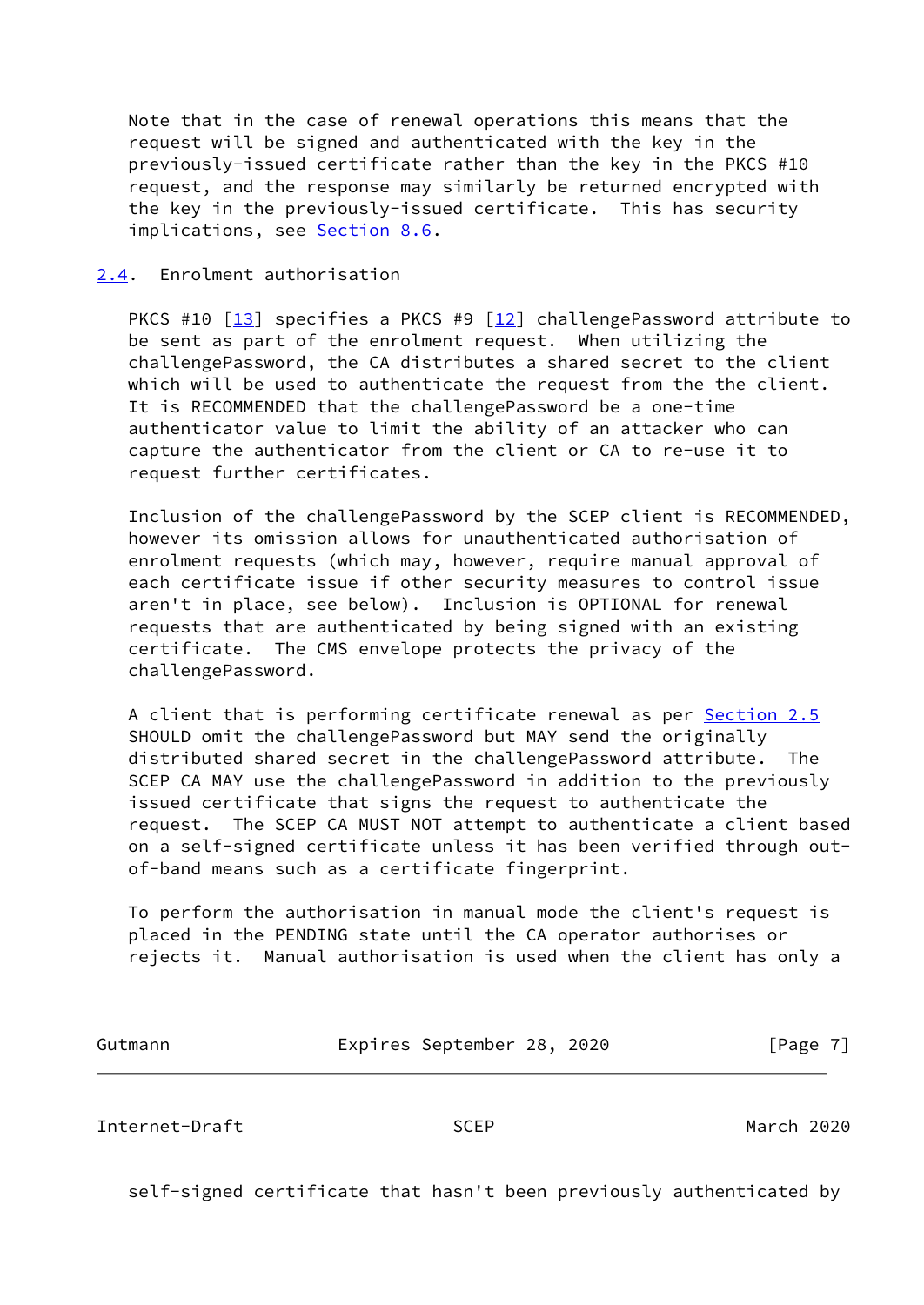the CA and/or a challengePassword is not available. The SCEP CA MAY either reject unauthorised requests or mark them for manual authorisation according to CA policy.

# <span id="page-8-0"></span>[2.5](#page-8-0). Certificate Enrolment/Renewal

 A client starts an enrolment transaction [\(Section 3.3.1\)](#page-20-3) by creating a certificate request using PKCS #10 and sends it to the CA enveloped using CMS ([Section 3\)](#page-12-2).

 If the CA supports certificate renewal and if the CA policy permits then a new certificate with new validity dates can be issued even though the old one is still valid. To renew an existing certificate, the client uses the RenewalReq message (see [Section 3.3\)](#page-20-1) and signs it with the existing client certificate. The client SHOULD use a new keypair when requesting a new certificate, but MAY request a new certificate using the old keypair.

 If the CA returns a CertRep message [\(Section 3.3.2](#page-21-0)) with status set to PENDING, the client enters into polling mode by periodically sending a CertPoll message ([Section 3.3.3\)](#page-22-2) to the CA until the CA operator completes the manual authentication (approving or denying the request). The frequency of the polling operation is a CA/client configuration issue, and may range from seconds or minutes when the issue process is automatic but not instantaneous, through to hours or days if the certificate issue operation requires manual approval.

 If polling mode is being used then the client will send a single PKCSReq/RenewalReq message ([Section 3.3.1\)](#page-20-3), followed by 0 or more CertPoll messages (Section  $3.3.3$ ). The CA will in return send 0 or more CertRep messages ([Section 3.3.2\)](#page-21-0) with status set to PENDING in response to CertPolls, followed by a single CertRep message [\(Section 3.3.2](#page-21-0)) with status set to either SUCCESS or FAILURE.

<span id="page-8-1"></span>[2.5.1](#page-8-1). Client State Transitions

 The client state transitions during the SCEP process are indicated in Figure 1.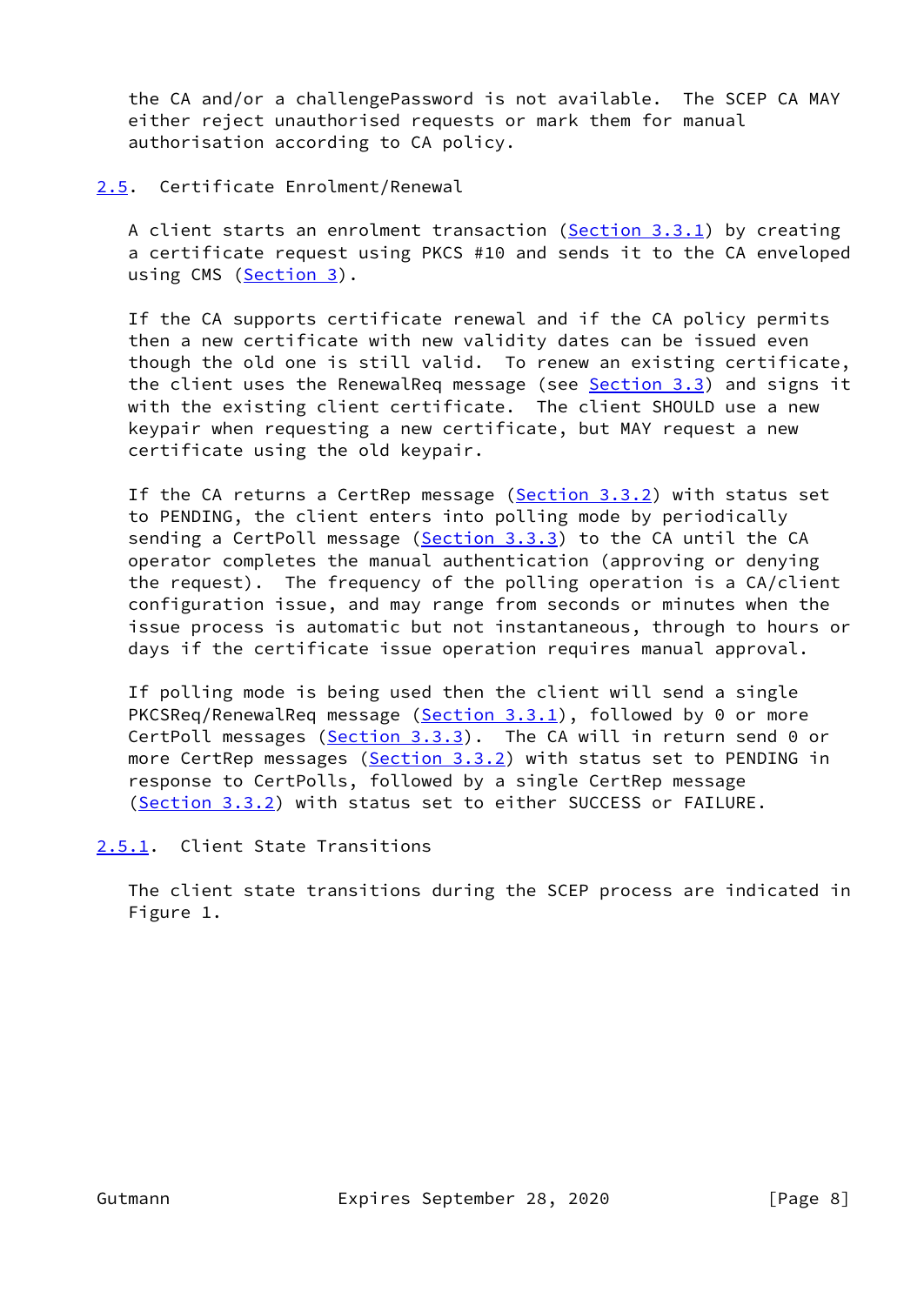| Internet-Draft                                                                                                      | <b>SCEP</b>              | March 2020       |
|---------------------------------------------------------------------------------------------------------------------|--------------------------|------------------|
|                                                                                                                     | CertPoll<br>+-----<----+ |                  |
|                                                                                                                     |                          | CertRep(PENDING) |
| [CERT-NONEXISTENT] -----> [CERT-REQ-PENDING] --------> [CERT-ISSUED]<br>Λ<br>PKCSReq<br>RenewalReq<br>------------- |                          | CertRep(SUCCESS) |
| CertRep(FAILURE) or<br>Max-time/max-polls exceeded                                                                  |                          |                  |

Figure 1: State Transition Diagram

 The certificate issue process starts at state CERT-NONEXISTENT. Sending a PKCSReq/RenewalReq message changes the state to CERT-REQ- PENDING.

 If the CA returns a CertRep message with pkiStatus set to SUCCESS then the state changes to CERT-ISSUED.

 If the CA returns a CertRep message with pkiStatus set to FAILURE or there is no response then the state reverts back to CERT-NONEXISTENT.

 If the CA returns a CertRep message with pkiStatus set to PENDING then the client will keep polling by sending a CertPoll message until either a CertRep message with status set to SUCCESS or FAILURE is received or a timeout occurs or the maximum number of polls has been exceeded.

A successful transaction in automatic mode:

CLIENT CA SERVER

 PKCSReq: PKI cert. enrolment message --------------------------------> CertRep: pkiStatus = SUCCESS Certificate attached <------------------------------ Receive issued certificate.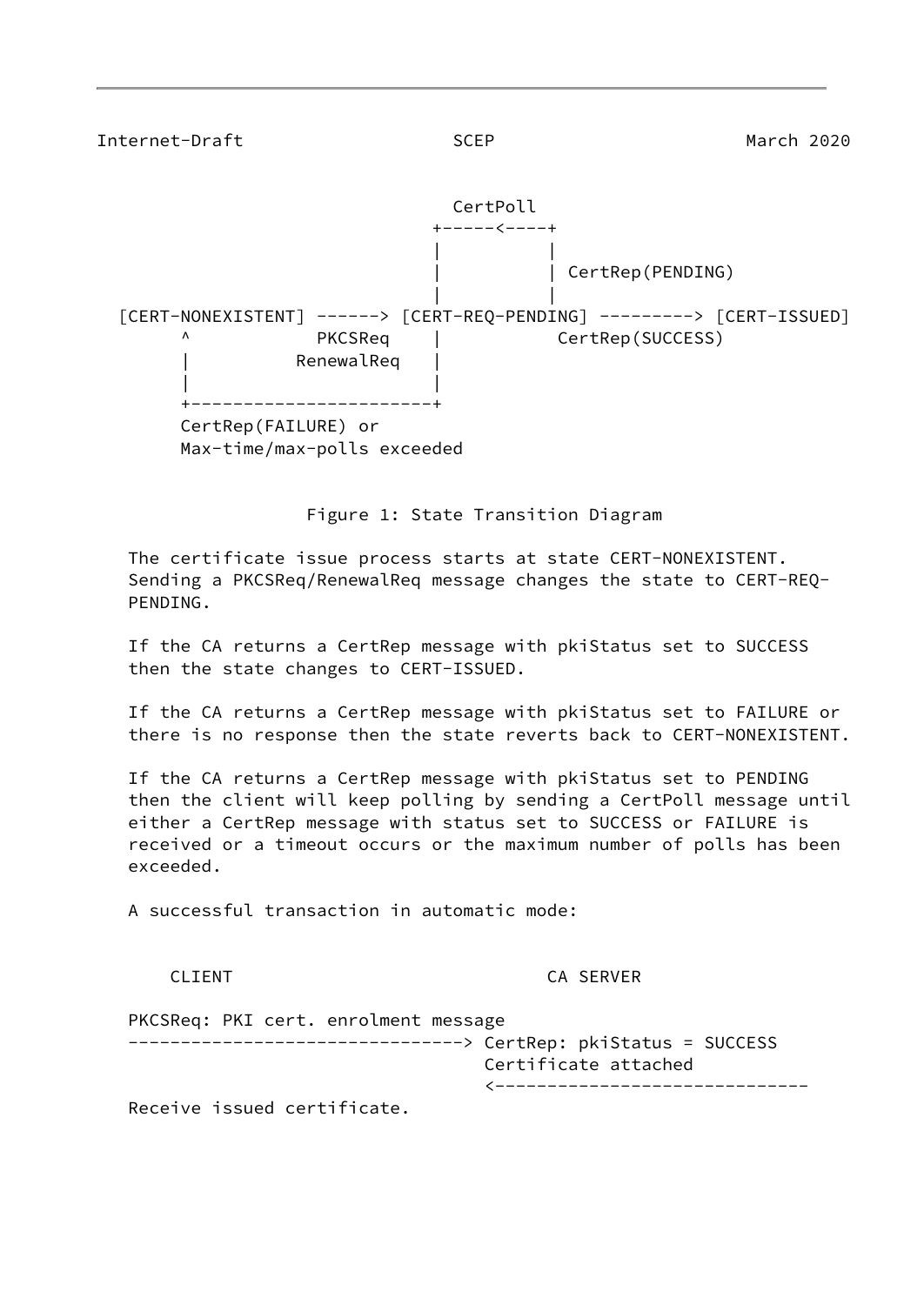<span id="page-10-1"></span>

| Internet-Draft                                                    | <b>SCEP</b>                                                                                                                                                                                                                                                  | March 2020 |
|-------------------------------------------------------------------|--------------------------------------------------------------------------------------------------------------------------------------------------------------------------------------------------------------------------------------------------------------|------------|
| A successful transaction in manual mode:                          |                                                                                                                                                                                                                                                              |            |
| <b>CLIENT</b>                                                     | CA SERVER                                                                                                                                                                                                                                                    |            |
| PKCSReq: PKI cert. enrolment message<br>CertPoll: Polling message | --------------------------------> CertRep: pkiStatus = PENDING<br><-------------------------------<br>--------------------------------> CertRep: pkiStatus = PENDING<br>________________________________<br><manual authentication="" identity=""> </manual> |            |
| CertPoll: Polling message<br>$D_{0}$                              | --------------------------------> CertRep: pkiStatus = SUCCESS<br>Certificate attached<br>-------------------------------                                                                                                                                    |            |

Receive issued certificate.

<span id="page-10-0"></span>[2.6](#page-10-0). Certificate Access

 A certificate query message is defined for clients to retrieve a copy of their own certificate from the CA. It allows clients that do not store their certificates locally to obtain a copy when needed. This functionality is not intended to provide a general purpose certificate access service, which may be instead be achieved via HTTP certificate-store access [\[17\]](#page-50-6) or LDAP.

 To retrieve a certificate from the CA, a client sends a request consisting of the certificate's issuer name and serial number. This assumes that the client has saved the issuer name and the serial number of the issued certificate from the previous enrolment transaction. The transaction to retrieve a certificate consists of one GetCert [\(Section 3.3.4](#page-23-0)) message and one CertRep [\(Section 3.3.2](#page-21-0)) message, as shown below.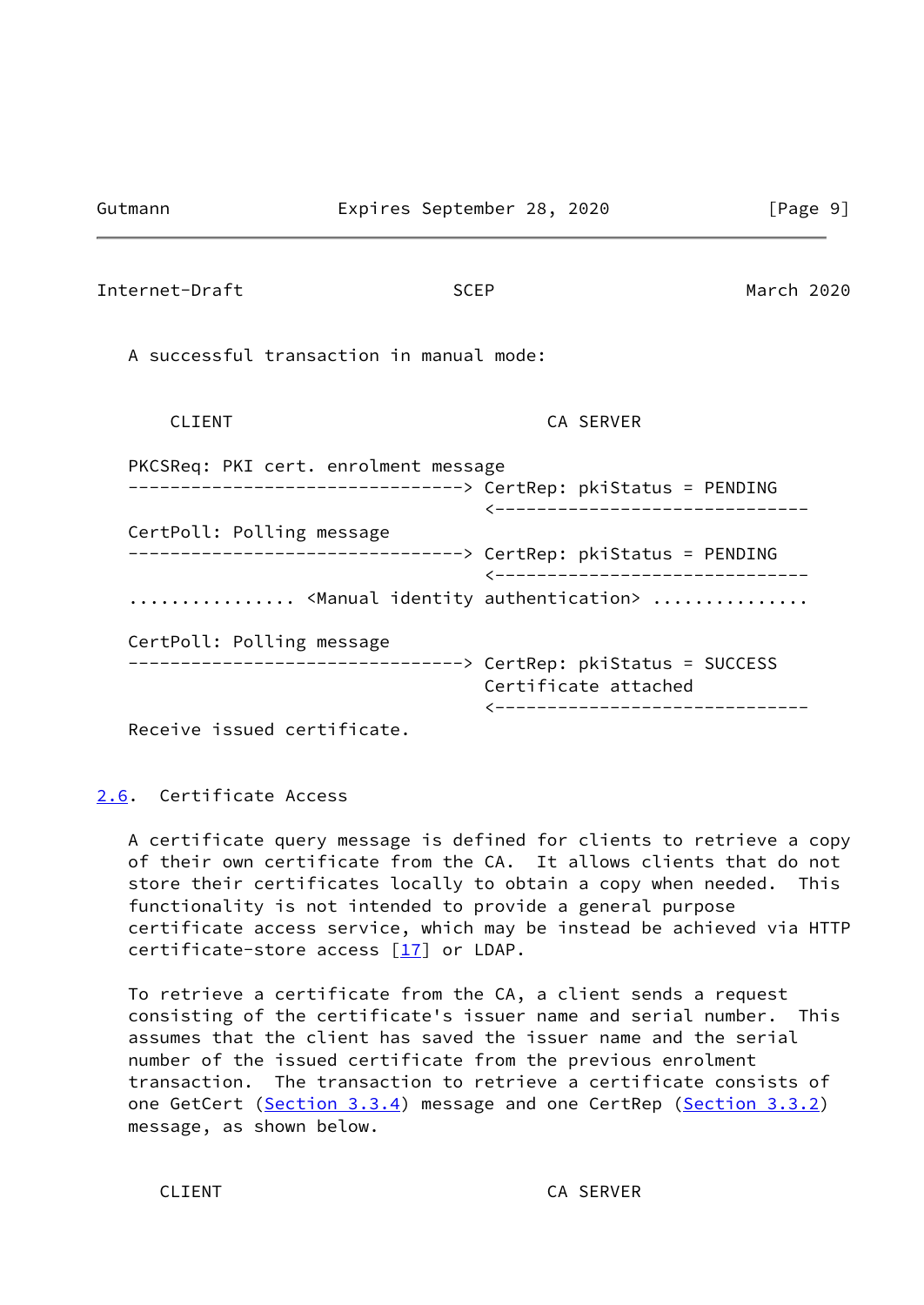| GetCert: PKI certificate query message |  |
|----------------------------------------|--|
|                                        |  |
| Certificate attached                   |  |
| _____________________________          |  |
| Receive the certificate.               |  |

Gutmann **Expires September 28, 2020** [Page 10]

<span id="page-11-1"></span>Internet-Draft SCEP March 2020

<span id="page-11-0"></span>[2.7](#page-11-0). CRL Access

SCEP clients MAY request a CRL via one of three methods:

- 1. If the CA supports the CRL Distribution Points (CRLDPs) extension  $[14]$  in issued certificates, then the CRL MAY be retrieved via the mechanism specified in the CRDLP.
- 2. If the CA supports HTTP certificate-store access [\[17\]](#page-50-6), then the CRL MAY be retrieved via the AuthorityInfoAcces  $[14]$  location specified in the certificate.
- 3. Only if the CA does not support CRDLPs or HTTP access should a CRL query be composed by creating a GetCRL message consisting of the issuer name and serial number from the certificate whose revocation status is being queried.

 The message is sent to the SCEP CA in the same way as the other SCEP requests. The transaction to retrieve a CRL consists of one GetCRL PKI message and one CertRep PKI message, which contains only the CRL (no certificates) in a degenerate certificates-only CMS Signed-Data message  $(Section 3.4)$  $(Section 3.4)$ , as shown below.

CLIENT CA SERVER

 GetCRL: PKI CRL query message ---------------------------------->

CertRep: CRL attached

<-----------------------------

Receive the CRL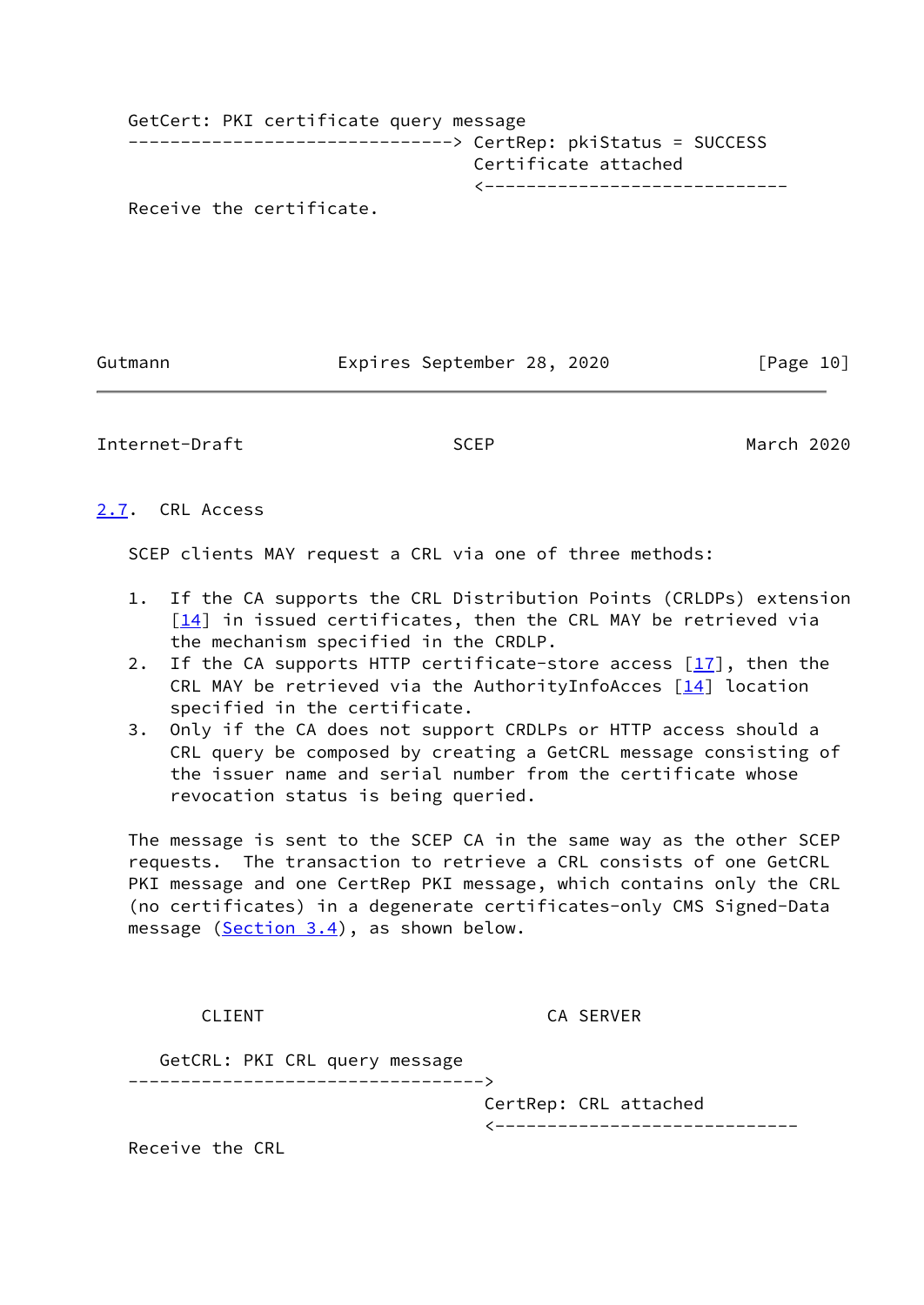# <span id="page-12-0"></span>[2.8](#page-12-0). Certificate Revocation

 SCEP does not specify a method to request certificate revocation. In order to revoke a certificate, the client must contact the CA using a non-SCEP defined mechanism.

<span id="page-12-1"></span>[2.9](#page-12-1). Mandatory-to-Implement Functionality

 At a minimum, all SCEP implementations compliant with this specification MUST support GetCACaps [\(Section 3.5.1\)](#page-24-1), GetCACert [\(Section 4.2](#page-29-0)), PKCSReq [\(Section 3.3.1](#page-20-3)) (and its associated response messages), communication of binary data via HTTP POST ([Section 4.1](#page-27-2)), and the AES128-CBC  $\boxed{7}$  and SHA-256  $\boxed{8}$  algorithms to secure pkiMessages [\(Section 3.2](#page-15-0)).

Gutmann Expires September 28, 2020 [Page 11]

<span id="page-12-3"></span>Internet-Draft SCEP March 2020

 For historical reasons implementations MAY support communications of binary data via HTTP GET ( $Section 4.1$ ), and the triple DES-CBC and SHA-1 algorithms to secure pkiMessages [\(Section 3.2](#page-15-0)). Implementations MUST NOT support the obsolete and/or insecure single DES and MD5 algorithms used in earlier versions of this specification, since the unsecured nature of GetCACaps means that an in-path attacker can trivially roll back the encryption used to these insecure algorithms, see [Section 8.5](#page-45-2).

<span id="page-12-2"></span>[3](#page-12-2). SCEP Secure Message Objects

 CMS is a general enveloping mechanism that enables both signed and encrypted transmission of arbitrary data. SCEP messages that require confidentiality use two layers of CMS, as shown using ASN.1-like pseudocode in Figure 2. By applying both enveloping and signing transformations, the SCEP message is protected both for the integrity of its end-to-end transaction information and the confidentiality of its information portion.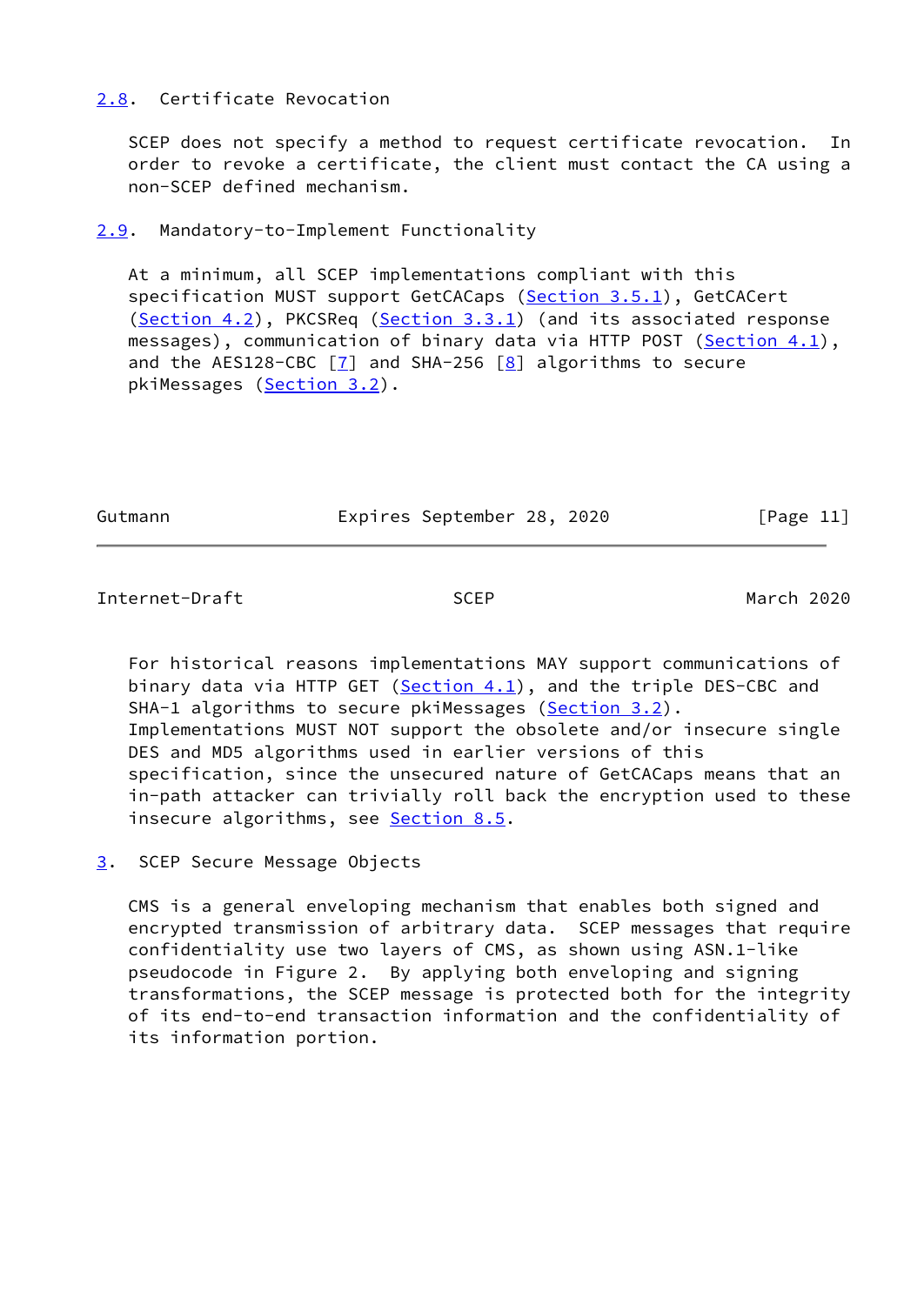Gutmann **Expires September 28, 2020** [Page 12]

Internet-Draft SCEP March 2020

```
 pkiMessage {
    contentType = signedData { pkcs-7 2 },
    content {
      digestAlgorithms,
      encapsulatedContentInfo {
       eContentType = data { pkcs-7 1 },
       eContent { -- pkcsPKIEnvelope, optional
          contentType = envelopedData { pkcs-7 3 },
          content {
           recipientInfo,
           encryptedContentInfo {
            contentType = data { pkcs-7 1 },
             contentEncrAlgorithm,
             encryptedContent {
               messageData -- Typically PKCS #10 request
}
}
}
```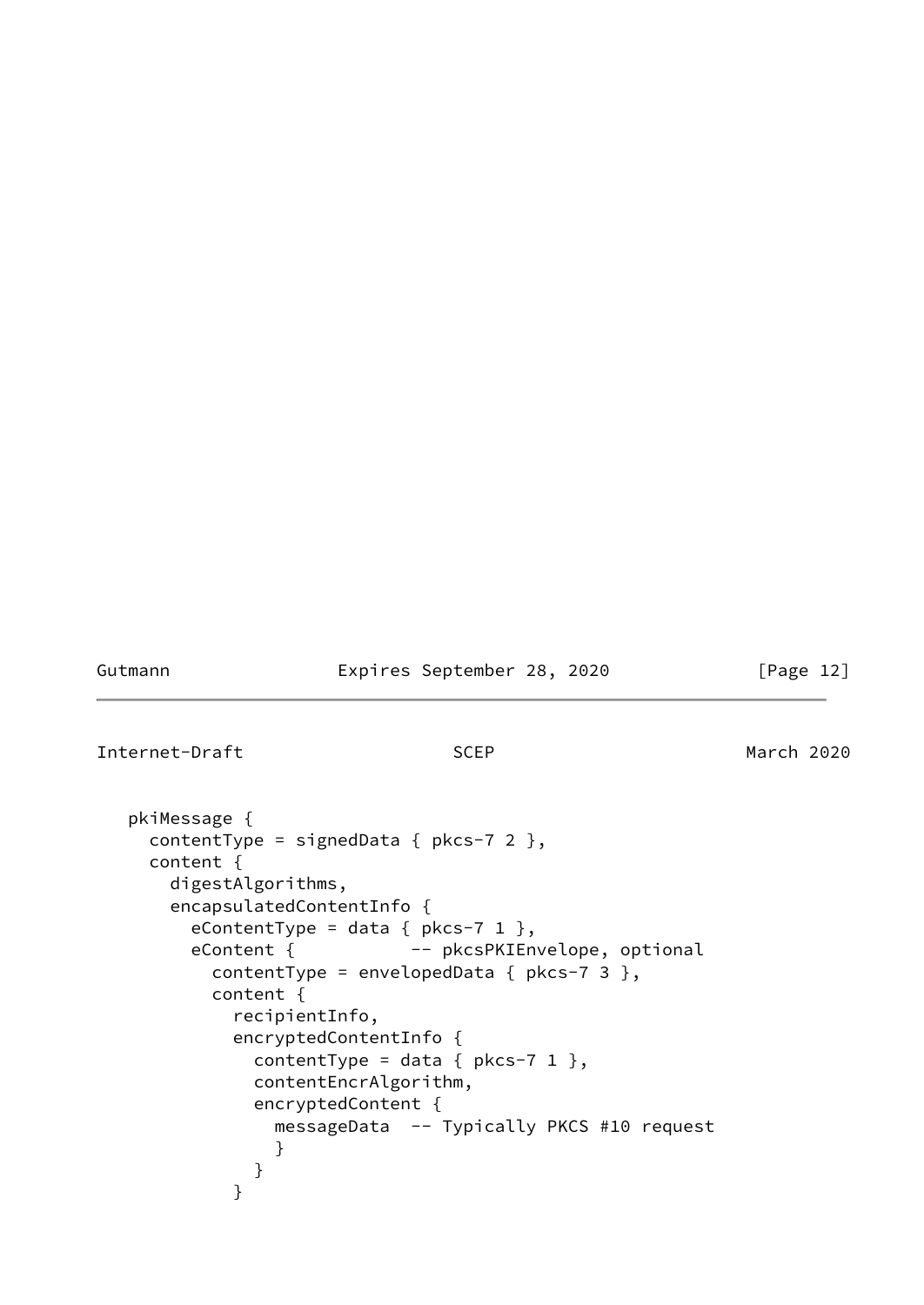```
 }
         },
     certificates, -- Optional
     crls, \qquad \qquad -- \quad \text{Optional} signerInfo {
         signedAttrs {
           transactionID,
          messageType,
          pkiStatus,
           failInfo, -- Optional
           senderNonce / recipientNonce,
           },
        signature
}
      }
    }
```
Figure 2: CMS Layering

 When a particular SCEP message carries data, this data is carried in the messageData. CertRep messages will lack any signed content and consist only of a pkcsPKIEnvelope ([Section 3.2.2\)](#page-20-0).

 The remainder of this document will refer only to 'messageData', but it is understood to always be encapsulated in the pkcsPKIEnvelope [\(Section 3.2.2](#page-20-0)). The format of the data in the messageData is defined by the messageType attribute (see **Section 3.2**) of the Signed- Data. If there is no messageData to be transmitted, the entire pkcsPKIEnvelope MUST be omitted.

| Expires September 28, 2020<br>Gutmann | [Page 13] |  |
|---------------------------------------|-----------|--|
|---------------------------------------|-----------|--|

<span id="page-14-1"></span>Internet-Draft SCEP March 2020

Samples of SCEP messages are available through the JSCEP project  $[18]$ in the src/samples directory.

<span id="page-14-0"></span>[3.1](#page-14-0). SCEP Message Object Processing

 Creating a SCEP message consists of several stages. The content to be conveyed (in other words the messageData) is first encrypted, and the encrypted content is then signed.

 The form of encryption to be applied depends on the capabilities of the recipient's public key. If the key is encryption-capable (for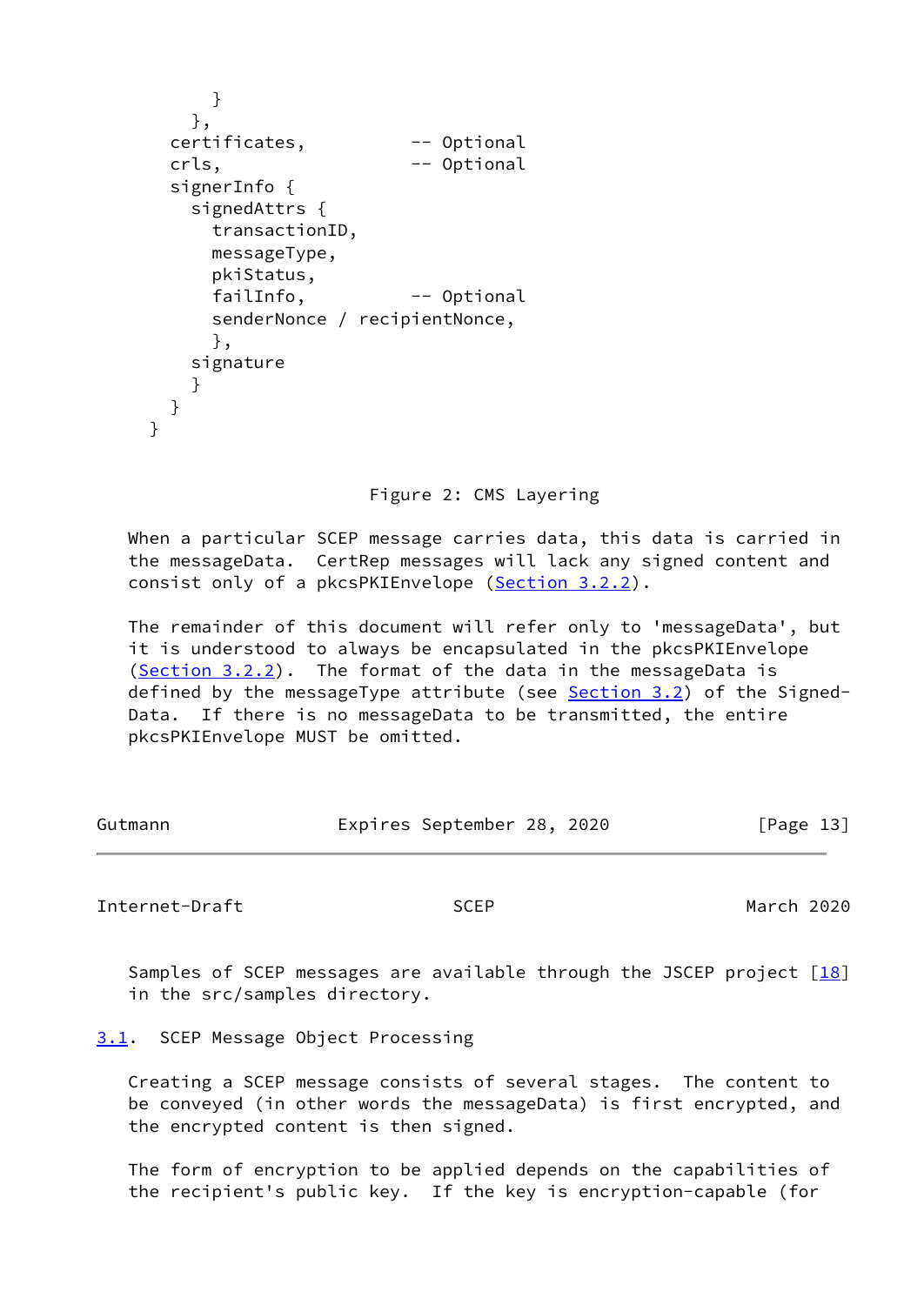example RSA) then the messageData is encrypted using the recipient's public key with the CMS KeyTransRecipientInfo mechanism. If the key is not encryption-capable (for example DSA or ECDSA) then the messageData is encrypted using the challengePassword with the CMS PasswordRecipientInfo mechanism.

 Once the messageData has been encrypted, it is signed with the sender's public key. This completes the SCEP message that is then sent to the recipient.

 Note that some early implementations of this specification dealt with non-encryption-capable keys by omitting the encryption stage, based on the text in [Section 3](#page-12-2) that indicated that "the EnvelopedData is omitted". This alternative processing mechanism SHOULD NOT be used since it exposes in cleartext the challengePassword used to authorise the certificate issue.

<span id="page-15-0"></span>[3.2](#page-15-0). SCEP pkiMessage

 The basic building block of all secured SCEP messages is the SCEP pkiMessage. It consists of a CMS Signed-Data content type. The following restrictions apply:

- o The eContentType in encapsulatedContentInfo MUST be data ({pkcs-7 1}).
- o The signed content, if present (FAILURE and PENDING CertRep messages will lack any signed content), MUST be a pkcsPKIEnvelope ([Section 3.2.2\)](#page-20-0), and MUST match the messageType attribute.
- o The SignerInfo MUST contain a set of authenticatedAttributes ([Section 3.2.1\)](#page-15-1).
- <span id="page-15-1"></span>[3.2.1](#page-15-1). Signed Transaction Attributes

 At a minimum, all messages MUST contain the following authenticatedAttributes:

o A transactionID attribute (see [Section 3.2.1.1](#page-17-0)).

| Gutmann | Expires September 28, 2020 |  | [Page 14] |  |
|---------|----------------------------|--|-----------|--|
|         |                            |  |           |  |

Internet-Draft SCEP March 2020

- o A messageType attribute (see [Section 3.2.1.2](#page-18-0)).
- o A fresh senderNonce attribute (see [Section 3.2.1.5](#page-19-1)). Note however the comment about senderNonces and polling in **Section 3.3.2**
- o Any attributes required by CMS.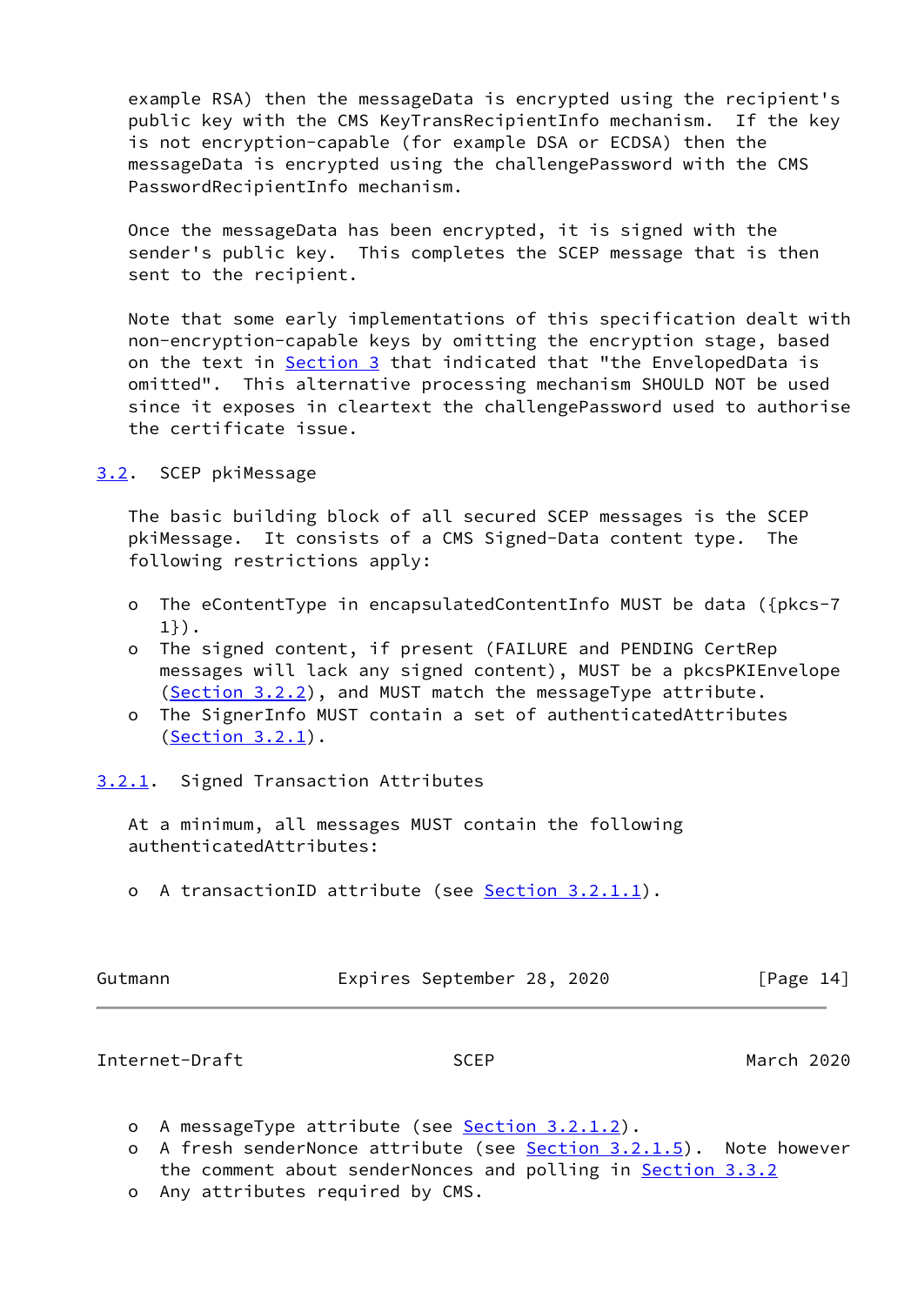If the message is a CertRep, it MUST also include the following authenticatedAttributes:

- o A pkiStatus attribute (see [Section 3.2.1.3](#page-18-2)).
- o A failInfo and optional failInfotext attribute (see [Section 3.2.1.4](#page-19-0)) if pkiStatus = FAILURE.
- o A recipientNonce attribute (see [Section 3.2.1.5](#page-19-1)) copied from the senderNonce in the request that this is a response to.

 The following transaction attributes are encoded as authenticated attributes, and are carried in the SignerInfo for this Signed-Data.

| Attribute      | Encoding            | Comment                                            |
|----------------|---------------------|----------------------------------------------------|
| transactionID  | PrintableString     | Unique ID for this<br>transaction as a text string |
| messageType    | PrintableString     | Decimal value as a<br>numeric text string          |
| pkiStatus      | PrintableString     | Decimal value as a<br>numeric text string          |
| failInfo       | PrintableString     | Decimal value as a<br>numeric text string          |
| failInfoText   | UTF8String          | Descriptive text for the<br>failInfo value         |
| senderNonce    | <b>OCTET STRING</b> | Random nonce as a 16-byte<br>binary data string    |
| recipientNonce | <b>OCTET STRING</b> | Random nonce as a<br>16-byte binary data string    |

Gutmann **Expires September 28, 2020** [Page 15]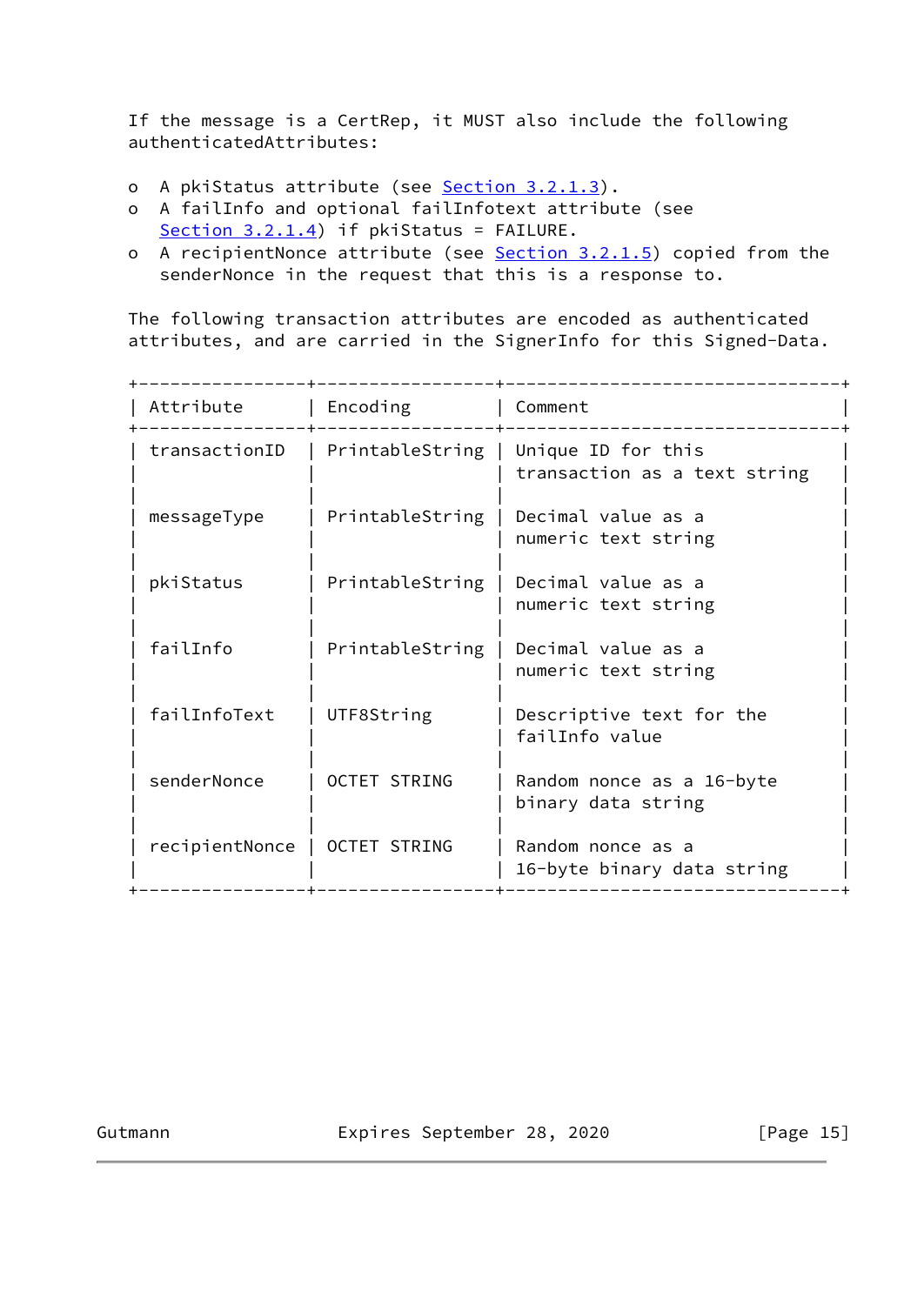+----------------------+--------------------------------------------+ | Name | ASN.1 Definition +----------------------+--------------------------------------------+  $id-VeriSign$  | OBJECT\_IDENTIFIER ::=  ${2}$  16 US(840) 1 | | VeriSign(113733)} | | | | id-pki | OBJECT\_IDENTIFIER ::= {id-VeriSign pki(1)} | | | id-attributes | OBJECT\_IDENTIFIER ::= {id-pki | attributes $(9)$ } | | | id-transactionID | OBJECT\_IDENTIFIER ::= {id-attributes  $transactionID(7)$ } | | | | id-messageType | OBJECT\_IDENTIFIER ::= {id-attributes | |  $messageType(2)$ } | | | | id-pkiStatus | OBJECT\_IDENTIFIER ::= {id-attributes | |  $pkistatus(3)$ } | | | id-failInfo | OBJECT\_IDENTIFIER ::= {id-attributes | failInfo $(4)$ } | | | id-senderNonce | OBJECT\_IDENTIFIER ::= {id-attributes  $|$  senderNonce(5)} | | | id-recipientNonce | OBJECT\_IDENTIFIER ::= {id-attributes | recipientNonce $(6)$ } | | | id-scep | OBJECT IDENTIFIER ::= {id-pkix TBD1} | | |  $id$ -scep-failInfoText | OBJECT IDENTIFIER ::= {id-scep 1} +----------------------+--------------------------------------------+

<span id="page-17-1"></span>The OIDs used for these attributes are as follows:

The attributes are detailed in the following sections.

### <span id="page-17-0"></span>[3.2.1.1](#page-17-0). transactionID

 A PKI operation is a transaction consisting of the messages exchanged between a client and the CA. The transactionID is a text string provided by the client when starting a transaction. The client MUST use a unique string as the transaction identifier, encoded as a PrintableString, which MUST be used for all PKI messages exchanged for a given operation such as a certificate issue.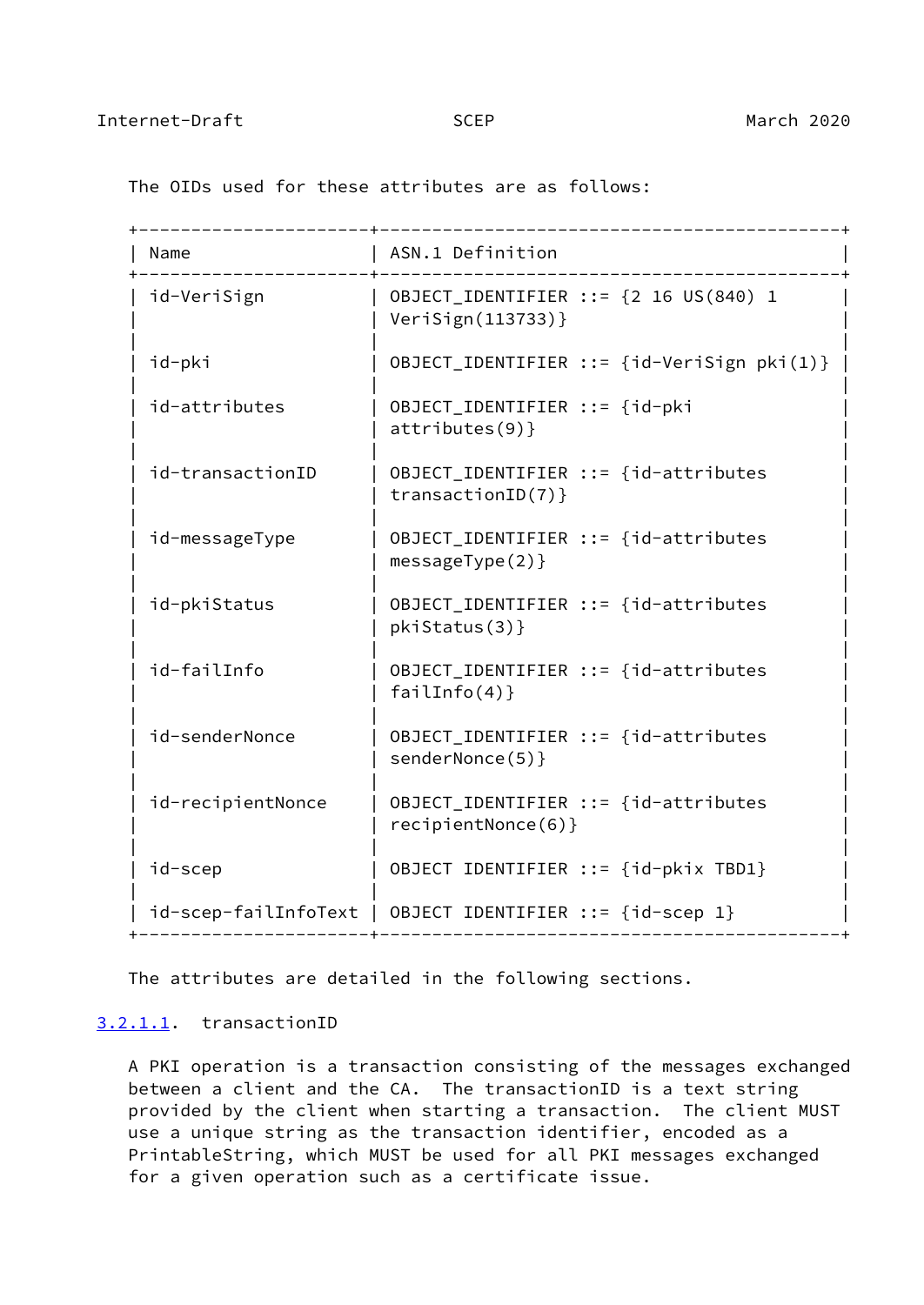```
Internet-Draft SCEP March 2020
```
 Note that the transactionID must be unique, but not necessarily randomly generated. For example it may be a value assigned by the CA to allow the client to be identified by their transactionID, using a value such as the client device's EUI or RTU ID or a similar unique identifier. This can be useful when the client doesn't have a pre assigned Distinguished Name that the CA can identify their request through, for example when enrolling SCADA devices.

## <span id="page-18-0"></span>[3.2.1.2](#page-18-0). messageType

 The messageType attribute specifies the type of operation performed by the transaction. This attribute MUST be included in all PKI messages. The following message types are defined:

- o CertRep ("3") -- Response to certificate or CRL request.
- o RenewalReq ("17") -- PKCS #10 certificate request authenticated with an existing certificate.
- o PKCSReq ("19") -- PKCS #10 certificate request authenticated with a shared secret.
- o CertPoll ("20") -- Certificate polling in manual enrolment.
- o GetCert ("21") -- Retrieve a certificate.
- o GetCRL ("22") -- Retrieve a CRL.

 Message types not defined above MUST be treated as an error unless their use has been negotiated through GetCACaps [\(Section 3.5.1](#page-24-1)).

# <span id="page-18-2"></span>[3.2.1.3](#page-18-2). pkiStatus

 All response messages MUST include transaction status information, which is defined as a pkiStatus attribute:

- o SUCCESS ("0") -- Request granted.
- o FAILURE ("2") -- Request rejected. In this case the failInfo attribute, as defined in [Section 3.2.1.4,](#page-19-0) MUST also be present. o PENDING ("3") -- Request pending for manual approval.
- 

 PKI status values not defined above MUST be treated as an error unless their use has been negotiated through GetCACaps  $(Section 3.5.1).$  $(Section 3.5.1).$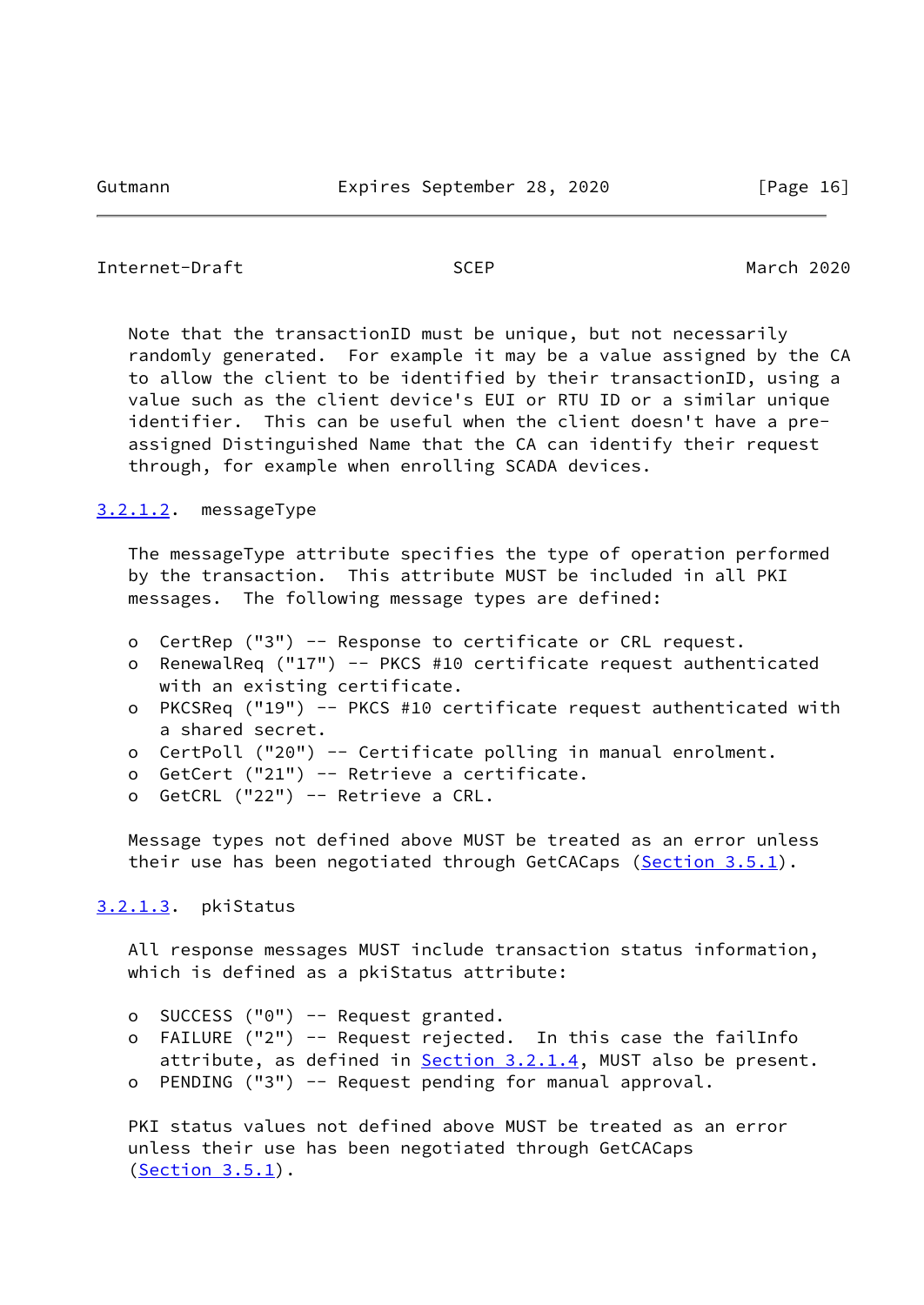# <span id="page-19-0"></span>[3.2.1.4](#page-19-0). failInfo and failInfoText

 The failInfo attribute MUST contain one of the following failure reasons:

- o badAlg ("0") -- Unrecognized or unsupported algorithm.
- o badMessageCheck ("1") -- Integrity check (meaning signature verification of the CMS message) failed.

| Gutmann |  |  |  |  |
|---------|--|--|--|--|
|---------|--|--|--|--|

Expires September 28, 2020 [Page 17]

<span id="page-19-2"></span>

|  | Internet-Draft |
|--|----------------|
|--|----------------|

Internet-Drama March 2020

- o badRequest ("2") -- Transaction not permitted or supported.
- o badTime ("3") -- The signingTime attribute from the CMS authenticatedAttributes was not sufficiently close to the system time. This condition may occur if the CA is concerned about replays of old messages.
- o badCertId ("4") -- No certificate could be identified matching the provided criteria.

 Failure reasons not defined above MUST be treated as an error unless their use has been negotiated through GetCACaps [\(Section 3.5.1](#page-24-1)).

 The failInfoText is a free-form UTF-8 text string that provides further information in the case of pkiStatus = FAILURE. In particular it may be used to provide details on why a certificate request was not granted that go beyond what's provided by the near universal failInfo = badRequest status. Since this is a free-form text string intended for interpretation by humans, implementations SHOULD NOT assume that it has any type of machine-processable content.

<span id="page-19-1"></span>[3.2.1.5](#page-19-1). senderNonce and recipientNonce

 The senderNonce and recipientNonce attributes are a 16 byte random number generated for each transaction. These are intended to prevent replay attacks.

 When a sender sends a PKI message to a recipient, a fresh senderNonce MUST be included in the message. The recipient MUST copy the senderNonce into the recipientNonce of the reply as a proof of liveliness. The original sender MUST verify that the recipientNonce of the reply matches the senderNonce it sent in the request. If the nonce does not match then the message MUST be rejected.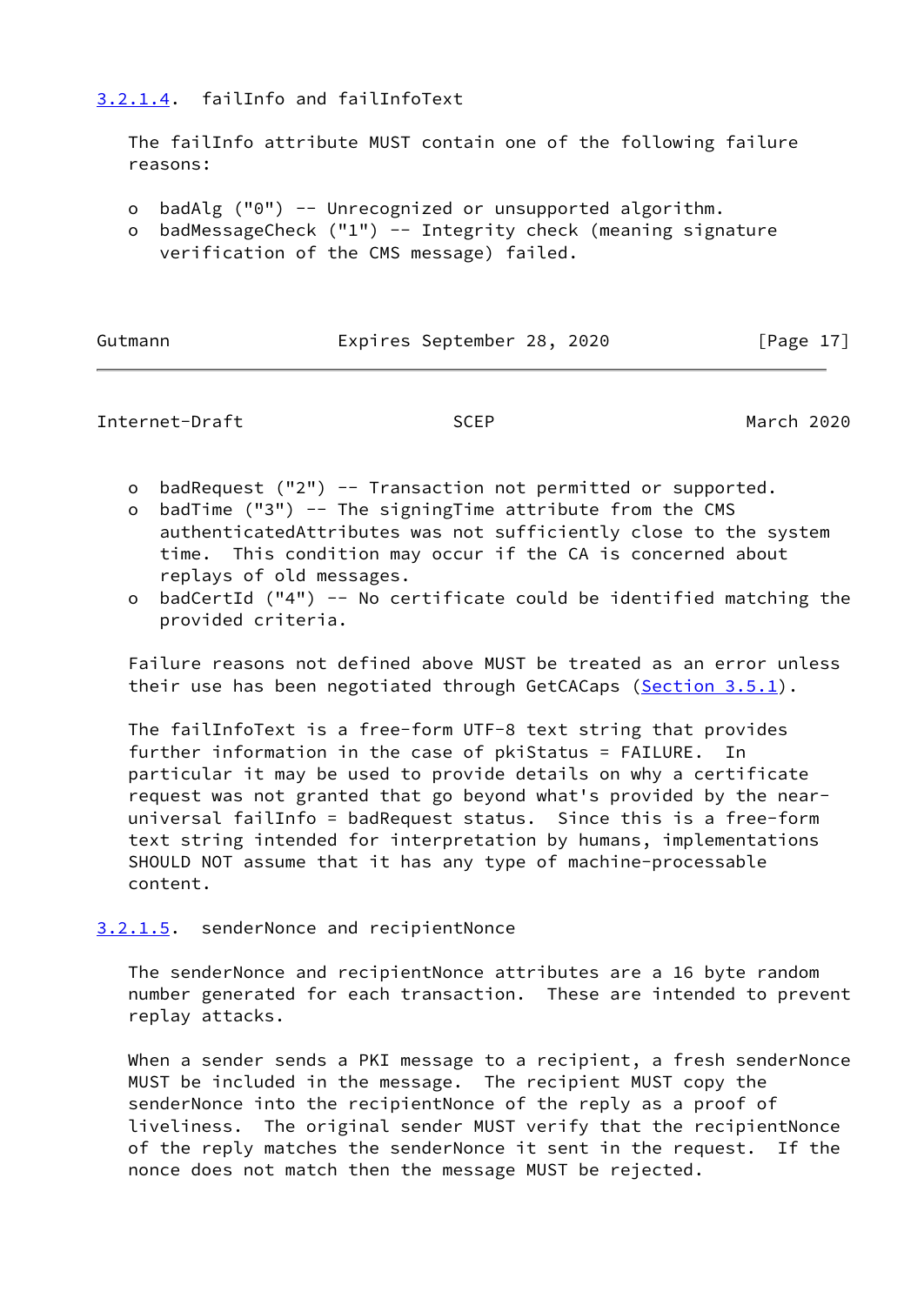Note that since SCEP exchanges consist of a single request followed by a single response, the use of distinct sender and recipient nonces is redundant since the client sends a nonce in its request and the CA responds with the same nonce in its reply. In effect there's just a single nonce, identified as senderNonce in the client's request and recipientNonce in the CA's reply.

<span id="page-20-0"></span>[3.2.2](#page-20-0). SCEP pkcsPKIEnvelope

 The information portion of a SCEP message is carried inside an EnvelopedData content type, as defined in CMS, with the following restrictions:

o contentType in encryptedContentInfo MUST be data ({pkcs-7 1}).

| Gutmann | Expires September 28, 2020 |  | [Page 18] |  |
|---------|----------------------------|--|-----------|--|
|         |                            |  |           |  |

<span id="page-20-2"></span>Internet-Draft SCEP March 2020

 o encryptedContent MUST be the SCEP message being transported (see [Section 4\)](#page-27-0), and must match the messageType authenticated Attribute in the pkiMessage.

<span id="page-20-1"></span>[3.3](#page-20-1). SCEP pkiMessage types

All of the messages in this section are pkiMessages [\(Section 3.2](#page-15-0)), where the type of the message MUST be specified in the 'messageType' authenticated Attribute. Each section defines a valid message type, the corresponding messageData formats, and mandatory authenticated attributes for that type.

<span id="page-20-3"></span>[3.3.1](#page-20-3). PKCSReq/RenewalReq

 The messageData for this type consists of a PKCS #10 Certificate Request. The certificate request MUST contain at least the following items:

- o The subject Distinguished Name.
- o The subject public key.
- o For a PKCSReq and if authorisation based on a shared secret is being used, a challengePassword attribute.

 In addition the message must contain the the authenticatedAttributes specified in **Section 3.2.1**.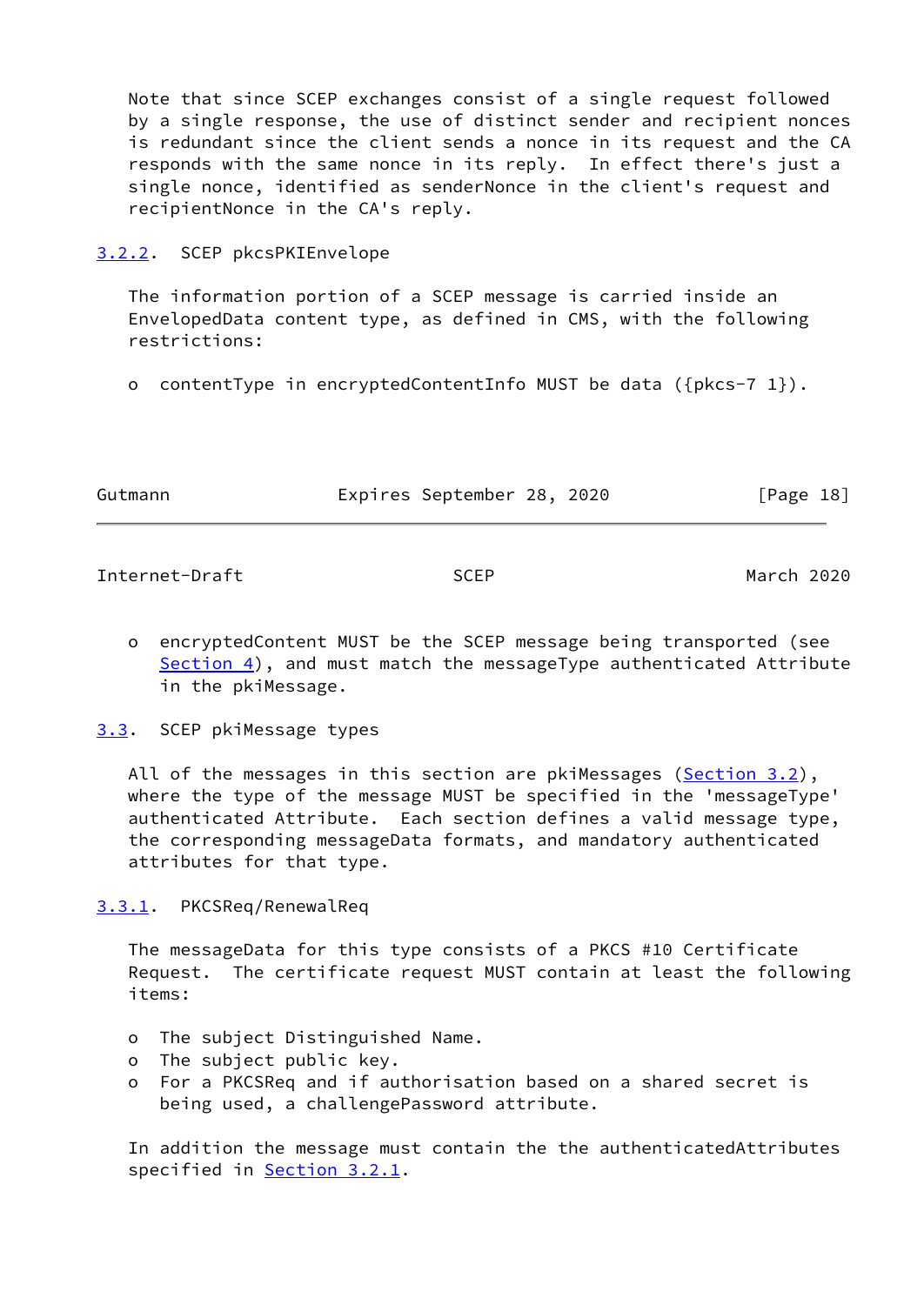## <span id="page-21-0"></span>[3.3.2](#page-21-0). CertRep

 The messageData for this type consists of a degenerate certificates- only CMS Signed-Data message [\(Section 3.4](#page-23-1)). The exact content required for the reply depends on the type of request that this message is a response to. The request types are detailed in [Section 3.3.2.1](#page-21-1) and in [Section 4.](#page-27-0) In addition the message must contain the the authenticatedAttributes specified in [Section 3.2.1](#page-15-1).

 Earlier versions of this specification required that this message include a senderNonce alongside the recipientNonce, which was to be used to chain to subsequent polling operations. However if a single message was lost during the potentially extended interval over which polling could take place (see [Section 5](#page-33-1) for an example of this) then if the implementation were to enforce this requirement the overall transaction would fail even though nothing had actually gone wrong. Because of this issue, implementations mostly ignored the requirement to carry this nonce over to subsequent polling messages or to verify its presence. More recent versions of the specification no longer require the chaining of nonces across polling operations.

Gutmann Expires September 28, 2020 [Page 19]

<span id="page-21-2"></span>Internet-Draft SCEP March 2020

## <span id="page-21-1"></span>[3.3.2.1](#page-21-1). CertRep SUCCESS

 When the pkiStatus attribute is set to SUCCESS, the messageData for this message consists of a degenerate certificates-only CMS Signed- Data message  $(Section 3.4)$  $(Section 3.4)$ . The content of this degenerate certificates-only Signed-Data depends on what the original request was, as outlined below.

|            | Request-type   Reply-contents                                                                                                                                                                                                  |
|------------|--------------------------------------------------------------------------------------------------------------------------------------------------------------------------------------------------------------------------------|
| PKCSReq    | The reply MUST contain at least the issued<br>certificate in the certificates field of the<br>Signed-Data.<br>The<br>reply MAY contain additional certificates, but the<br>issued<br>certificate MUST be the leaf certificate. |
| RenewalReq | Same as PKCSReq                                                                                                                                                                                                                |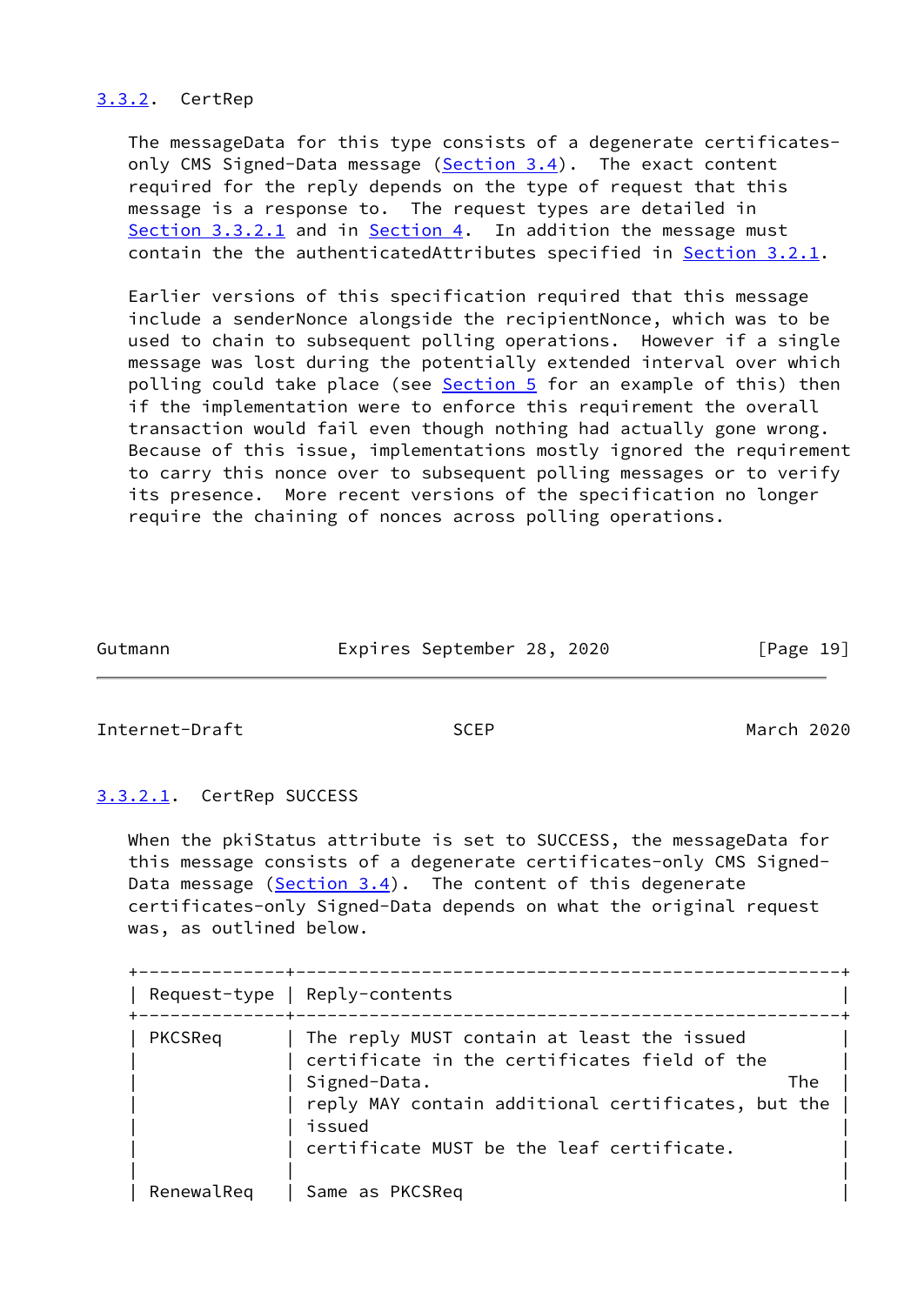| CertPoll | Same as PKCSReq                                                                                                                                                                                                                      |
|----------|--------------------------------------------------------------------------------------------------------------------------------------------------------------------------------------------------------------------------------------|
| GetCert  | The reply MUST contain at least the requested<br>certificate in the certificates field of the<br>Signed-Data.<br>The<br>reply MAY contain additional certificates, but the<br>requested certificate MUST be the leaf<br>certificate. |
| GetCRL   | The reply MUST contain the CRL in the crls field<br>of the Signed-Data.                                                                                                                                                              |

# <span id="page-22-0"></span>[3.3.2.2](#page-22-0). CertRep FAILURE

 When the pkiStatus attribute is set to FAILURE, the reply MUST also contain a failInfo ([Section 3.2.1.4\)](#page-19-0) attribute set to the appropriate error condition describing the failure. The reply MAY also contain a failInfoText attribute providing extended details on why the operation failed, typically to expand on the catch-all failInfo = badRequest status. The pkcsPKIEnvelope [\(Section 3.2.2](#page-20-0)) MUST be omitted.

<span id="page-22-1"></span>[3.3.2.3](#page-22-1). CertRep PENDING

 When the pkiStatus attribute is set to PENDING, the pkcsPKIEnvelope [\(Section 3.2.2](#page-20-0)) MUST be omitted.

| Gutmann | Expires September 28, 2020 |  | [Page 20] |
|---------|----------------------------|--|-----------|

## <span id="page-22-3"></span>Internet-Draft SCEP March 2020

<span id="page-22-2"></span>[3.3.3](#page-22-2). CertPoll (GetCertInitial)

 This message is used for certificate polling. For unknown reasons it was referred to as "GetCertInitial" in earlier versions of this specification. The messageData for this type consists of an IssuerAndSubject:

```
 issuerAndSubject ::= SEQUENCE {
   issuer Name,
   subject Name
   }
```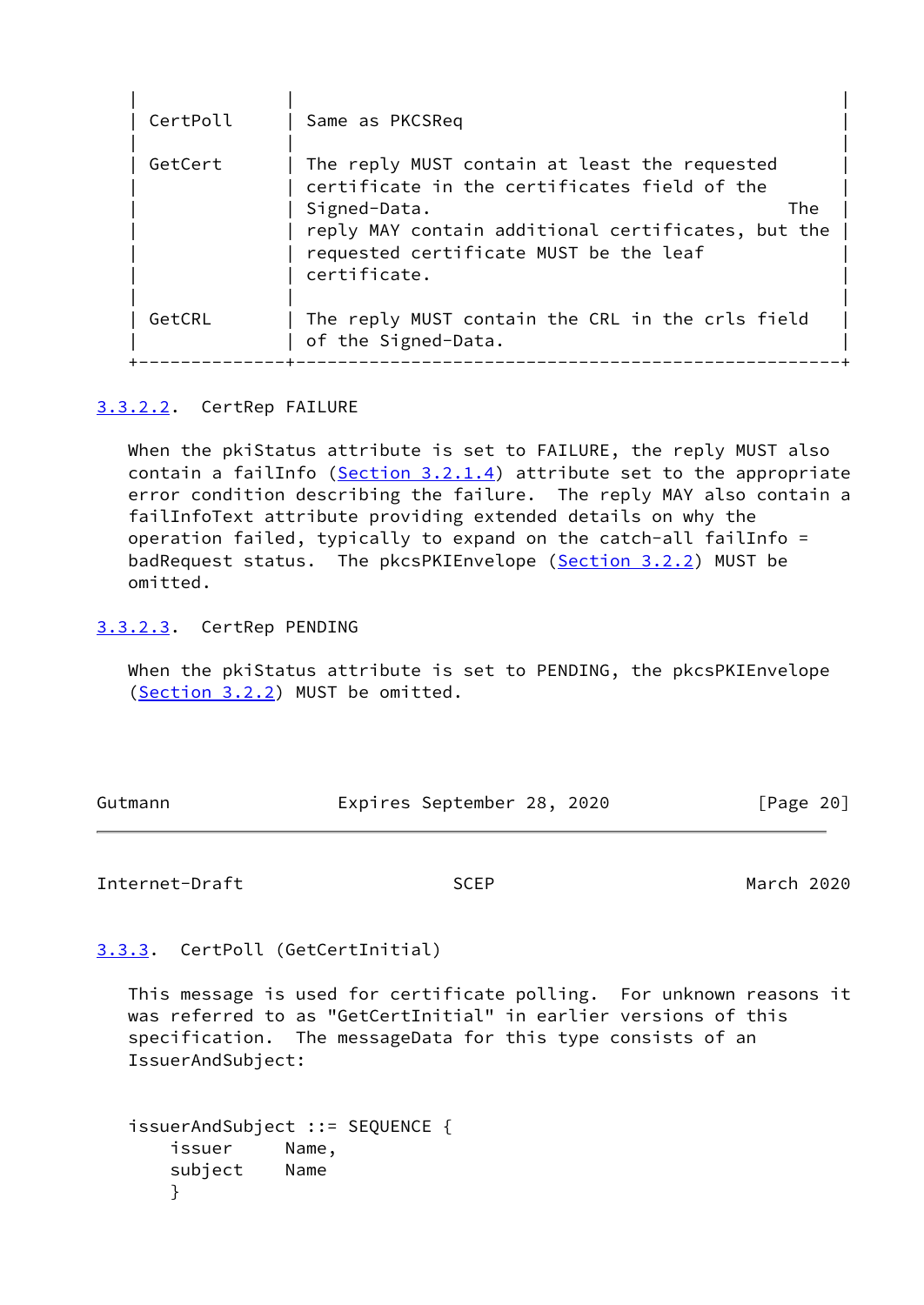The issuer is set to the subjectName of the CA (in other words the intended issuerName of the certificate that's being requested). The subject is set to the subjectName used when requesting the certificate.

 Note that both of these fields are redundant, the CA is identified by the recipientInfo in the pkcsPKIEnvelope (or in most cases simply by the server that the message is being sent to) and the client/ transaction being polled is identified by the transactionID. Both of these fields can be processed by the CA without going through the cryptographically expensive process of unwrapping and processing the issuerAndSubject. For this reason implementations SHOULD assume that the polling operation will be controlled by the recipientInfo and transactionID rather than the contents of the messageData. In addition the message must contain the the authenticatedAttributes specified in [Section 3.2.1](#page-15-1).

<span id="page-23-0"></span>[3.3.4](#page-23-0). GetCert and GetCRL

 The messageData for these types consist of an IssuerAndSerialNumber as defined in CMS which uniquely identifies the certificate being requested, either the certificate itself for GetCert or its revocation status via a CRL for GetCRL. In addition the message must contain the the authenticatedAttributes specified in [Section 3.2.1](#page-15-1).

 These message types, while included here for completeness, apply unnecessary cryptography and messaging overhead to the simple task of transferring a certificate or CRL (see [Section 8.8](#page-47-1)). Implementations SHOULD prefer HTTP certificate-store access  $[17]$  or LDAP over the use of these messages.

| Gutmann | Expires September 28, 2020 |  | [Page 21] |  |
|---------|----------------------------|--|-----------|--|
|         |                            |  |           |  |

<span id="page-23-2"></span>Internet-Draft SCEP March 2020

## <span id="page-23-1"></span>[3.4](#page-23-1). Degenerate certificates-only CMS Signed-Data

 CMS includes a degenerate case of the Signed-Data content type in which there are no signers. The use of such a degenerate case is to disseminate certificates and CRLs. For SCEP the content field of the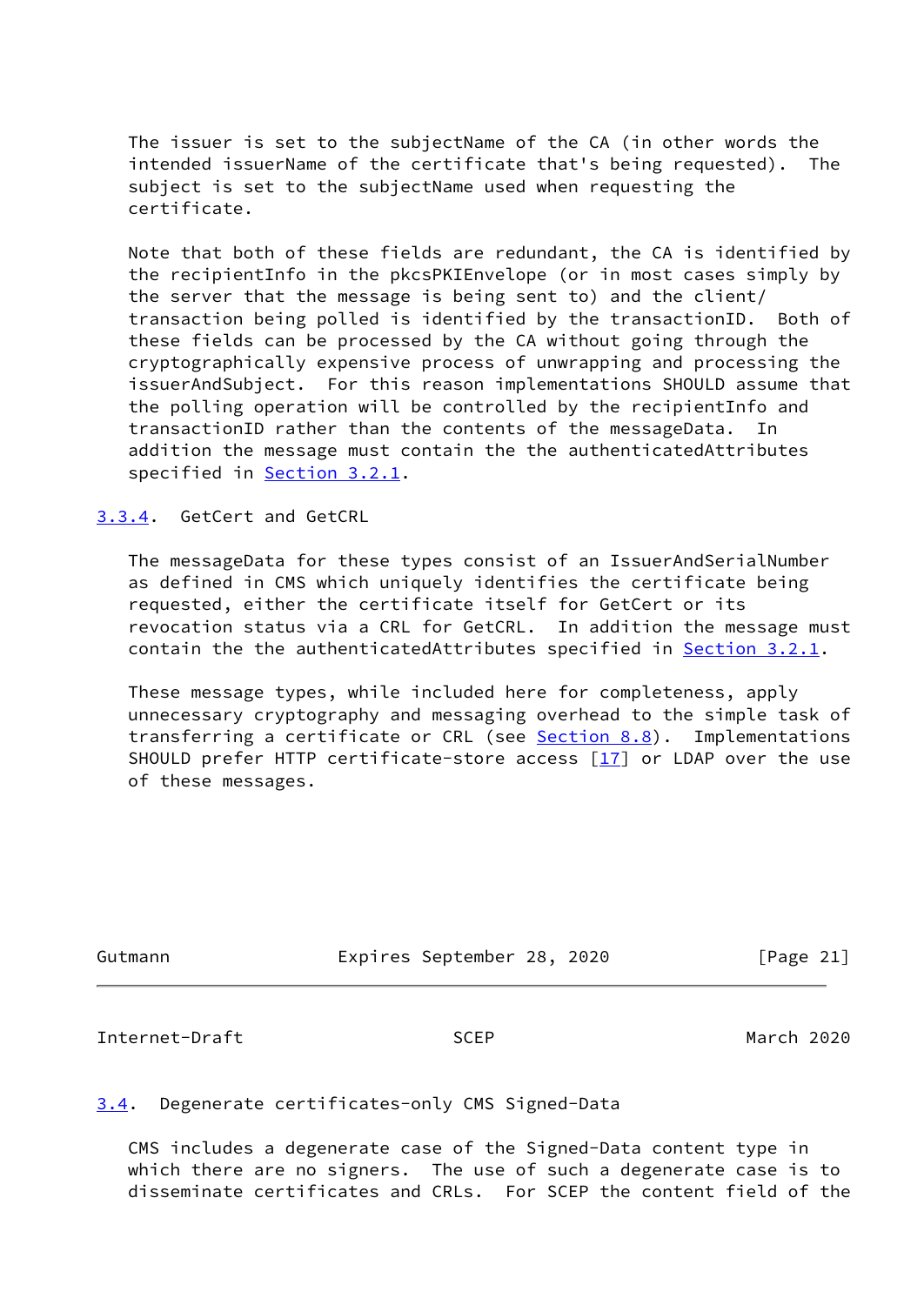ContentInfo value of a degenerate certificates-only Signed-Data MUST be omitted. When carrying certificates, the certificates are included in the 'certificates' field of the Signed-Data. When carrying a CRL, the CRL is included in the 'crls' field of the Signed-Data.

<span id="page-24-0"></span>[3.5](#page-24-0). CA Capabilities

 In order to provide support for future enhancements to the protocol, CAs MUST implement the GetCACaps message to allow clients to query which functionality is available from the CA.

<span id="page-24-1"></span>[3.5.1](#page-24-1). GetCACaps HTTP Message Format

This message requests capabilities from a CA, with the format:

"GET" SP SCEPPATH "?operation=GetCACaps" SP HTTP-version CRLF

as described in [Section 4.1](#page-27-2).

<span id="page-24-2"></span>[3.5.2](#page-24-2). CA Capabilities Response Format

Gutmann Expires September 28, 2020 [Page 22]

Internet-Draft SCEP March 2020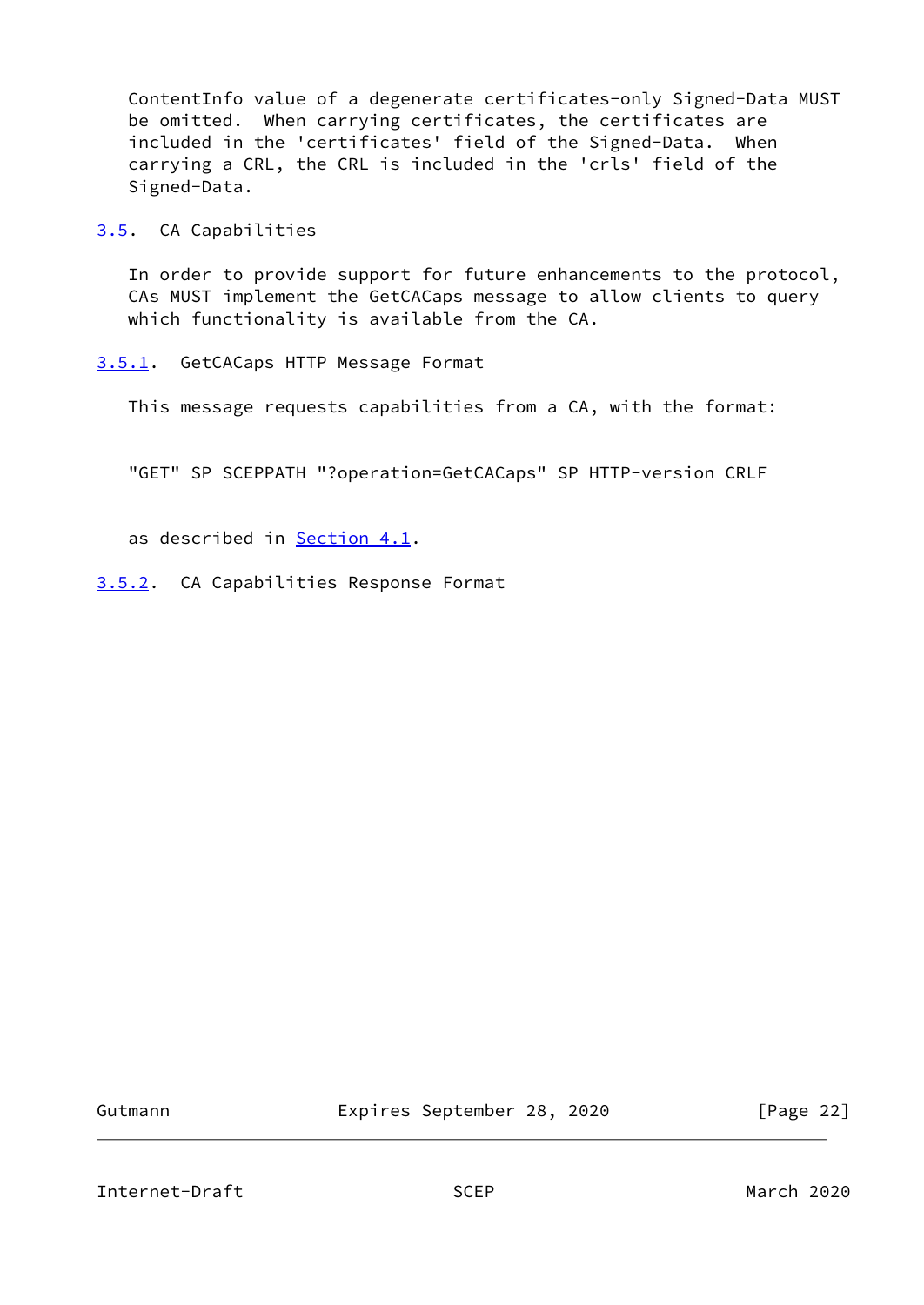The response for a GetCACaps message is a list of CA capabilities, in plain text and in any order, separated by <CR><LF> or <LF> characters. This specification defines the following keywords (quotation marks are not sent):

| Keyword            | Description                                                                                                                                                                                   |
|--------------------|-----------------------------------------------------------------------------------------------------------------------------------------------------------------------------------------------|
| "AES"              | CA supports the AES128-CBC encryption<br>algorithm.                                                                                                                                           |
| "DES3"             | CA supports the triple DES-CBC encryption<br>algorithm.                                                                                                                                       |
| "GetNextCACert"    | CA supports the GetNextCACert<br>message.                                                                                                                                                     |
| "POSTPKIOperation" | CA supports PKIOPeration messages sent<br>via HTTP POST.                                                                                                                                      |
| "Renewal"          | CA supports the Renewal CA operation.                                                                                                                                                         |
| $"SHA-1"$          | CA supports the SHA-1 hashing algorithm.                                                                                                                                                      |
| "SHA-256"          | CA supports the SHA-256 hashing algorithm.                                                                                                                                                    |
| "SHA-512"          | CA supports the SHA-512 hashing algorithm.                                                                                                                                                    |
| "SCEPStandard"     | CA supports all mandatory-to-implement<br>sections of the SCEP standard. This keyword<br>implies "AES",<br>"POSTPKIOperation", and "SHA-256", as well<br>as the provisions of<br>Section 2.9. |

 The table above lists all of the keywords that are defined in this specification. A CA MAY provide additional keywords advertising further capabilities and functionality. A client MUST be able to accept and ignore any unknown keywords that might be sent by a CA.

 The CA MUST use the text case specified here, but clients SHOULD ignore the text case when processing this message. Clients MUST accept the standard HTTP-style <CR><LF>-delimited text as well as the <LF>- delimited text specified in an earlier version of this specification.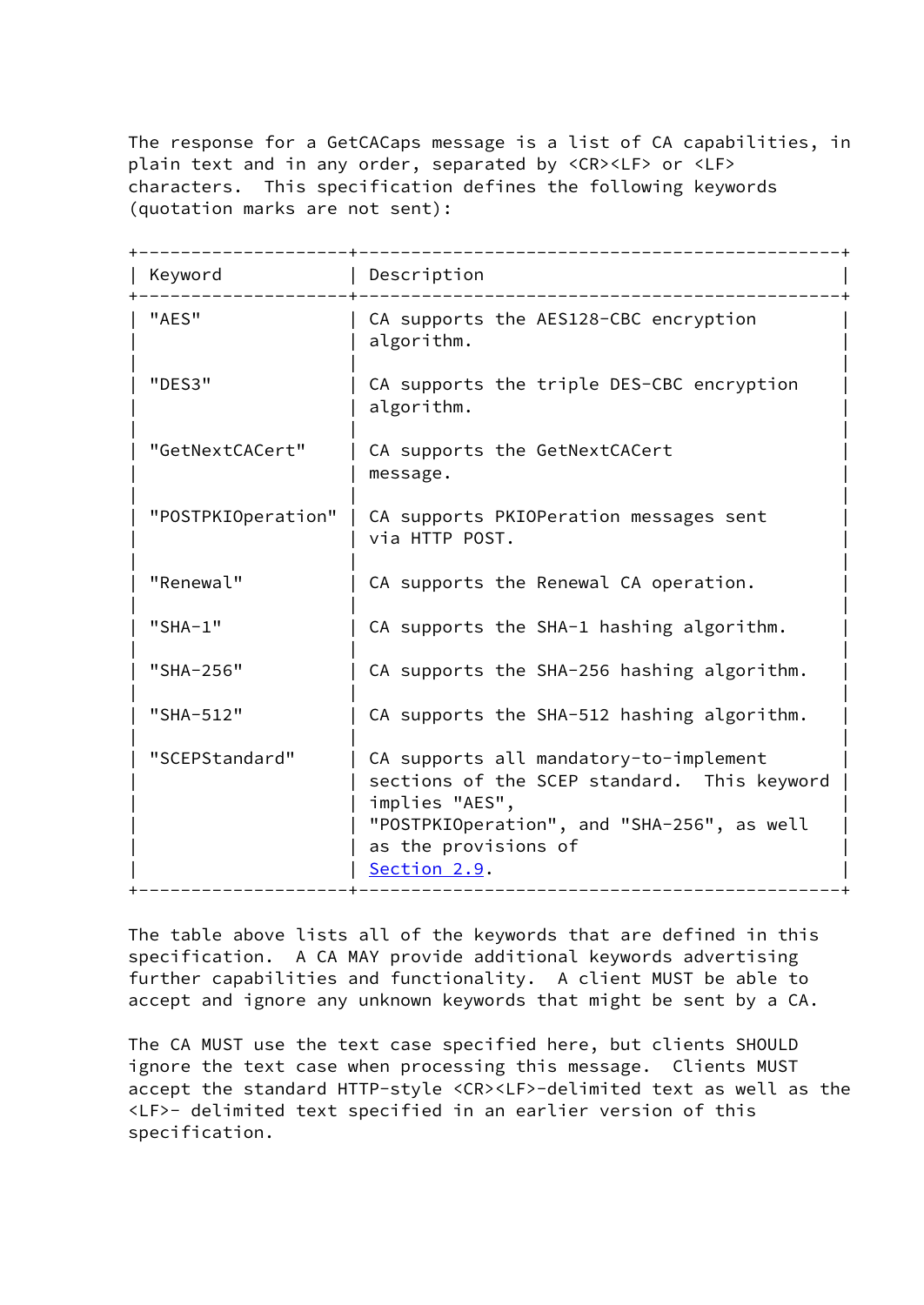```
Internet-Draft SCEP March 2020
```
 The client SHOULD use SHA-256 in preference to SHA-1 hashing and AES128-CBC in preference to triple DES-CBC if they are supported by the CA. Although the CMS format allows any form of AES and SHA-2 to be specified, in the interests of interoperability the de facto universal standards of AES128-CBC and SHA-256 SHOULD be used.

 Announcing some of these capabilities individually is redundant since they're required as mandatory-to-implement functionality (see [Section 2.9](#page-12-1)) whose presence as a whole is signalled by the "SCEPStandard" capability, but it may be useful to announce them in order to deal with older implementations that would otherwise default to obsolete, insecure algorithms and mechanisms.

 If the CA supports none of the above capabilities it SHOULD return an empty message. A CA MAY simply return an HTTP error. A client that receives an empty message or an HTTP error SHOULD interpret the response as if none of the capabilities listed are supported by the CA.

 Note that at least one widely-deployed server implementation supports several of the above operations but doesn't support the GetCACaps message to indicate that it supports them, and will close the connection if sent a GetCACaps message. This means that the equivalent of GetCACaps must be performed through server fingerprinting, which can be done using the ID string "Microsoft- IIS". Newer versions of the same server, if sent a SCEP request using AES and SHA-2, will respond with an invalid response that can't be decrypted, requiring the use of 3DES and SHA-1 in order to obtain a response that can be processed even if AES and/or SHA-2 are allegedly supported. In addition the server will generate CA certificates that only have one, but not both, of the keyEncipherment and digitalSignature keyUsage flags set, requiring that the client ignore the keyUsage flags in order to use the certificates for SCEP.

 The Content-type of the reply SHOULD be "text/plain". Clients SHOULD ignore the Content-type, as older implementations of SCEP may send various Content-types.

Example:

GET /cgi-bin/pkiclient.exe?operation=GetCACaps HTTP/1.1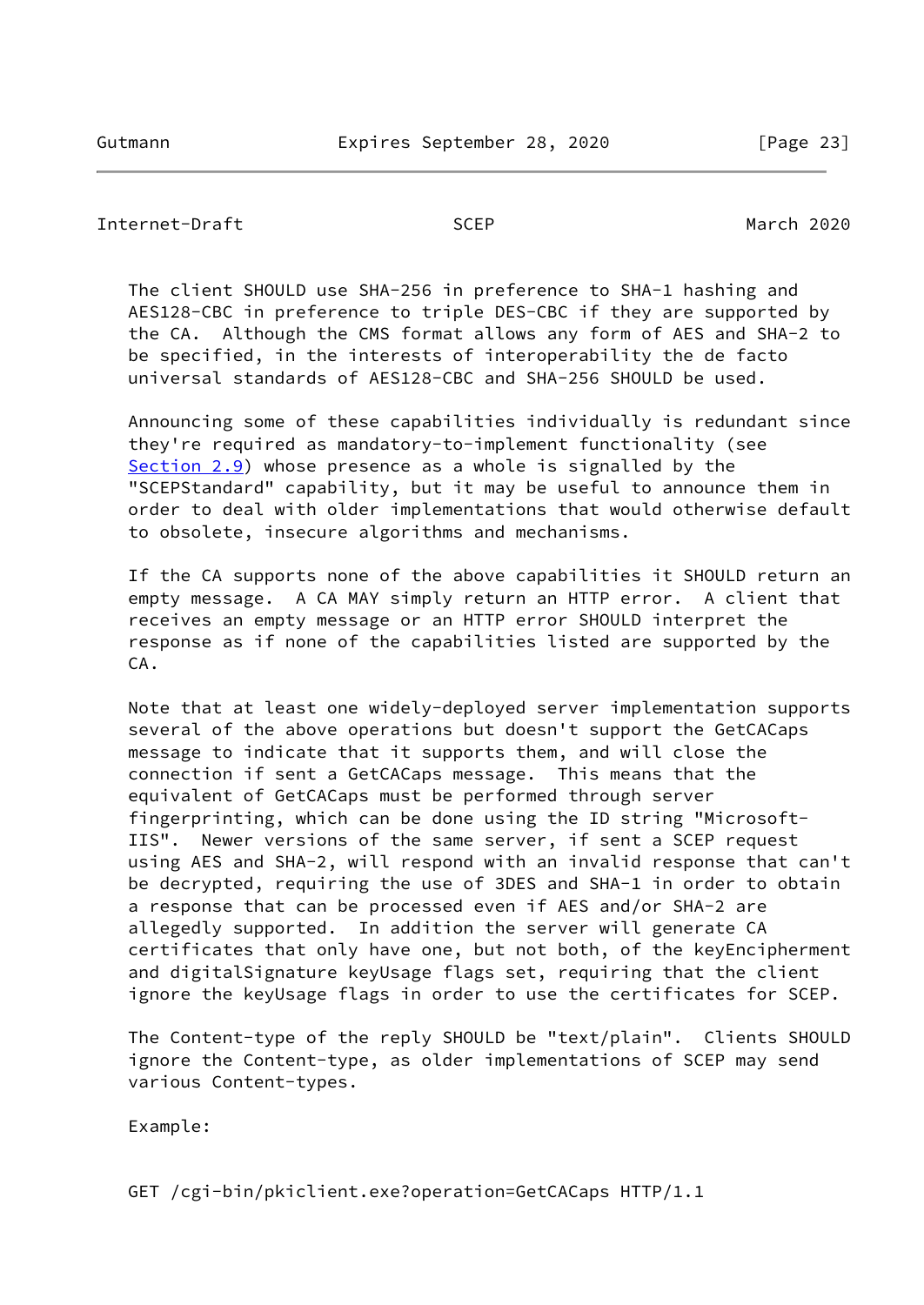Gutmann Expires September 28, 2020 [Page 24]

<span id="page-27-1"></span>Internet-Draft SCEP March 2020

might return:

 AES GetNextCACert POSTPKIOperation **SCEPStandard** SHA-256

 This means that the CA supports modern crypto algorithms, the GetNextCACert message, allows PKIOperation messages (PKCSReq/ RenewalReq, GetCert, CertPoll, ...) to be sent using HTTP POST, and is compliant with the final version of the SCEP standard.

<span id="page-27-0"></span>[4](#page-27-0). SCEP Transactions

This section describes the SCEP Transactions and their HTTP  $\lceil$ 11] transport mechanism.

 Note that SCEP doesn't follow best current practices on usage of HTTP. In particular it recommends ignoring some Media Types and hardcodes specific URI paths. Guidance on the appropriate application of HTTP in these circumstances may be found in  $[16]$  $[16]$ .

<span id="page-27-2"></span>[4.1](#page-27-2). HTTP POST and GET Message Formats

SCEP uses the HTTP "POST" and "GET" HTTP methods  $[11]$  to exchange information with the CA. The following defines the ABNF syntax of HTTP POST and GET methods sent from a client to a CA:

 POSTREQUEST = "POST" SP SCEPPATH "?operation=" OPERATION SP HTTP-version CRLF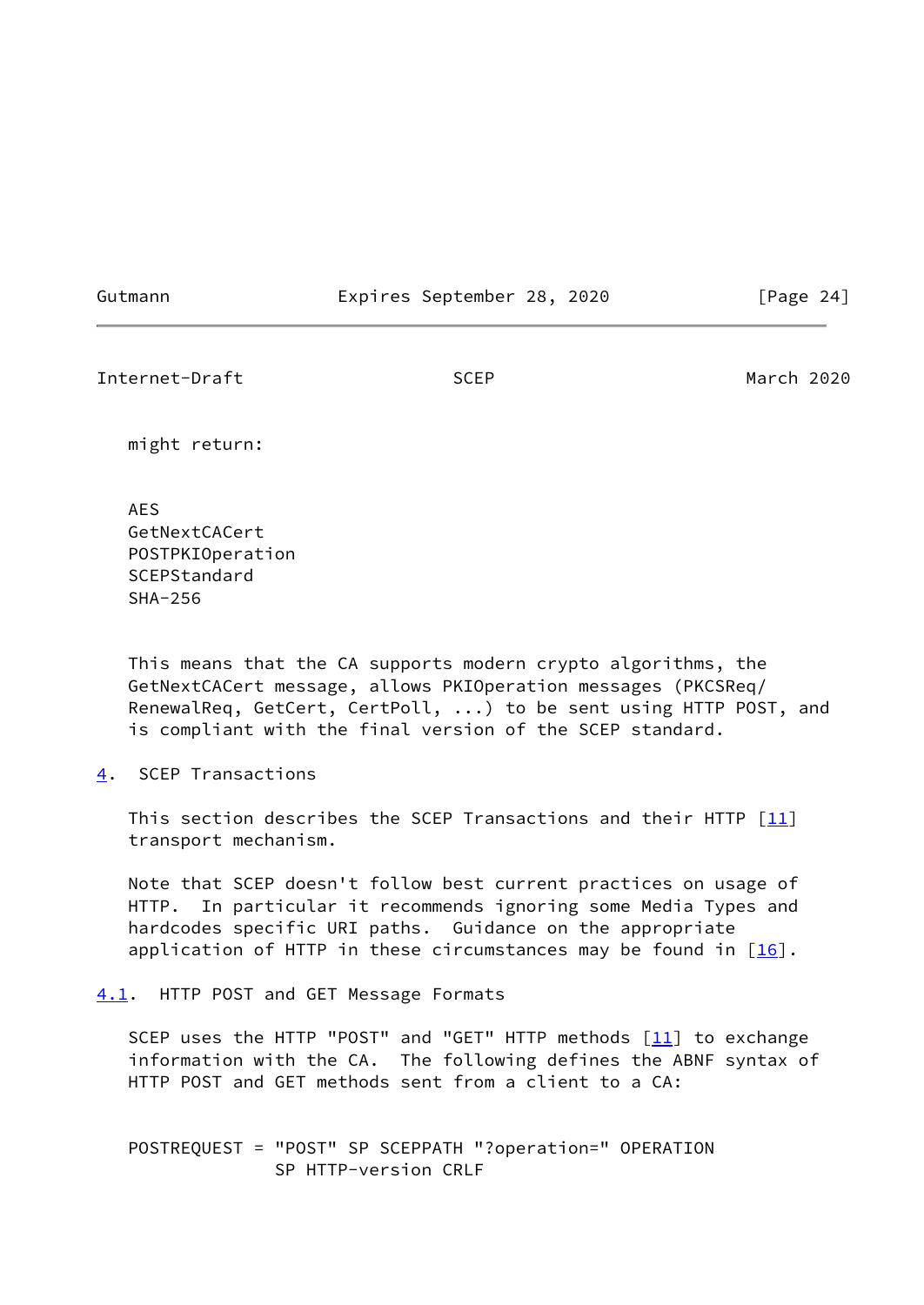GETREQUEST = "GET" SP SCEPPATH "?operation=" OPERATION "&message=" MESSAGE SP HTTP-version CRLF

where:

- o SCEPPATH is the HTTP URL path for accessing the CA. Clients SHOULD set SCEPPATH to the fixed string "/cgi-bin/pkiclient.exe" unless directed to do otherwise by the CA.
- o OPERATION depends on the SCEP transaction and is defined in the following sections.
- o HTTP-version is the HTTP version string, which is "HTTP/1.1" for  $\lceil 11 \rceil$ .

| Gutmann | Expires September 28, 2020 | [Page 25] |
|---------|----------------------------|-----------|
|---------|----------------------------|-----------|

<span id="page-28-0"></span>Internet-Draft SCEP March 2020

 o SP and CRLF are space and carriage return/linefeed as defined in  $\lceil 6 \rceil$ .

 The CA will typically ignore SCEPPATH since it's unlikely to be issuing certificates via a web server. Clients SHOULD set SCEPPATH to the fixed string "/cgi-bin/pkiclient.exe" unless directed to do otherwise by the CA. The CA SHOULD ignore the SCEPPATH unless its precise format is critical to the CA's operation.

 Early SCEP drafts performed all communications via "GET" messages, including non-idempotent ones that should have been sent via "POST" messages, see  $\lceil 16 \rceil$  for details. This has caused problems because of the way that the (supposedly) idempotent GET interacts with caches and proxies, and because the extremely large GET requests created by encoding CMS messages may be truncated in transit. These issues are typically not visible when testing on a LAN, but crop up during deployment over WANs. If the remote CA supports POST, the CMS encoded SCEP messages MUST be sent via HTTP POST instead of HTTP GET. This applies to any SCEP message except GetCACert, GetNextCACert, and GetCACaps, and avoids the need for base64- and URL-encoding that's required for GET messaging. The client can verify that the CA supports SCEP messages via POST by looking for the "SCEPStandard" or "POSTPKIOperation" capability (See [Section 3.5.2\)](#page-24-2).

 If a client or CA uses HTTP GET and encounters HTTP-related problems such as messages being truncated, seeing errors such as HTTP 414 ("Request URI too long"), or simply having the message not sent/ received at all, when standard requests to the server (for example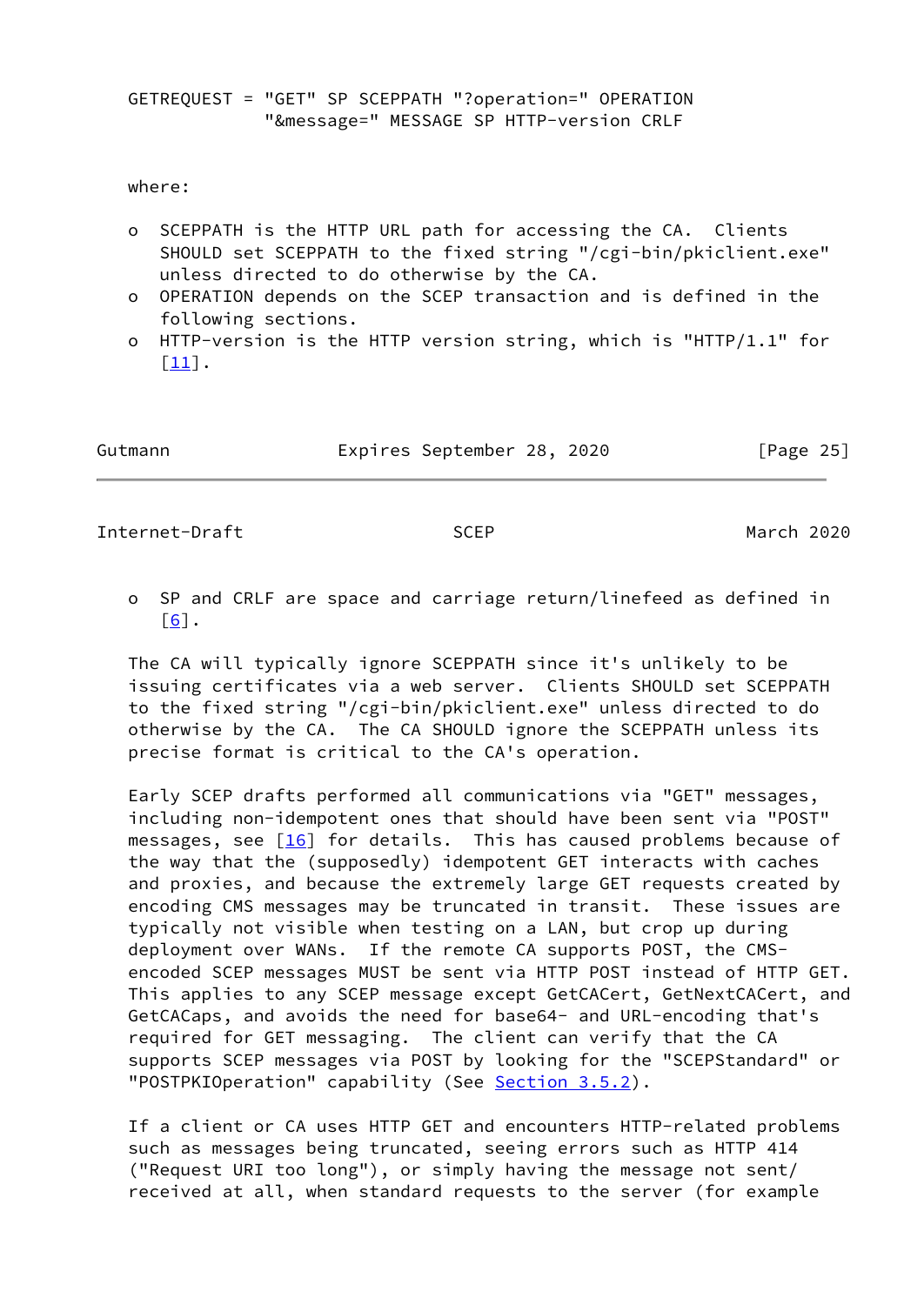via a web browser) work, then this is a symptom of the problematic use of HTTP GET. The solution to this problem is to update the implementation to use HTTP POST instead. In addition when using GET it's recommended to test the implementation from as many different network locations as possible to determine whether the use of GET will cause problems with communications.

 When using GET messages to communicate binary data, base64 encoding as specified in  $[9]$  $[9]$  [Section 4](#page-27-0) MUST be used. The base64 encoded data is distinct from "base64url" and may contain URI reserved characters, thus it MUST be escaped as specified in  $[15]$  in addition to being base64 encoded. Finally, the encoded data is inserted into the MESSAGE portion of the HTTP GET request.

<span id="page-29-0"></span>[4.2](#page-29-0). Get CA Certificate

 To get the CA certificate(s), the client sends a GetCACert message to the CA. The OPERATION MUST be set to "GetCACert". There is no request data associated with this message.

Gutmann Expires September 28, 2020 [Page 26]

<span id="page-29-2"></span>Internet-Draft SCEP March 2020

<span id="page-29-1"></span>[4.2.1](#page-29-1). Get CA Certificate Response Message Format

 The response for GetCACert is different between the case where the CA directly communicates with the client during the enrolment and the case where an intermediate CA exists and the client communicates with this CA during the enrolment.

<span id="page-29-3"></span>[4.2.1.1](#page-29-3). CA Certificate Response Message Format

 If the CA does not have any intermediate CA certificates, the response consists of a single X.509 CA certificate. The response will have a Content-Type of "application/x-x509-ca-cert".

"Content-Type: application/x-x509-ca-cert"

<binary X.509>

<span id="page-29-4"></span>[4.2.1.2](#page-29-4). CA Certificate Chain Response Message Format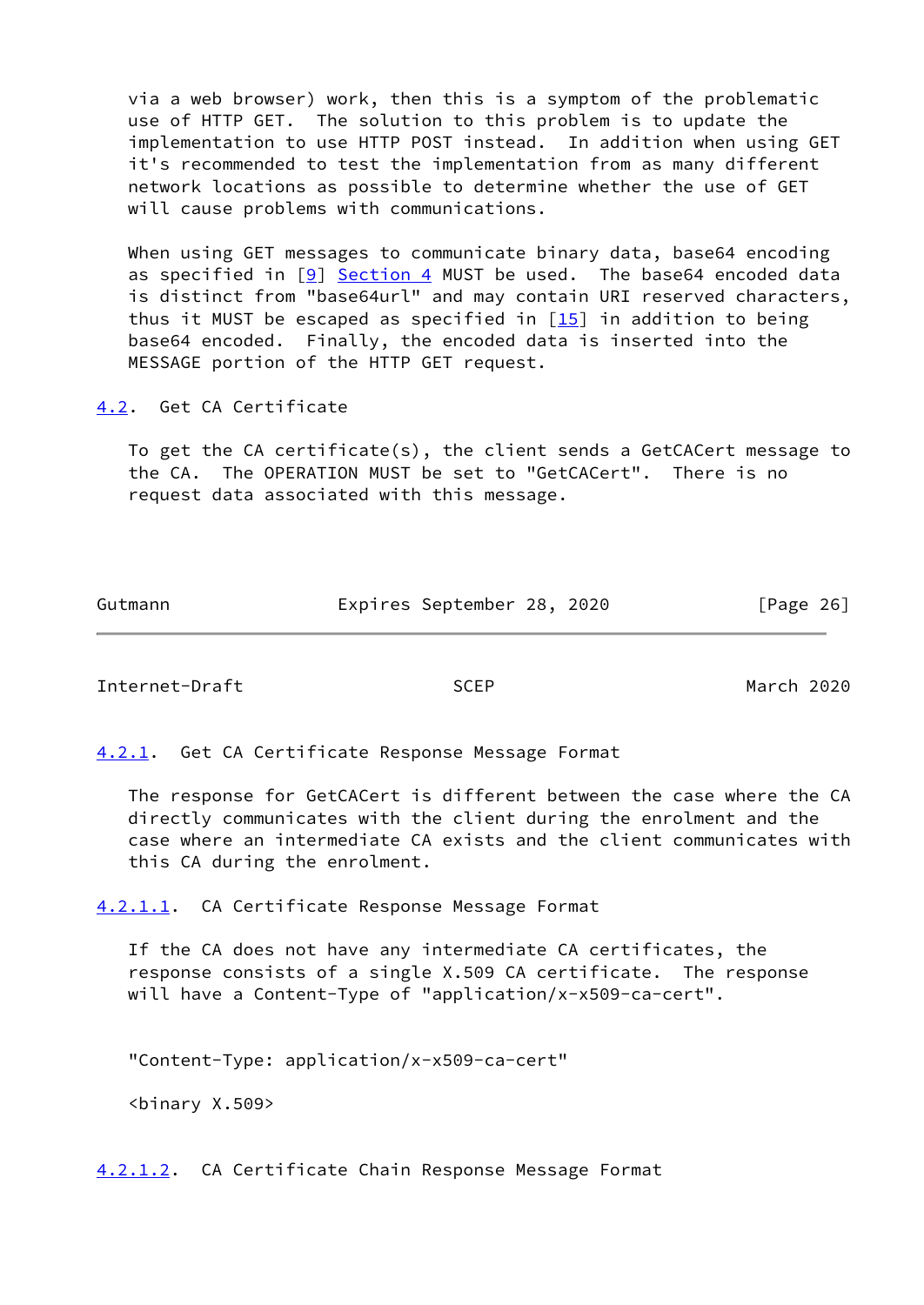If the CA has intermediate CA certificates, the response consists of a degenerate certificates-only CMS Signed-Data message [\(Section 3.4](#page-23-1)) containing the certificates, with the intermediate CA certificate(s) as the leaf certificate(s). The response will have a Content-Type of "application/x-x509-ca-ra-cert". Note that this designation is used for historical reasons due to its use in older versions of this specification, no special meaning should be attached to the label.

"Content-Type: application/x-x509-ca-ra-cert"

<binary CMS>

## <span id="page-30-0"></span>[4.3](#page-30-0). Certificate Enrolment/Renewal

A PKCSReq/RenewalReq [\(Section 3.3.1\)](#page-20-3) message is used to perform a certificate enrolment or renewal transaction. The OPERATION MUST be set to "PKIOperation". Note that when used with HTTP POST, the only OPERATION possible is "PKIOperation", so many CAs don't check this value or even notice its absence. When implemented using HTTP POST the message is sent with a Content-Type of "application/x-pki message" and might look as follows:

<span id="page-30-1"></span>

| Gutmann                          | Expires September 28, 2020                                                                                                                                 | [Page $27$ ] |
|----------------------------------|------------------------------------------------------------------------------------------------------------------------------------------------------------|--------------|
| Internet-Draft                   | <b>SCEP</b>                                                                                                                                                | March 2020   |
|                                  | POST /cgi-bin/pkiclient.exe?operation=PKIOperation HTTP/1.1<br>Content-Length: <length data="" of=""><br/>Content-Type: application/x-pki-message</length> |              |
| <binary cms="" data=""></binary> |                                                                                                                                                            |              |
|                                  | When implemented using HTTP GET this might look as follows:                                                                                                |              |
|                                  | GET /cgi-bin/pkiclient.exe?operation=PKIOperation& \<br>message=MIAGCSqGSIb3DQEHA6CAMIACAQAxgDCBzAIBADB2MG \<br>IxETAPBgNVBAcTCEAAAAAA== HTTP/1.1          |              |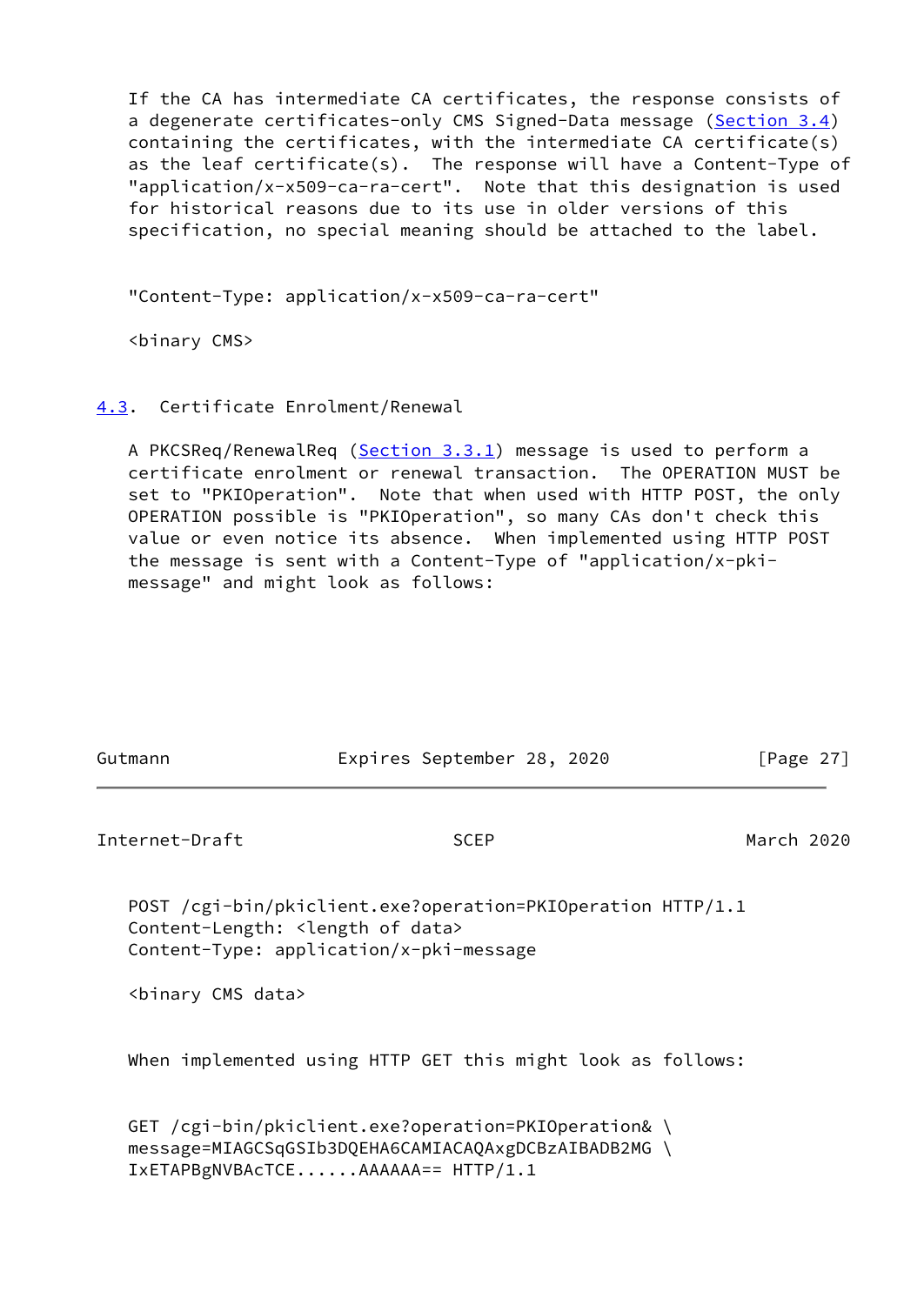### <span id="page-31-0"></span>[4.3.1](#page-31-0). Certificate Enrolment/Renewal Response Message

 If the request is granted, a CertRep SUCCESS message [\(Section 3.3.2.1](#page-21-1)) is returned. If the request is rejected, a CertRep FAILURE message [\(Section 3.3.2.2](#page-22-0)) is returned. If the CA is configured to manually authenticate the client, a CertRep PENDING message [\(Section 3.3.2.3](#page-22-1)) MAY be returned. The CA MAY return a PENDING for other reasons.

The response will have a Content-Type of "application/x-pki-message".

"Content-Type: application/x-pki-message"

<binary CertRep message>

# <span id="page-31-1"></span>[4.4](#page-31-1). Poll for Client Initial Certificate

 When the client receives a CertRep message with pkiStatus set to PENDING, it will enter the polling state by periodically sending CertPoll messages to the CA until either the request is granted and the certificate is sent back or the request is rejected or some preconfigured time limit for polling or maximum number of polls is exceeded. The OPERATION MUST be set to "PKIOperation".

 CertPoll messages exchanged during the polling period MUST carry the same transactionID attribute as the previous PKCSReq/RenewalReq. A CA receiving a CertPoll for which it does not have a matching PKCSReq/RenewalReq MUST reject this request.

 Since at this time the certificate has not been issued, the client can only use its own subject name (which was contained in the

| Gutmann |  | Expires September 28, 2020 |  |  | [Page 28] |  |
|---------|--|----------------------------|--|--|-----------|--|
|---------|--|----------------------------|--|--|-----------|--|

<span id="page-31-2"></span>Internet-Draft SCEP March 2020

 original PKCS# 10 sent via PKCSReq/RenewalReq) to identify the polled certificate request (but see the note on identification during polling in [Section 3.3.3\)](#page-22-2). In theory there can be multiple outstanding requests from one client (for example, if different keys and different key-usages were used to request multiple certificates), so the transactionID must also be included to disambiguate between multiple requests. In practice however the client SHOULD NOT have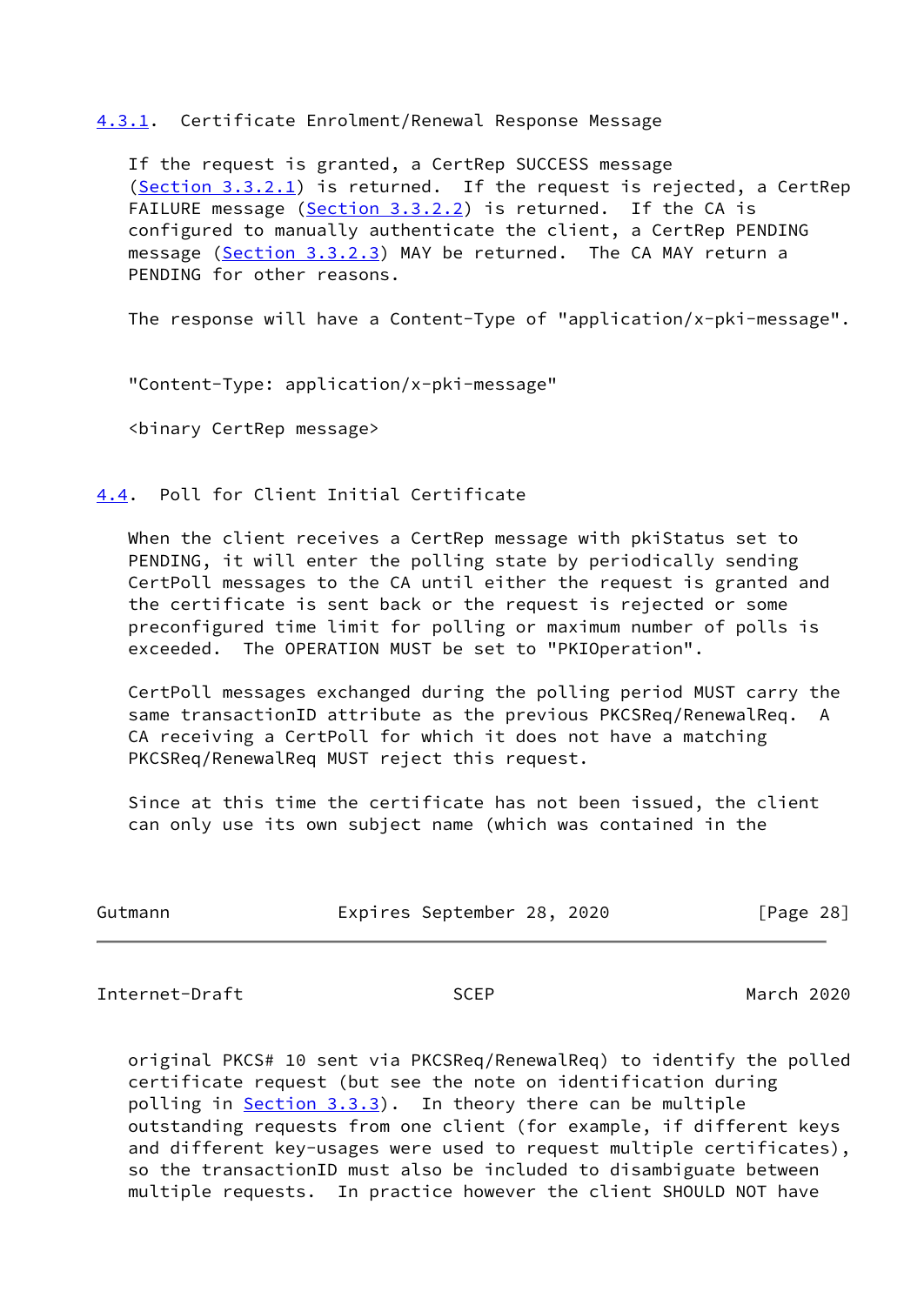multiple requests outstanding at any one time, since this tends to confuse some CAs.

<span id="page-32-0"></span>[4.4.1](#page-32-0). Polling Response Message Format

The response messages for CertPoll are the same as in **Section 4.3.1**.

<span id="page-32-1"></span>[4.5](#page-32-1). Certificate Access

 A client can query an issued certificate from the SCEP CA, as long as the client knows the issuer name and the issuer assigned certificate serial number.

This transaction consists of one GetCert [\(Section 3.3.4\)](#page-23-0) message sent to the CA by a client, and one CertRep [\(Section 3.3.2](#page-21-0)) message sent back from the CA. The OPERATION MUST be set to "PKIOperation".

<span id="page-32-2"></span>[4.5.1](#page-32-2). Certificate Access Response Message Format

 In this case, the CertRep from the CA is same as in [Section 4.3.1,](#page-31-0) except that the CA will either grant the request (SUCCESS) or reject it (FAILURE).

<span id="page-32-3"></span>[4.6](#page-32-3). CRL Access

 Clients can request a CRL from the SCEP CA as described in [Section 2.7](#page-11-0). The OPERATION MUST be set to "PKIOperation".

<span id="page-32-4"></span>[4.6.1](#page-32-4). CRL Access Response Message Format

 The CRL is sent back to the client in a CertRep [\(Section 3.3.2](#page-21-0)) message. The information portion of this message is a degenerate certificates-only Signed-Data ([Section 3.4](#page-23-1)) that contains only the most recent CRL in the crls field of the Signed-Data.

<span id="page-32-5"></span>[4.7](#page-32-5). Get Next Certificate Authority Certificate

 When a CA certificate is about to expire, clients need to retrieve the CA's next CA certificate (i.e. the rollover certificate). This is done via the GetNextCACert message. The OPERATION MUST be set to

| Gutmann | Expires September 28, 2020 |  | [Page 29] |  |
|---------|----------------------------|--|-----------|--|
|         |                            |  |           |  |

<span id="page-32-6"></span>Internet-Draft SCEP March 2020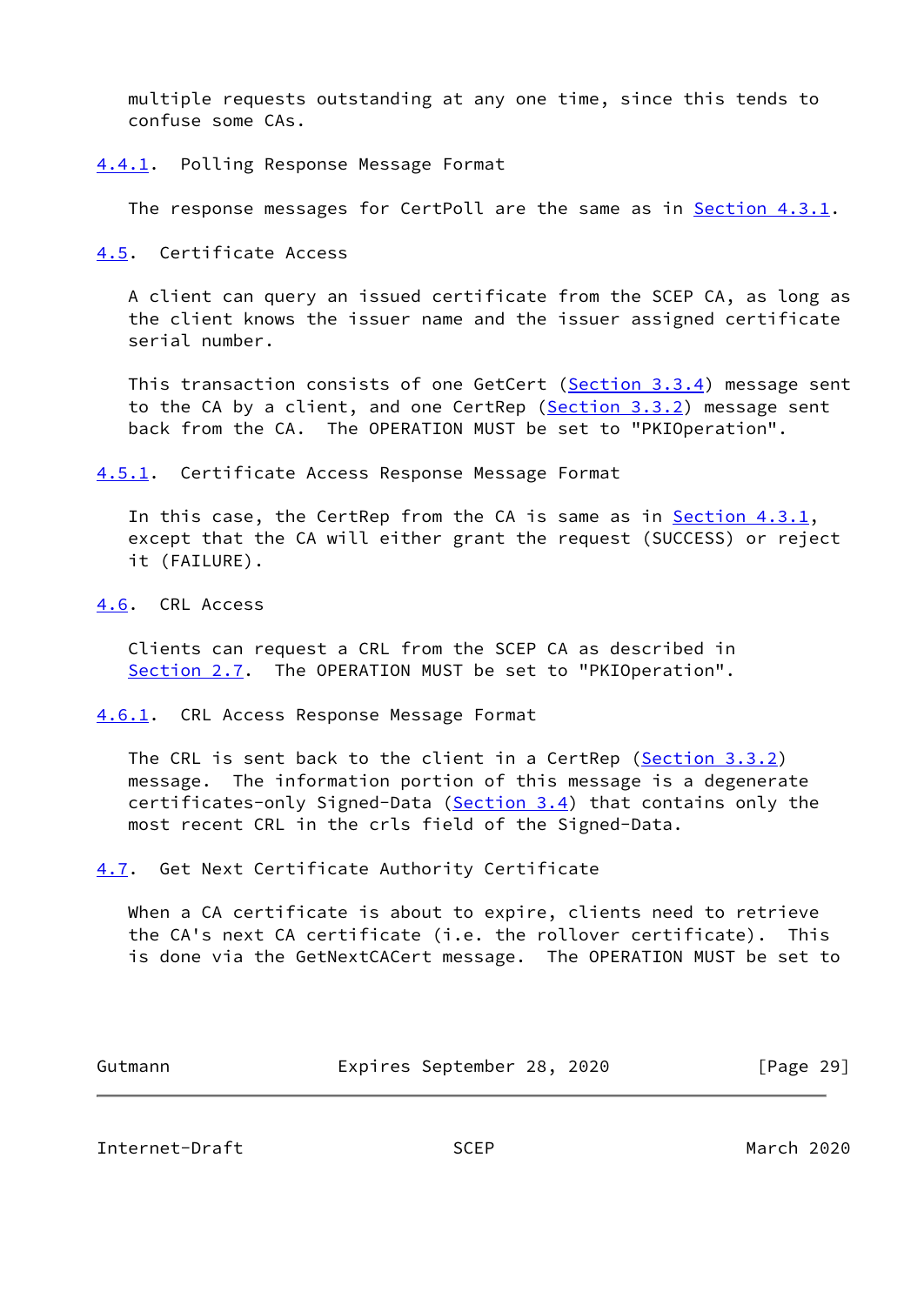"GetNextCACert". There is no request data associated with this message.

<span id="page-33-0"></span>[4.7.1](#page-33-0). Get Next CA Response Message Format

 The response consists of a Signed-Data CMS message, signed by the current CA signing key. Clients MUST validate the signature on the message before trusting any of its contents. The response will have a Content-Type of "application/x-x509-next-ca-cert".

"Content-Type: application/x-x509-next-ca-cert"

<binary CMS>

 The content of the Signed-Data message is a degenerate certificates only Signed-Data message [\(Section 3.4](#page-23-1)) containing the new CA certificate(s) to be used when the current CA certificate expires.

<span id="page-33-1"></span>[5](#page-33-1). SCEP Transaction Examples

 The following section gives several examples of client to CA transactions. Client actions are indicated in the left column, CA actions are indicated in the right column, and the transactionID is given in parentheses (for ease of reading small integer values have been used, in practice full transaction IDs would be used). The first transaction, for example, would read like this:

 "Client Sends PKCSReq message with transactionID 1 to the CA. The CA signs the certificate and constructs a CertRep Message containing the signed certificate with a transaction ID 1. The client receives the message and installs the certificate locally".

<span id="page-33-2"></span>[5.1](#page-33-2). Successful Transactions

Successful Enrolment Case: Automatic processing

PKCSReq (1) ----------> CA issues certificate <---------- CertRep (1) SUCCESS Client installs certificate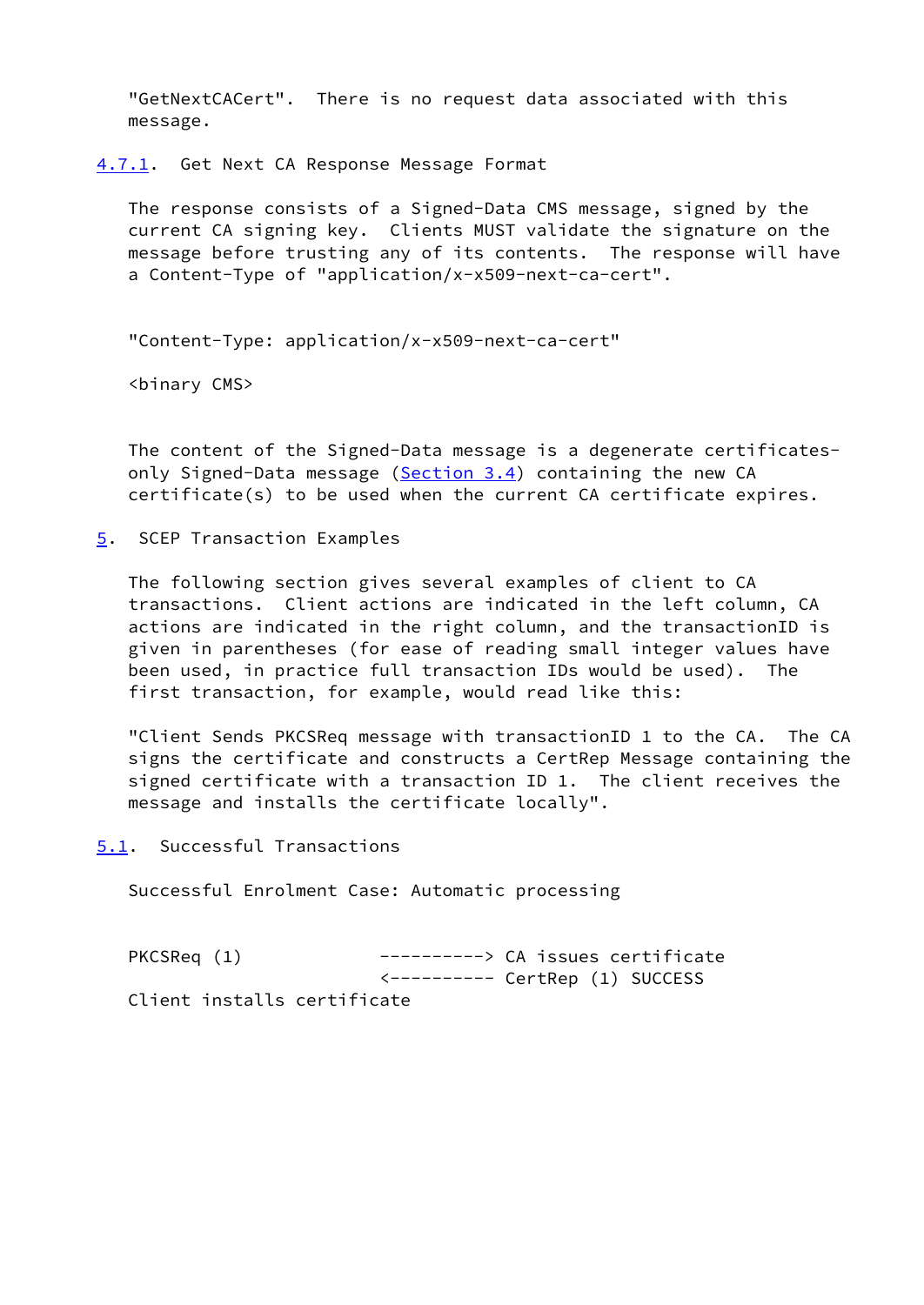<span id="page-34-1"></span>

| Internet-Draft                                     | <b>SCEP</b>                                                         | March 2020                              |  |
|----------------------------------------------------|---------------------------------------------------------------------|-----------------------------------------|--|
|                                                    | Successful Enrolment Case: Manual authentication required           |                                         |  |
| PKCSReq (2)                                        | <--------- CertRep (2) PENDING                                      | ---------> Cert request goes into queue |  |
| CertPoll (2)                                       | ----------> Still pending<br><---------- CertRep (2) PENDING        |                                         |  |
| CertPoll (2)                                       | ----------> CA issues certificate<br><--------- CertRep (2) SUCCESS |                                         |  |
| Client installs certificate                        |                                                                     |                                         |  |
| CA certificate rollover case:                      |                                                                     |                                         |  |
| GetNextCACert                                      | $---------$ >                                                       |                                         |  |
|                                                    | <---------- New CA certificate                                      |                                         |  |
| PKCSReq*                                           | ----------> CA issues certificate with<br>new key                   |                                         |  |
|                                                    | <---------- CertRep SUCCESS                                         |                                         |  |
| Client stores certificate<br>for installation when |                                                                     |                                         |  |
| existing certificate expires.                      |                                                                     |                                         |  |

 \* Enveloped for the new CA certificate. The CA will use the envelope to determine which key to use to issue the client certificate.

<span id="page-34-0"></span>[5.2](#page-34-0). Transactions with Errors

 In the case of polled transactions that aren't completed automatically, there are two potential options for dealing with a transaction that's interrupted due to network or software/hardware issues. The first is for the client to preserve its transaction state and resume the CertPoll polling when normal service is restored. The second is for the client to begin a new transaction by sending a new PKCSReq/RenewalReq rather than continuing the previous CertPoll. Both options have their own advantages and disadvantages.

 The CertPoll continuation requires that the client maintain its transaction state for the time when it resumes polling. This is relatively simple if the problem is a brief network outage, but less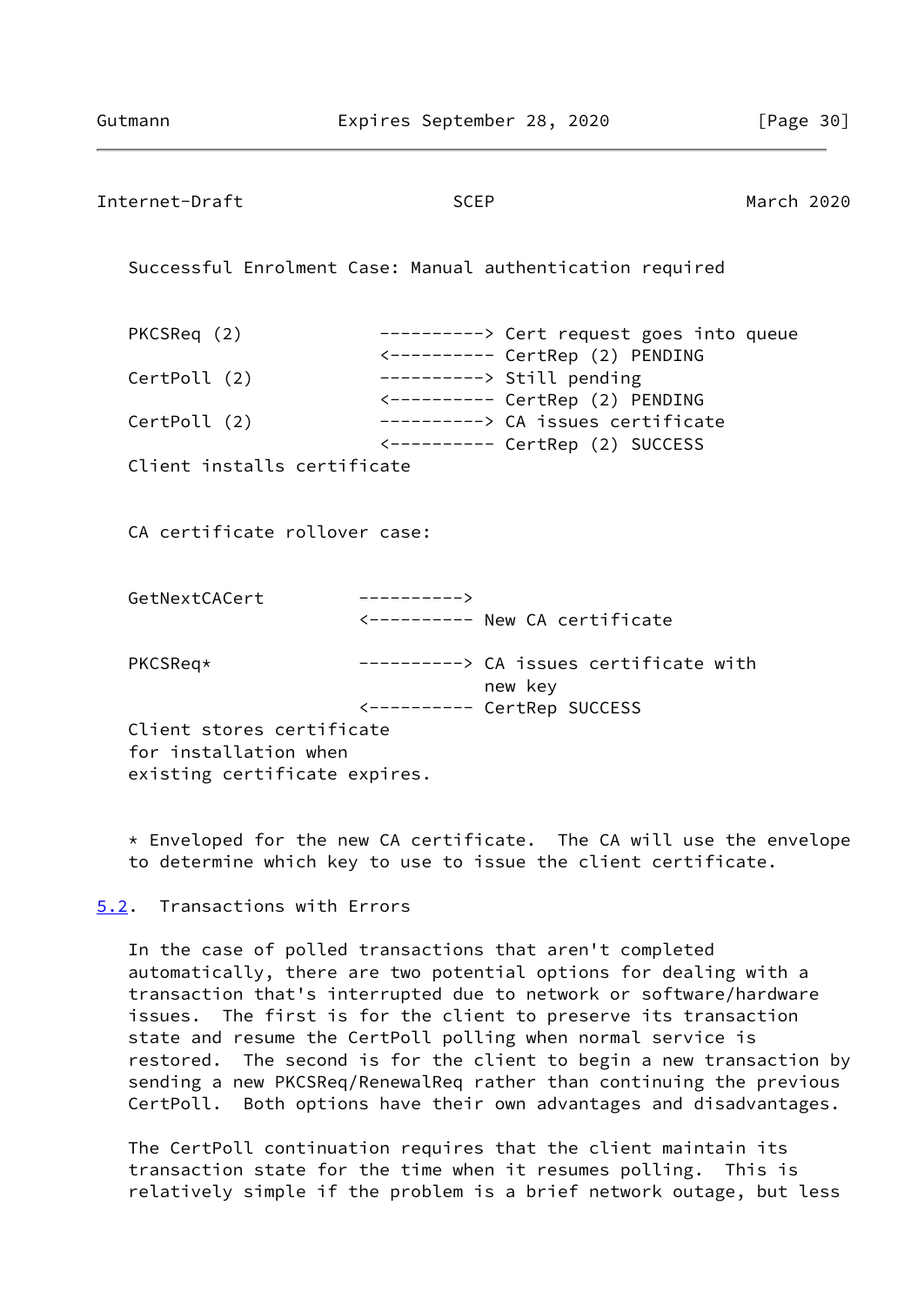simple when the problem is a client crash and restart. In addition the CA may treat a lost network connection as the end of a transaction, so that a new connection followed by a CertPoll will be treated as an error.

Gutmann Expires September 28, 2020 [Page 31]

Internet-Draft SCEP SOME SOFT March 2020

 The PKCSReq/RenewalReq continuation doesn't require any state to be maintained since it's a new transaction, however it may cause problems on the CA side if the certificate was successfully issued but the client never received it, since the resumed transaction attempt will appear to be a request for a duplicate certificate (see [Section 8.4](#page-45-0) for more on why this is a problem). In this case the CA may refuse the transaction, or require manual intervention to remove/ revoke the previous certificate before the client can request another one.

 Since the new-transaction resume is more robust in the presence of errors and doesn't require special-case handling by either the client or CA, clients SHOULD use the new-transaction option in preference to the resumed-CertPoll option to recover from errors.

Resync Case 1: Client resyncs via new PKCSReq (recommended):

| PKCSReq (3)         | ---------> Cert request goes into queue      |
|---------------------|----------------------------------------------|
|                     | <--------- CertRep (3) PENDING               |
| CertPoll (3)        | $------>$ Still pending                      |
|                     | X-------- CertRep(3) PENDING                 |
| (Network outage)    |                                              |
| (Client reconnects) |                                              |
| PKCSReq (4)         |                                              |
|                     | $\leftarrow$ --------- CertRep $(4)$ PENDING |
| $\sim$ + $\sim$     |                                              |

etc...

 Resync Case 2: Client resyncs via resumed CertPoll after a network outage (not recommended, use PKCSReq to resync):

| PKCSReq (5)  | $------>$ Cert request goes into queue |
|--------------|----------------------------------------|
|              |                                        |
| CertPoll (5) | $------>$ Still pending                |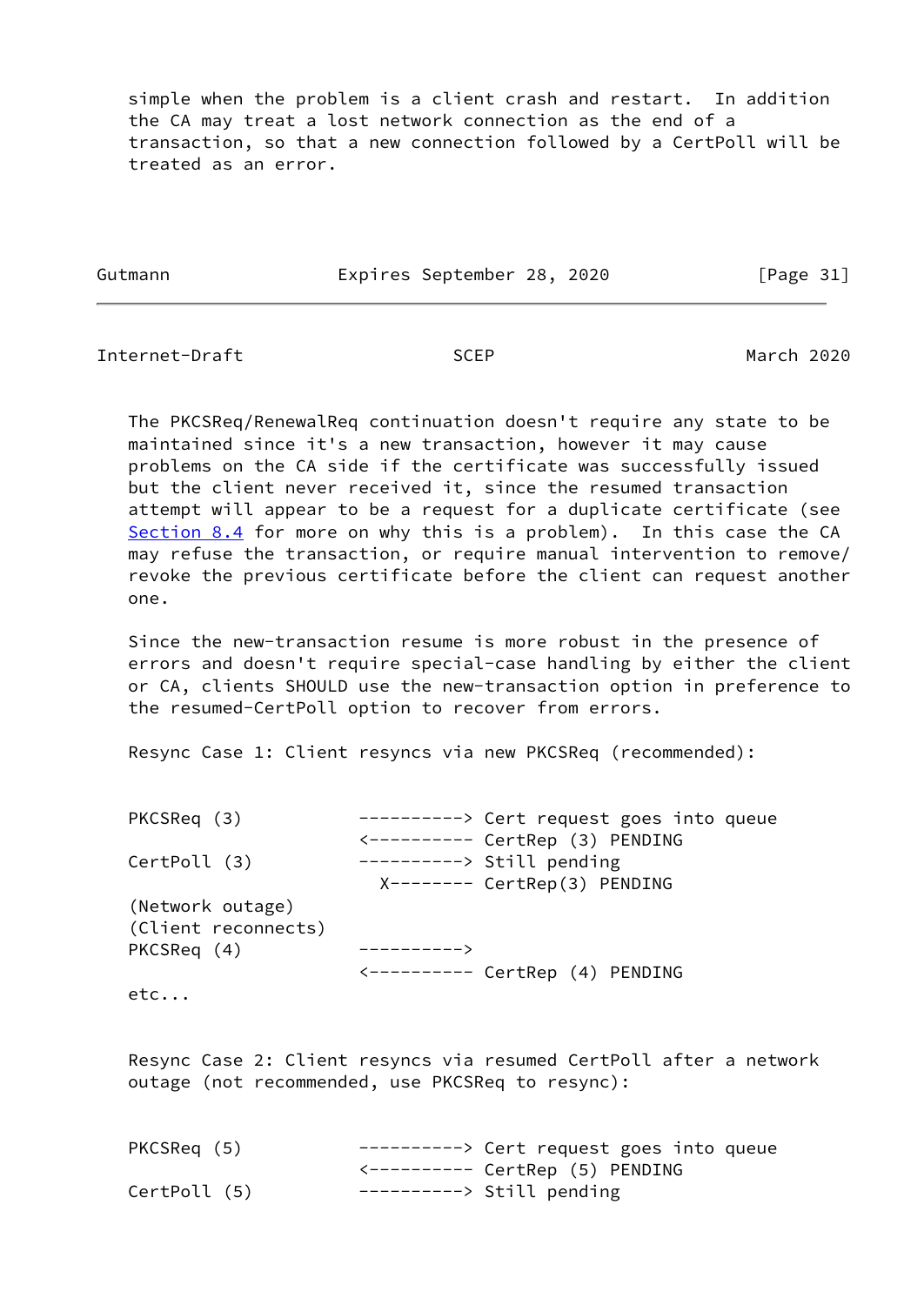X-------- CertRep(5) PENDING (Network outage) (Client reconnects) CertPoll (5) ----------> CA issues certificate <---------- CertRep (5) SUCCESS Client installs certificate

Gutmann **Expires September 28, 2020** [Page 32]

Internet-Draft SCEP March 2020

 Resync Case 3: Special-case variation of case 2 where the CertRep SUCCESS rather than the CertRep PENDING is lost (recommended):

| PKCSReq (6)         | ---------> Cert request goes into queue |
|---------------------|-----------------------------------------|
|                     | <--------- CertRep (6) PENDING          |
| CertPoll (6)        | ----------> Still pending               |
|                     | <--------- CertRep (6) PENDING          |
| CertPoll (6)        | ----------> CA issues certificate       |
|                     | X-------- CertRep(6) SUCCESS            |
| (Network outage)    |                                         |
| (Client reconnects) |                                         |
| PKCSReq (7)         | $------>$ There is already a valid      |
|                     | certificate with this DN.               |
|                     |                                         |
|                     | Admin revokes certificate               |
| PKCSReq (8)         | ---------> CA issues new certificate    |
|                     |                                         |
|                     |                                         |

Client installs certificate

 Resync Case 4: Special-case variation of case 1 where the CertRep SUCCESS rather than the CertRep PENDING is lost (not recommended, use PKCSReq to resync):

| PKCSReq (9)  | $------>$ Cert request goes into queue |
|--------------|----------------------------------------|
|              |                                        |
| CertPoll (9) | ----------> Still pending              |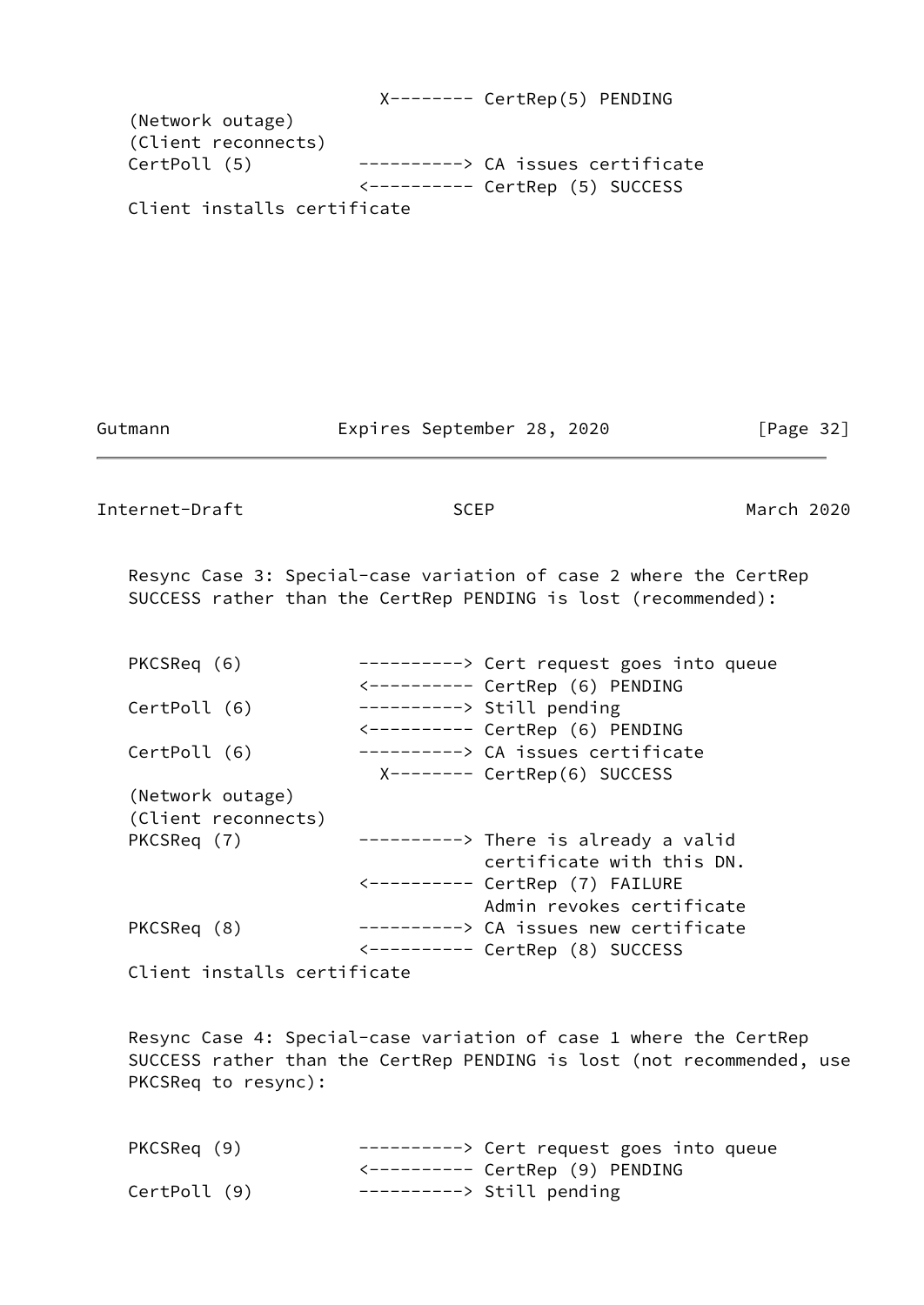|                             | $\leftarrow$ --------- CertRep (9) PENDING |
|-----------------------------|--------------------------------------------|
| CertPoll (9)                | ----------> CA issues certificate          |
|                             | X-------- CertRep(9) SIGNED CERT           |
| (Network outage)            |                                            |
| (Client reconnects)         |                                            |
| CertPoll (9)                | ---------> Certificate already issued      |
|                             | <--------- CertRep (9) SUCCESS             |
| Client installs certificate |                                            |

 As these examples indicate, resumption from an error via a resumed CertPoll is tricky due to the state that needs to be held by both the client and/or the CA. A PKCSReq/RenewalReq resume is the easiest to implement since it's stateless and is identical for both polled and non-polled transactions, while a CertPoll resume treats the two differently (a non-polled transaction is resumed with a PKCSReq/ RenewalReq, a polled transaction is resumed with a CertPoll). For this reason error recovery SHOULD be handled via a new PKCSReq rather than a resumed CertPoll.

| Gutmann | Expires September 28, 2020 |  | [Page 33] |  |
|---------|----------------------------|--|-----------|--|

<span id="page-37-1"></span>Internet-Draft SCEP March 2020

## <span id="page-37-0"></span>[6](#page-37-0). Contributors/Acknowledgements

 The editor would like to thank all of the previous editors, authors and contributors: Cheryl Madson, Xiaoyi Liu, David McGrew, David Cooper, Andy Nourse, Max Pritikin, Jan Vilhuber, and others for their work maintaining the draft over the years. The IETF reviewers provided much useful feedback that helped improve the draft, and in particular spotted a number of things that were present in SCEP through established practice rather than by being explicitly described in the text. Numerous other people have contributed during the long life cycle of the draft and all deserve thanks. In addition several PKCS #7 / CMS libraries contributed to interoperability by doing the right thing despite what earlier SCEP drafts required.

 The earlier authors would like to thank Peter William of ValiCert, Inc. (formerly of VeriSign, Inc.) and Alex Deacon of VeriSign, Inc. and Christopher Welles of IRE, Inc. for their contributions to early versions of this protocol and this document.

# <span id="page-37-2"></span>[7](#page-37-2). IANA Considerations

One object identifier for an arc to assign SCEP Attribute Identifiers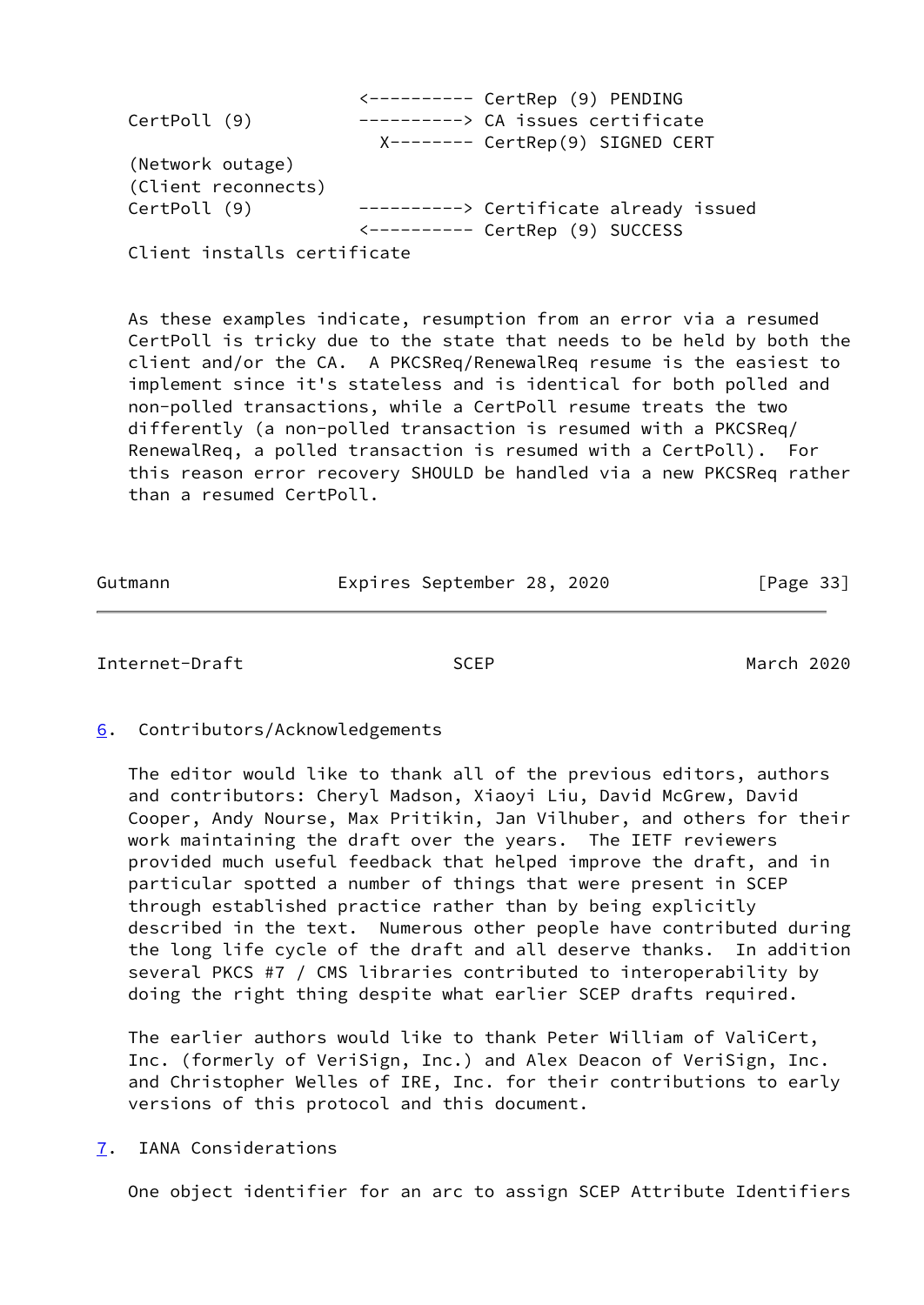was assigned in the SMI Security for PKIX (1.3.6.1.5.5.7) registry, Simple Certificate Enrollment Protocol Attributes denoted as id-scep:

id-scep OBJECT IDENTIFIER ::= { id-pkix TBD1 }

 (Editor's note: When the OID is assigned, the values in the OID table in [Section 3.2](#page-15-0) will also need to be updated).

 This assignment created the new SMI Security for SCEP Attribute Identifiers ((1.3.6.1.5.5.7.TBD1) registry with the following entries with references to this document:

```
 id-scep-failInfoText OBJECT IDENTIFIER ::= { id-scep 1 }
```
 Entries in the registry are assigned according to the "Specification Required" policy defined in  $[4]$  $[4]$ .

[Section 3.2.1.2](#page-18-0) describes a SCEP Message Type Registry and [Section 3.5](#page-24-0) describes a SCEP CA Capabilities Registry to be maintained by the IANA, defining a number of such code point identifiers. Entries in the registry are to be assigned according to the "Specification Required" policy defined in  $[4]$  $[4]$ .

| Gutmann |  | Expires September 28, 2020 |  |  | [Page 34] |  |
|---------|--|----------------------------|--|--|-----------|--|
|---------|--|----------------------------|--|--|-----------|--|

<span id="page-38-0"></span>Internet-Draft SCEP March 2020

 The SCEP Message Type Registry has columns "Value," "Name," "Description," and "Reference". The "Value" entry is a small positive integer, with the value "0" reserved.

 The SCEP CA Capabilities Registry has columns "Keyword", "Description", and "Reference". Although implementations SHOULD use the SCEP CA Capabilities Registry, SCEP is often employed in situations where this isn't possible. In this case private-use CA capabilities may be specified using a unique prefix such as an organisation identifier or domain name under the control of the entity that defines the capability. For example the prefix would be "Example.com-" and the complete capability would be "Example.com- CapabilityName".

This document defines four media types for IANA registration: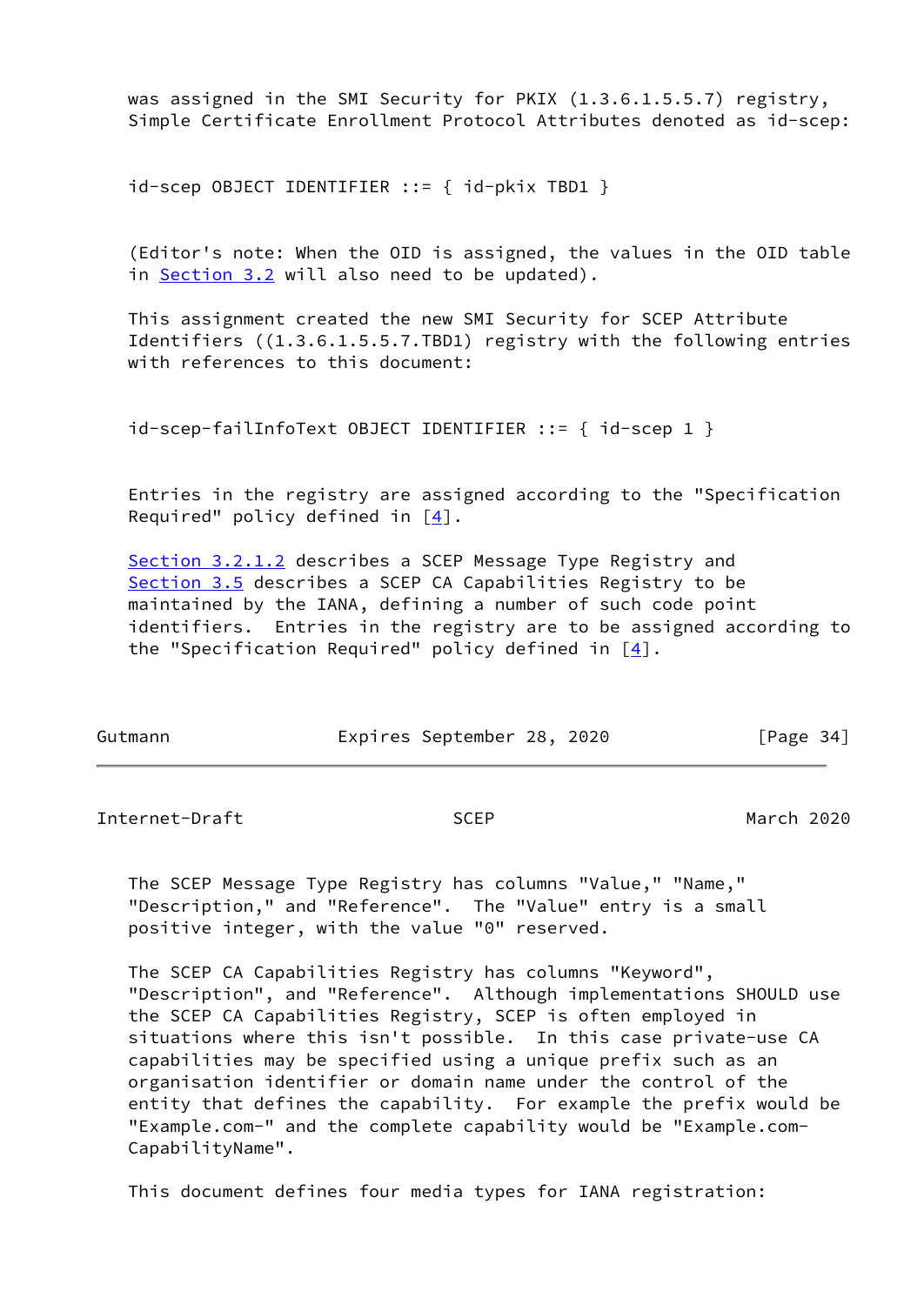"application/x-x509-ca-cert" "application/x-x509-ca-ra-cert" "application/x-x509-next-ca-cert" "application/x-pki-message"

 Note that these are grandfathered media types registered as per Appendix  $A$  of  $[2]$  $[2]$ . Templates for registrations are specified below.

<span id="page-39-0"></span>[7.1](#page-39-0). Registration of application/x-x509-ca-cert media type

Type name: application

Subtype name: x-x509-ca-cert

Required parameters: none

Optional parameters: none

Encoding considerations: binary

 Security considerations: This media type contains a certificate, see the Security Considerations section of  $[14]$  $[14]$ . There is no executable content.

 Interoperability considerations: This is a grandfathered registration of an alias to application/pkix-cert (basically a single DER encoded Certification Authority certificate), which is only used in SCEP.

Published specification: [draft-gutmann-scep-15](https://datatracker.ietf.org/doc/pdf/draft-gutmann-scep-15)

| Gutmann                     | Expires September 28, 2020                                            | [Page $35$ ] |
|-----------------------------|-----------------------------------------------------------------------|--------------|
| Internet-Draft              | <b>SCEP</b>                                                           | March 2020   |
| returning a CA certificate. | Applications that use this media type: SCEP uses this media type when |              |

Fragment identifier considerations: N/A

Additional information:

Deprecated alias names for this type: N/A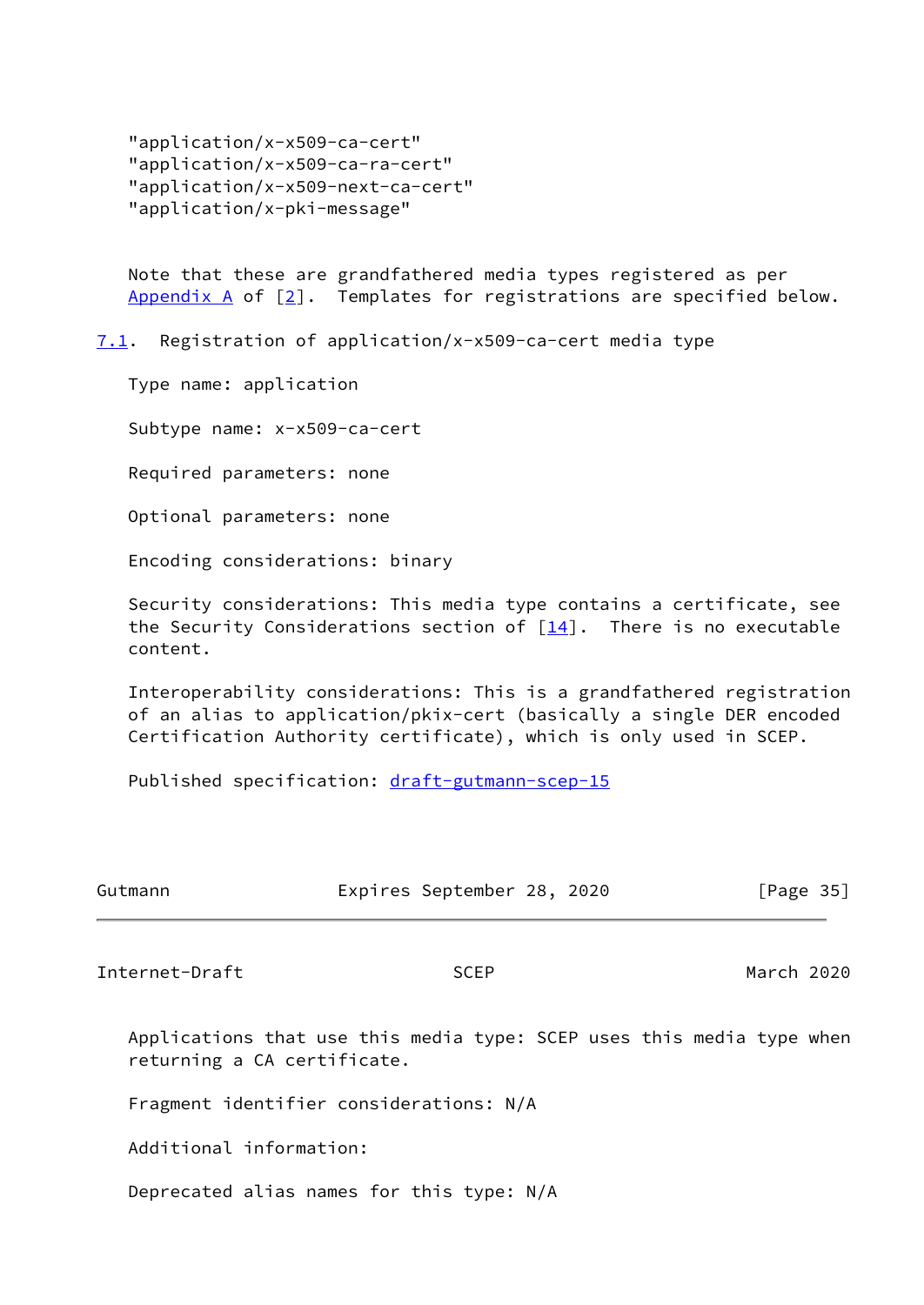Magic number(s): none

File extension(s): N/A

Macintosh file type code(s): N/A

 Person and email address to contact for further information: See the Authors' Addresses section of [draft-gutmann-scep-15](https://datatracker.ietf.org/doc/pdf/draft-gutmann-scep-15)

Intended usage: LIMITED USE

Restrictions on usage: SCEP protocol

Author: See the Authors' Addresses section of [draft-gutmann-scep-15](https://datatracker.ietf.org/doc/pdf/draft-gutmann-scep-15)

Change controller: IETF

Provisional registration? No

<span id="page-40-1"></span>[7.2](#page-40-1). Registration of application/x-x509-ca-ra-cert media type

Type name: application

Subtype name: x-x509-ca-ra-cert

Required parameters: none

Optional parameters: none

Encoding considerations: binary

 Security considerations: This media type consists of a degenerate certificates-only CMS Signed-Data message ([Section 3.4](#page-23-1)) containing the certificates, with the intermediate CA certificate(s) as the leaf certificate(s). There is no executable content.

 Interoperability considerations: This is a grandfathered registration which is only used in SCEP.

| Gutmann | Expires September 28, 2020 |  | [Page 36] |
|---------|----------------------------|--|-----------|
|         |                            |  |           |

<span id="page-40-0"></span>Internet-Draft SCEP March 2020

Published specification: [draft-gutmann-scep-15](https://datatracker.ietf.org/doc/pdf/draft-gutmann-scep-15)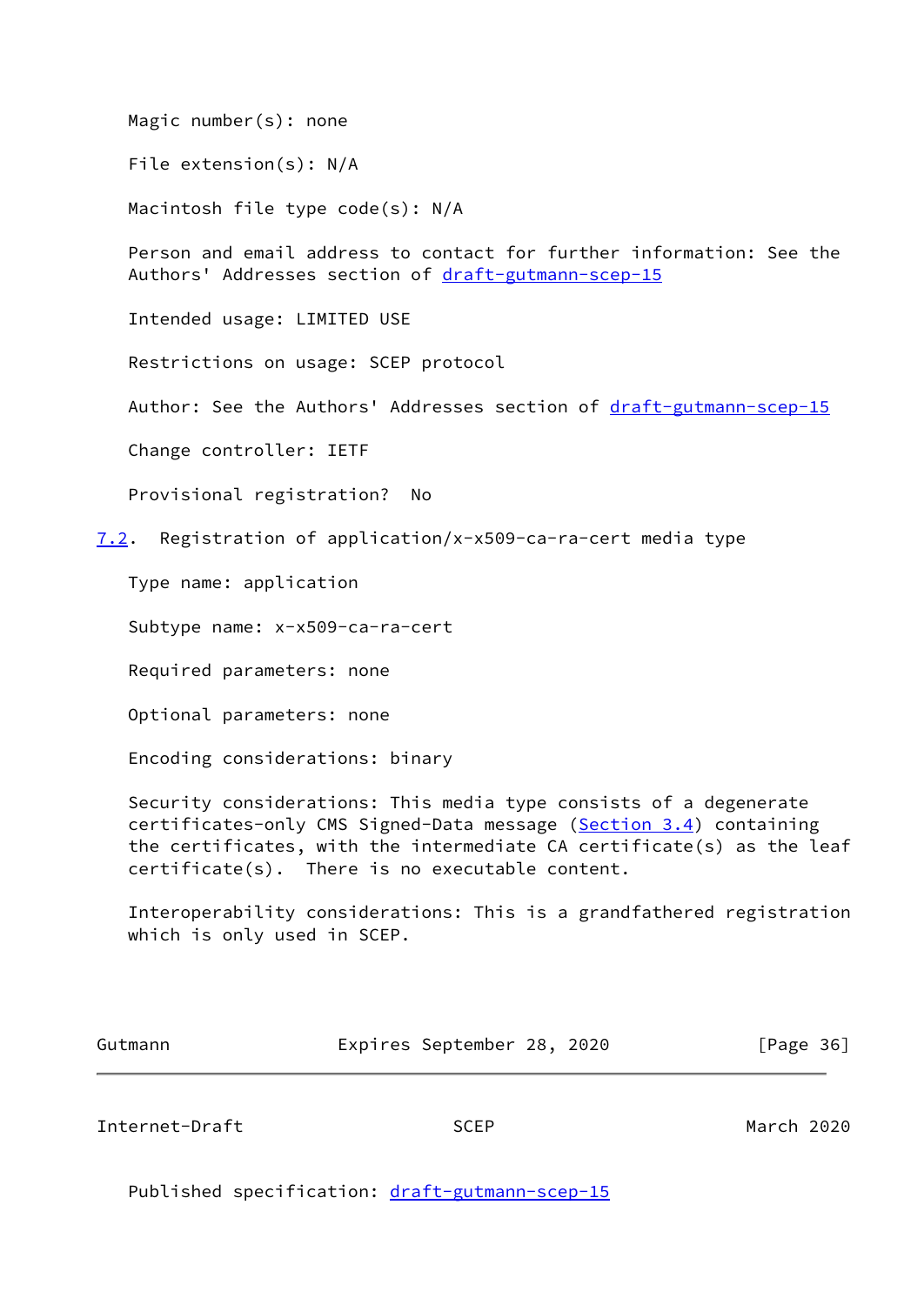returning CA Certificate Chain Response. Fragment identifier considerations: N/A Additional information: Deprecated alias names for this type: N/A Magic number(s): none File extension(s): N/A Macintosh file type code(s): N/A Person and email address to contact for further information: See the Authors' Addresses section of [draft-gutmann-scep-15](https://datatracker.ietf.org/doc/pdf/draft-gutmann-scep-15) Intended usage: LIMITED USE Restrictions on usage: SCEP protocol Author: See the Authors' Addresses section of [draft-gutmann-scep-15](https://datatracker.ietf.org/doc/pdf/draft-gutmann-scep-15) Change controller: IETF Provisional registration? no

Applications that use this media type: SCEP uses this media type when

<span id="page-41-0"></span>[7.3](#page-41-0). Registration of application/x-x509-next-ca-cert media type

Type name: application

Subtype name: x-x509-next-ca-cert

Required parameters: none

Optional parameters: none

Encoding considerations: binary

 Security considerations: This media type consists of a Signed-Data CMS message, signed by the current CA signing key. There is no executable content.

 Interoperability considerations: This is a grandfathered registration which is only used in SCEP.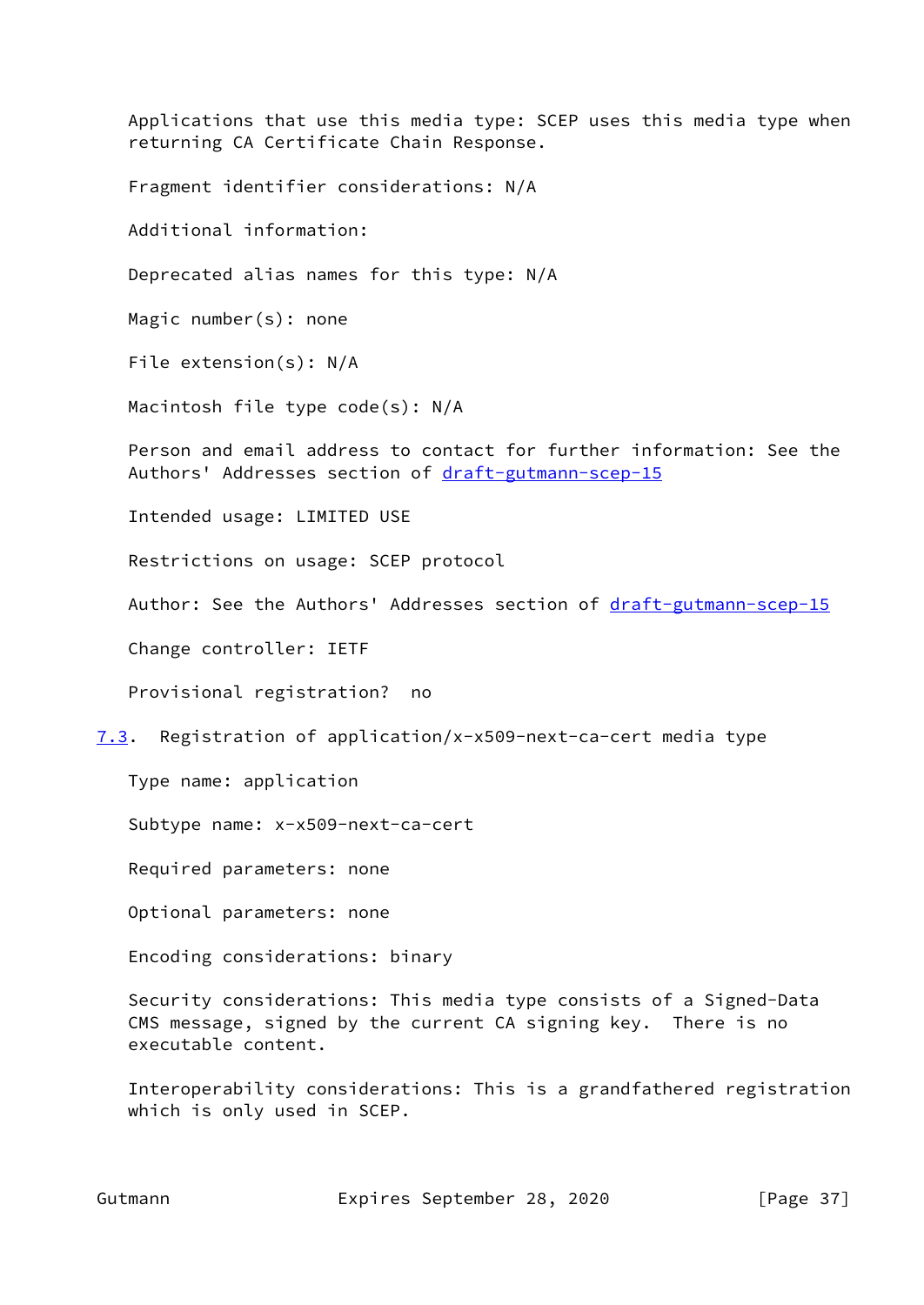<span id="page-42-1"></span>Internet-Draft SCEP March 2020

Published specification: [draft-gutmann-scep-15](https://datatracker.ietf.org/doc/pdf/draft-gutmann-scep-15)

 Applications that use this media type: SCEP uses this media type when returning a Get Next CA Response.

Fragment identifier considerations: N/A

Additional information:

Deprecated alias names for this type: N/A

Magic number(s): none

File extension(s): N/A

Macintosh file type code(s): N/A

 Person and email address to contact for further information: See the Authors' Addresses section of [draft-gutmann-scep-15](https://datatracker.ietf.org/doc/pdf/draft-gutmann-scep-15)

Intended usage: LIMITED USE

Restrictions on usage: SCEP protocol

Author: See the Authors' Addresses section of [draft-gutmann-scep-15](https://datatracker.ietf.org/doc/pdf/draft-gutmann-scep-15)

Change controller: IETF

Provisional registration? no

<span id="page-42-0"></span>[7.4](#page-42-0). Registration of application/x-pki-message media type

Type name: application

Subtype name: x-pki-message

Required parameters: none

Optional parameters: none

Encoding considerations: binary

 Security considerations: This media type consists of a degenerate certificates-only CMS Signed-Data message. There is no executable content.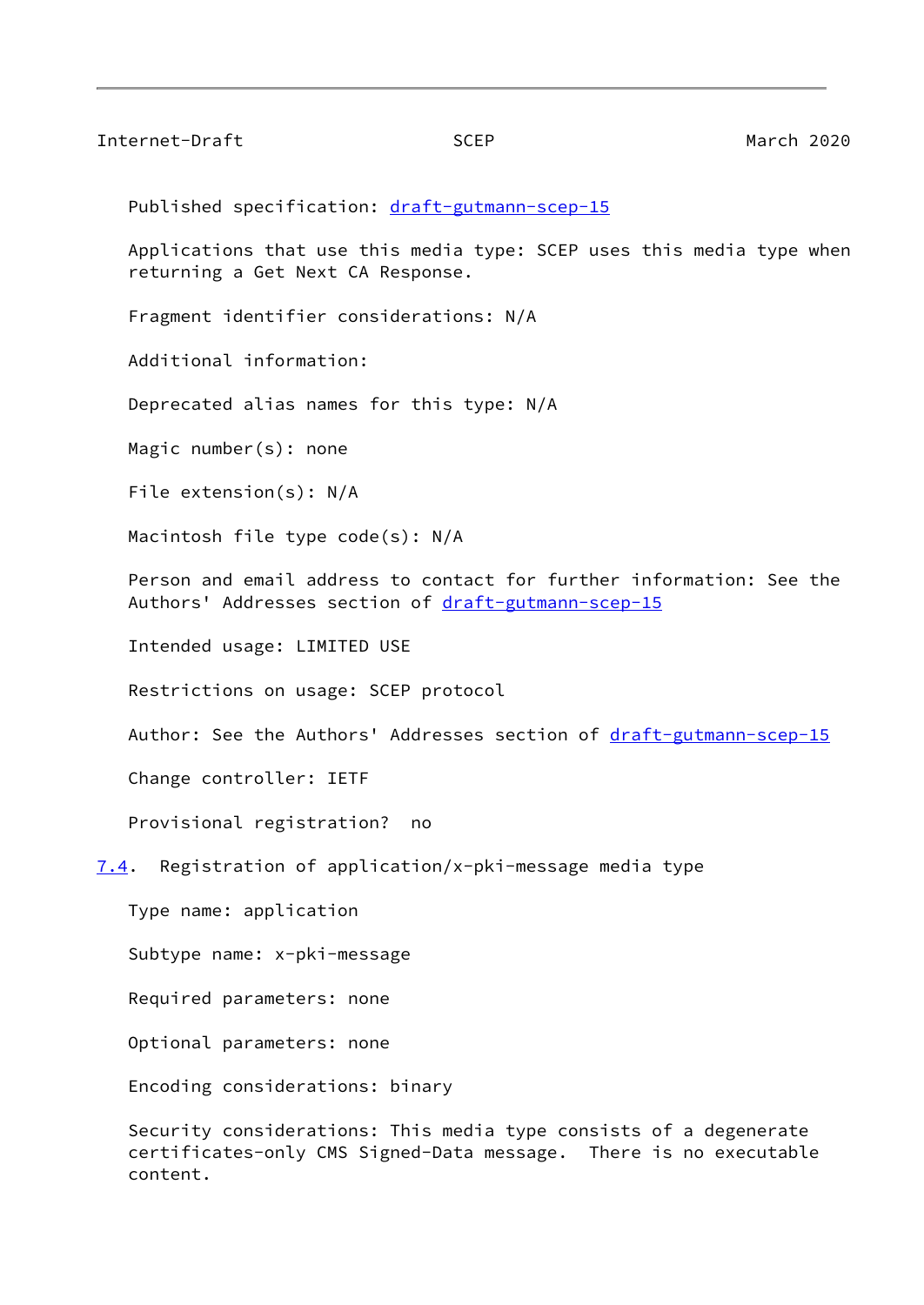Interoperability considerations: This is a grandfathered registration which is only used in SCEP.

<span id="page-43-1"></span>

| Gutmann                            | Expires September 28, 2020                                                                                                                                                                                      | [Page $38$ ] |
|------------------------------------|-----------------------------------------------------------------------------------------------------------------------------------------------------------------------------------------------------------------|--------------|
| Internet-Draft                     | <b>SCEP</b>                                                                                                                                                                                                     | March 2020   |
|                                    | Published specification: draft-gutmann-scep-15                                                                                                                                                                  |              |
|                                    | Applications that use this media type: SCEP uses this media type when<br>returning a Certificate Enrolment/Renewal Response.                                                                                    |              |
|                                    | Fragment identifier considerations: N/A                                                                                                                                                                         |              |
| Additional information:            |                                                                                                                                                                                                                 |              |
|                                    | Deprecated alias names for this type: N/A                                                                                                                                                                       |              |
| Magic number $(s)$ : none          |                                                                                                                                                                                                                 |              |
| File extension(s): $N/A$           |                                                                                                                                                                                                                 |              |
| Macintosh file type $code(s): N/A$ |                                                                                                                                                                                                                 |              |
|                                    | Person and email address to contact for further information: See the<br>Authors' Addresses section of draft-gutmann-scep-15                                                                                     |              |
| Intended usage: LIMITED USE        |                                                                                                                                                                                                                 |              |
|                                    | Restrictions on usage: SCEP protocol                                                                                                                                                                            |              |
|                                    | Author: See the Authors' Addresses section of draft-gutmann-scep-15                                                                                                                                             |              |
| Change controller: IETF            |                                                                                                                                                                                                                 |              |
| Provisional registration?          | no                                                                                                                                                                                                              |              |
| Security Considerations<br>8.      |                                                                                                                                                                                                                 |              |
|                                    | The security goal of SCEP is that no adversary can subvert the public<br>key/identity binding from that intended. An adversary is any entity<br>other than the client and the CA participating in the protocol. |              |
|                                    | This goal is met through the use of CMS and PKCS #10 encryption and<br>digital signatures using authenticated public keys. The CA's public                                                                      |              |

<span id="page-43-0"></span>key is authenticated via out-of-band means such as the checking of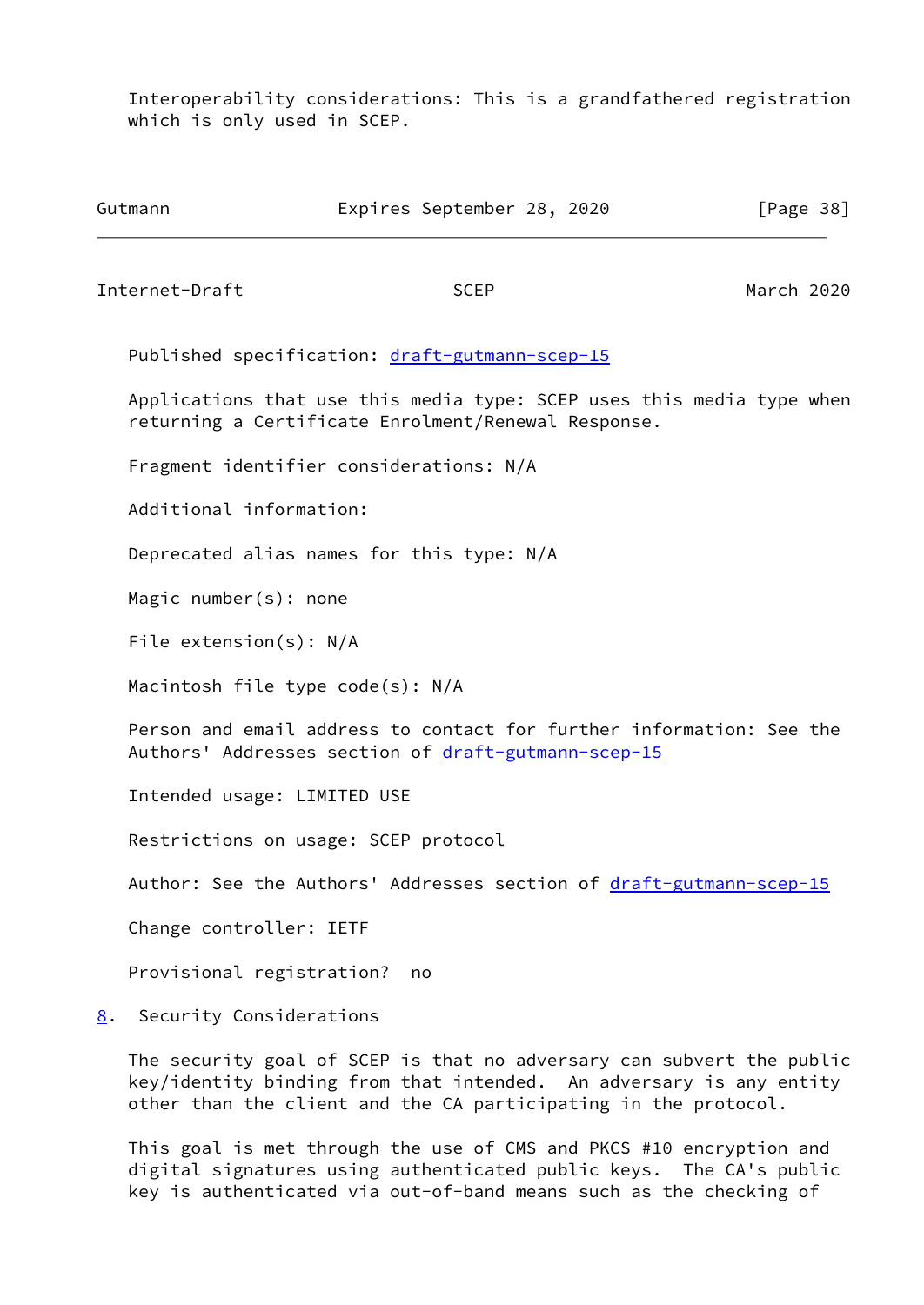the CA fingerprint and the SCEP client's public key is authenticated through manual or pre-shared secret authentication.

<span id="page-44-0"></span>[8.1](#page-44-0). General Security

 Common key-management considerations such as keeping private keys truly private and using adequate lengths for symmetric and asymmetric keys must be followed in order to maintain the security of this

Gutmann **Expires September 28, 2020** [Page 39]

<span id="page-44-2"></span>Internet-Draft SCEP March 2020

 protocol. This is especially true for CA keys which, when compromised, compromise the security of all relying parties.

<span id="page-44-1"></span>[8.2](#page-44-1). Use of the CA private key

 A CA private key is generally meant for, and is usually flagged as, being usable for certificate (and CRL) signing exclusively rather than data signing or encryption. The SCEP protocol however uses the CA private key to both sign and optionally encrypt CMS transport messages. This is generally considered undesirable as it widens the possibility of an implementation weakness and provides an additional location where the private key must be used (and hence is slightly more vulnerable to exposure) and where a side-channel attack might be applied.

<span id="page-44-3"></span>[8.3](#page-44-3). ChallengePassword Shared Secret Value

 The security measures that should be applied to the challengePassword shared secret depend on the manner in which SCEP is employed. In the simplest case, with SCEP used to provision devices with certificates in the manufacturing facility, the physical security of the facility may be enough to protect the certificate issue process with no additional measures explicitly required. In general though the security of the issue process depends on the security employed around the use of the challengePassword shared secret. While it's not possible to enumerate every situation in which SCEP may be utilised, the following security measures should be considered.

 o The challengePassword, despite its name, shouldn't be a conventional password but a high-entropy shared secret authentication string. Using the base64 encoding of a keying value generated or exchanged as part of standard device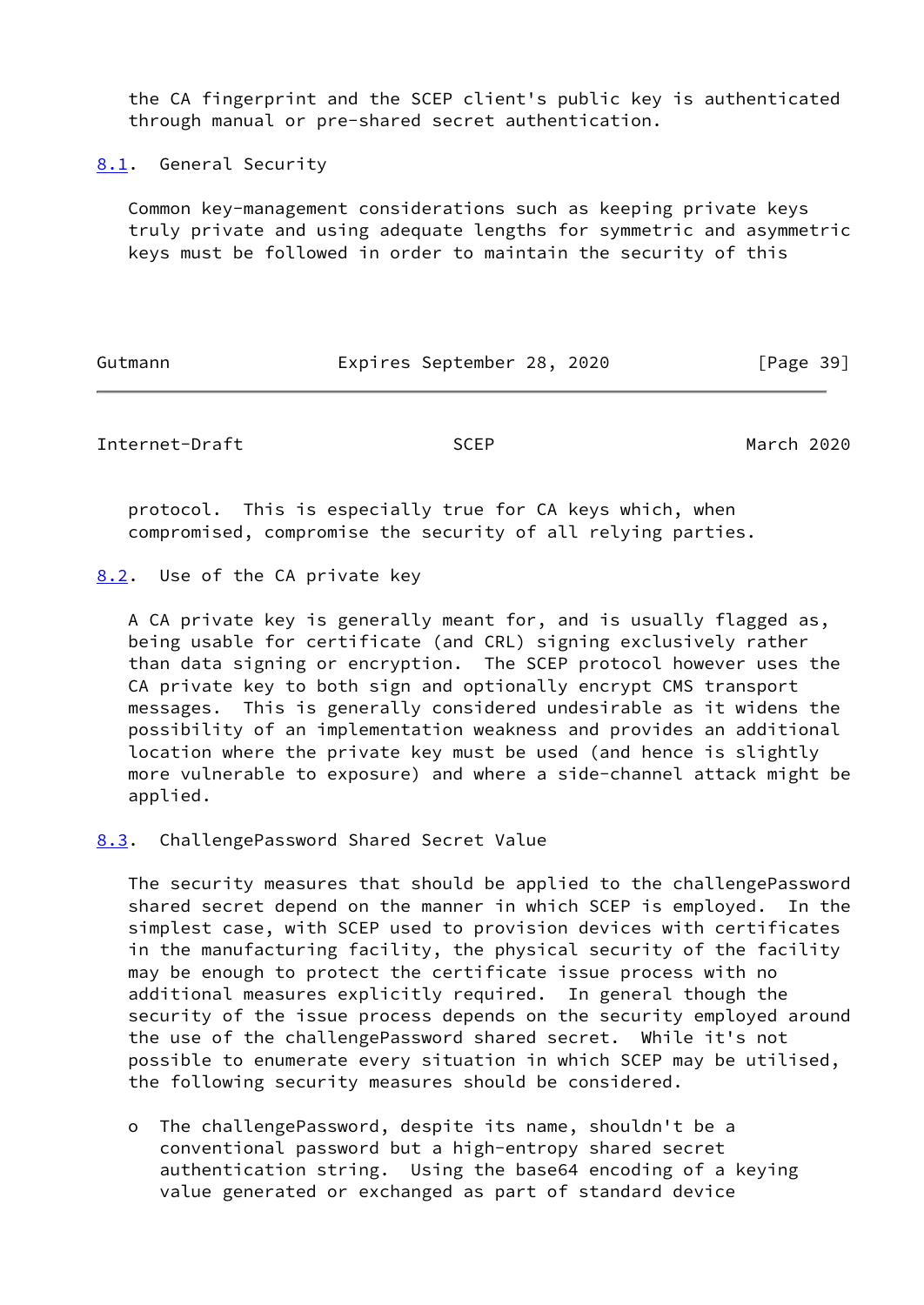authentication protocols like EAP or DNP3 SA makes for a good challengePassword. The use of high-entropy shared secrets is particulary important when the PasswordRecipientInfo option is used to encrypt SCEP messages, see [Section 3.1](#page-14-0).

 o If feasible, the challengePassword should be a one-time value used to authenticate the issue of a single certificate (subsequent certificate requests will be authenticated by being signed with the initial certificate). If the challengePassword is single-use then the arrival of subsequent requests using the same challengePassword can then be used to indicate a security breach.

 o The lifetime of a challengePassword can be limited, so that it can be used during initial device provisioning but will have expired at a later date if an attacker manages to compromise the challengePassword value, for example by compromising the device that it's stored in.

Gutmann **Expires September 28, 2020** [Page 40]

<span id="page-45-1"></span>Internet-Draft SCEP March 2020

- o The CA should take appropriate measures to protect the challengePassword, for example via physical security measures, or by storing it as a salted iterated hash or equivalent memory-hard function or as a keyed MAC value if it's not being used for encryption, or by storing it in encrypted form if it is being used for encryption.
- <span id="page-45-0"></span>[8.4](#page-45-0). Lack of Certificate Issue Confirmation

 SCEP provides no confirmation that the issued certificate was successfully received and processed by the client. This means that if the CertRep message is lost or can't be processed by the client then the CA will consider the certificate successfully issued while the client won't. If this situation is of concern then the correct issuance of the certificate will need to be verified by out-of-band means, for example through the client sending a message signed by the newly-issued certificate to the CA. This also provides the proof of possession that's not present in the case of a renewal operation, see [Section 8.6](#page-46-0).

# <span id="page-45-2"></span>[8.5](#page-45-2). GetCACaps Issues

 The GetCACaps response is not authenticated by the CA. This allows an attacker to perform downgrade attacks on the cryptographic capabilities of the client/CA exchange. In particular if the server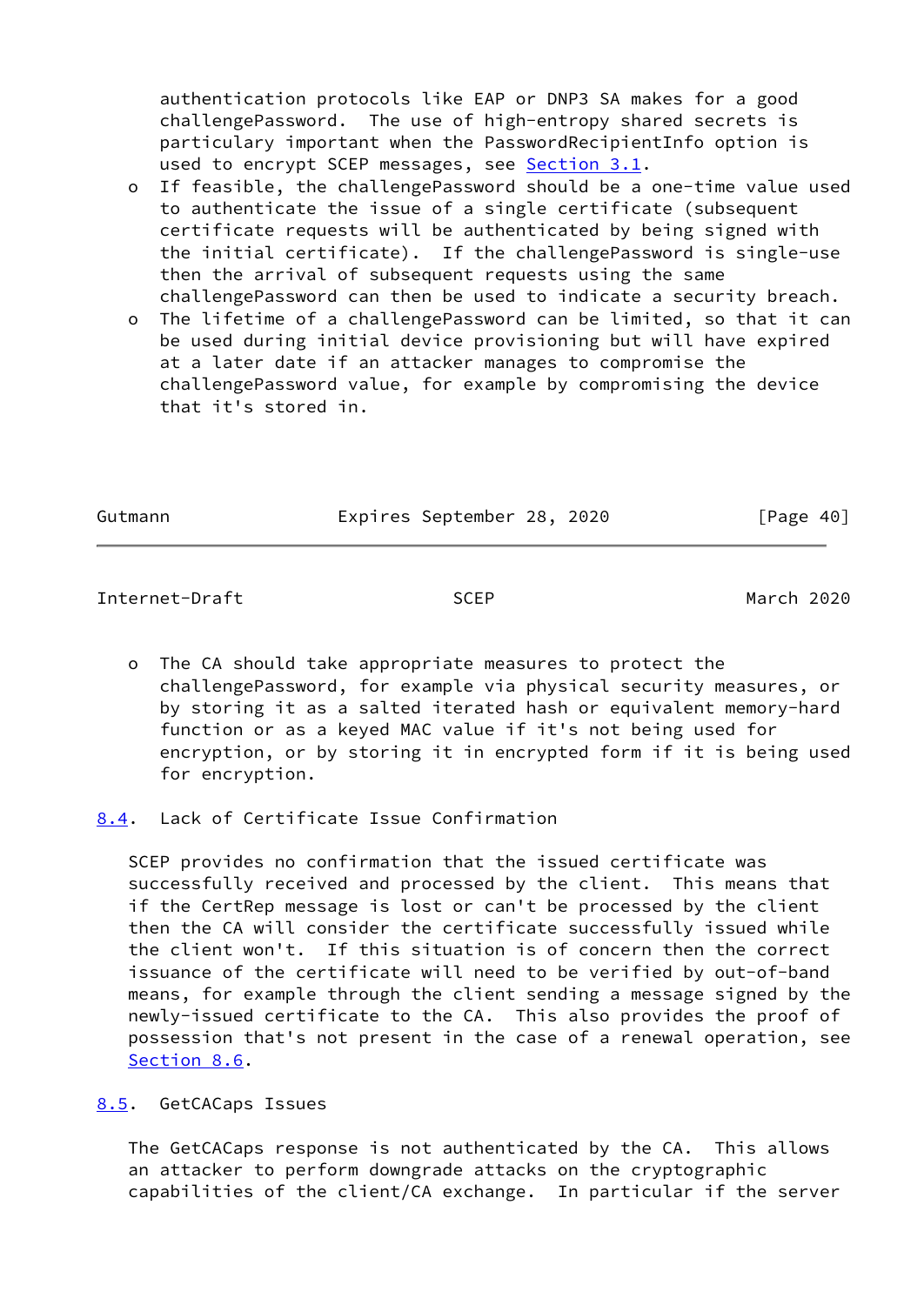were to support MD5 and single DES then an in-path attacker could trivially roll back the encryption to use these insecure algorithms. By taking advantage of the presence of large amounts of static known plaintext in the SCEP messages, as of 2017 a DES rainbow table attack can recover most encryption keys in under a minute, and MD5 chosen prefix collisions can be calculated for a few tens of cents of computing time using tools like HashClash. It is for this reason that this specification makes single DES and MD5 a MUST NOT feature. Note that all known servers support at least triple DES and SHA-1 (regardless of whether "DES3" and "SHA-1" are indicated in GetCACaps), so there should never be a reason to fall all the way back to single DES and MD5. One simple countermeasure to a GetCACaps downgrade attack is for clients that are operating in an environment where on-path attacks are possible and that expect the "SCEPStandard" capability to be indicated by the CA but don't see it in the GetCACaps response to treat its absence as a security issue, and either discontinue the exchange or continue as if "SCEPStandard" had been returned. This requires a certain tradeoff between compatibility with old servers and security against active attacks.

| Gutmann | Expires September 28, 2020 | [Page 41] |
|---------|----------------------------|-----------|
|         |                            |           |

<span id="page-46-1"></span>Internet-Draft SCEP March 2020

<span id="page-46-0"></span>[8.6](#page-46-0). Lack of PoP in Renewal Requests

 Renewal operations (but not standard certificate-issue operations) are processed via a previously-issued certificate and its associated private key, not the key in the PKCS #10 request. This means that a client no longer demonstrates proof of possession (PoP) of the private key corresponding to the public key in the PKCS #10 request. It is therefore possible for a client to re-certify an existing key used by a third party, so that two or more certificates exist for the same key. By switching out the certificate in a signature, an attacker can appear to have a piece of data signed by their certificate rather than the original signer's certificate. This, and other, attacks are described in S/MIME ESS [[21\]](#page-50-9).

 Avoiding these types of attacks requires situation-specific measures. For example CMS/SMIME implementations may use the ESSCertID attribute from S/MIME ESS [\[21\]](#page-50-9) or its successor S/MIME ESSv2 [[22\]](#page-50-10) to unambiguously identify the signing certificate. However since other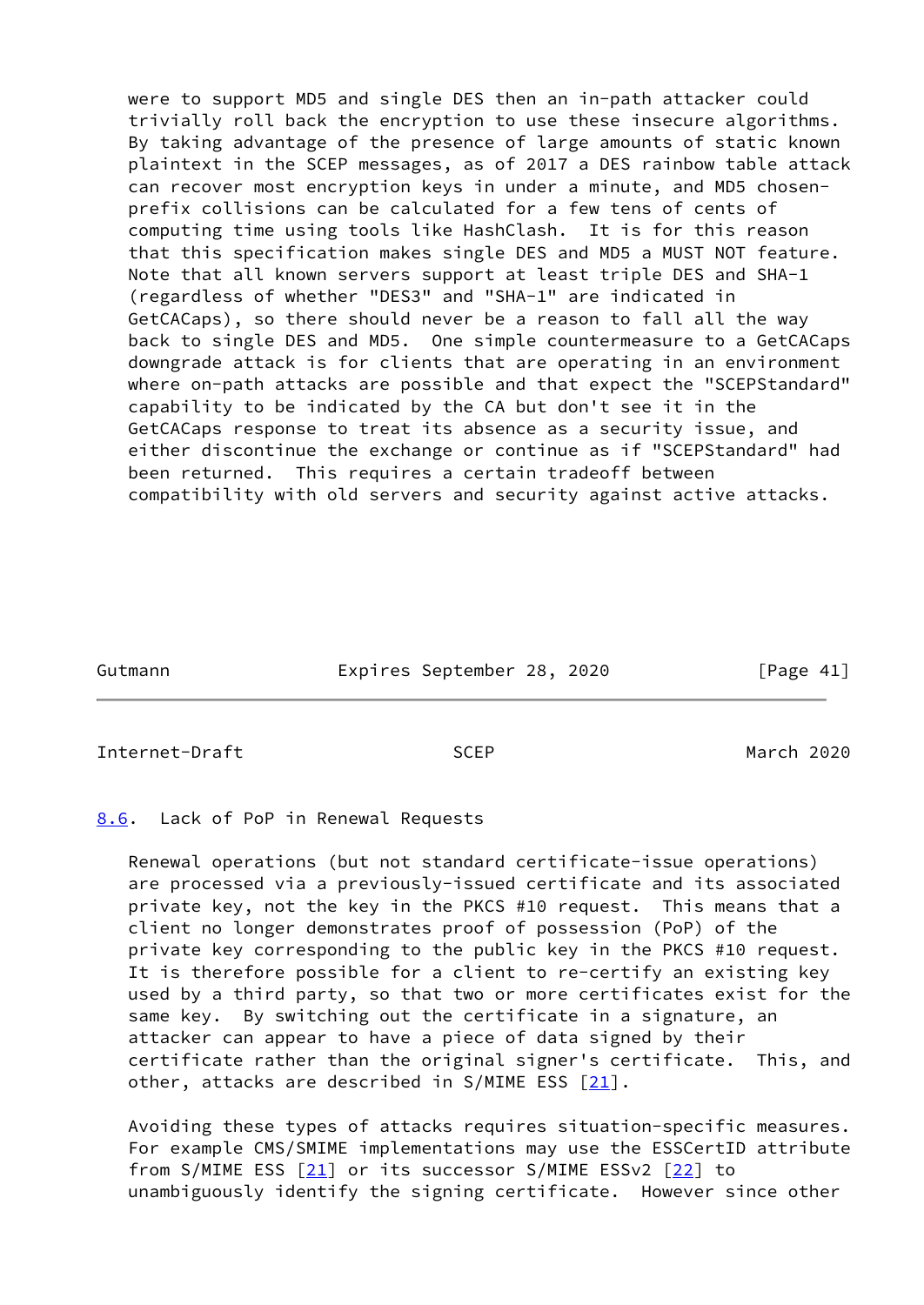mechanisms and protocols that the certificates will be used with typically don't defend against this problem, it's unclear whether this is an actual issue with SCEP.

## <span id="page-47-0"></span>[8.7](#page-47-0). Traffic Monitoring

 SCEP messages are signed with certificates that may contain identifying information. If these are sent over the public Internet and real identity information (rather than placeholder values or arbitrary device IDs) are included in the signing certificate data, an attacker may be able to monitor the identities of the entities submitting the certificate requests. If this is an issue then  $[3]$  $[3]$ should be consulted for guidance.

## <span id="page-47-1"></span>[8.8](#page-47-1). Unnecessary cryptography

 Some of the SCEP exchanges use unnecessary signing and encryption operations. In particular the GetCert and GetCRL exchanges are encrypted and signed in both directions. The information requested is public and thus encrypting the requests is of questionable value. In addition CRLs and certificates sent in responses are already signed by the CA and can be verified by the recipient without requiring additional signing and encryption. More lightweight means of retrieving certificates and CRLs such as HTTP certificate-store access  $[17]$  $[17]$  and LDAP are recommended for this reason.

Gutmann Expires September 28, 2020 [Page 42]

<span id="page-47-3"></span>Internet-Draft SCEP March 2020

### <span id="page-47-2"></span>[8.9](#page-47-2). Use of SHA-1

 The majority of the large numbers of devices that use SCEP today default to SHA-1, with many supporting only that hash algorithm with no ability to upgrade to a newer one. SHA-1 is no longer regarded as secure in all situations, but as used in SCEP it's still safe. There are three reasons for this. The first is that attacking SCEP would require creating a fully general SHA-1 collision in close to real time alongside breaking AES (more specifically, it would require creating a fully general SHA-1 collision for the PKCS #10 request, breaking the AES encryption around the PKCS #10 request, and then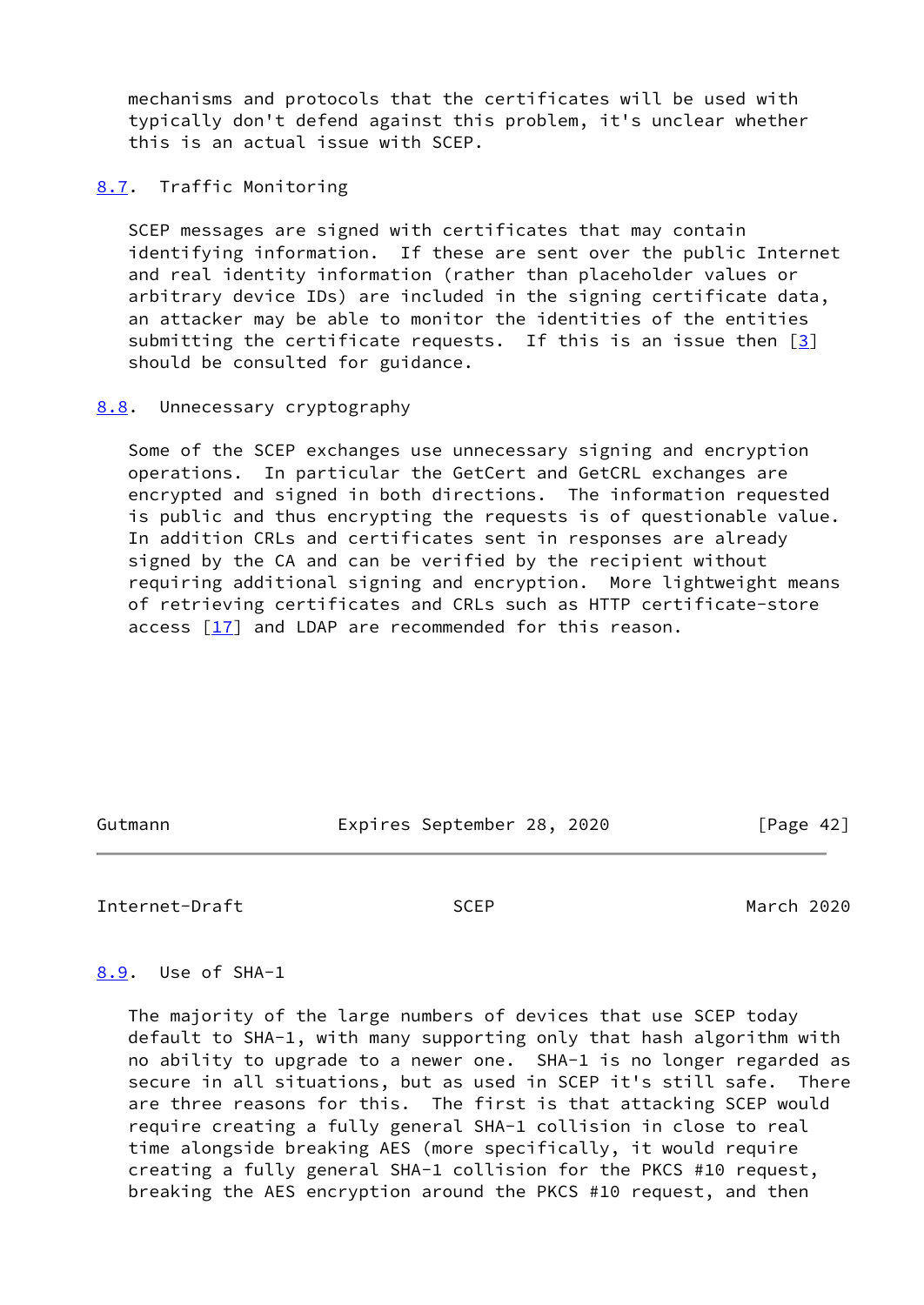creating a second SHA-1 collision for the signature on the encrypted data), which won't be feasible for a long time.

 The second reason is that the signature over the message, in other words the SHA-1 hash that isn't protected by encryption, doesn't serve any critical cryptographic purpose: The PKCS #10 data itself is authenticated through its own signature, protected by encryption, and the overall request is authorised by the (encrypted) shared secret. The sole exception to this will be the small number of implementations that support the Renewal operation, which may be authorised purely through a signature, but presumably any implementation recent enough to support Renewal also supports SHA-2. Any legacy implementation that supports the historic core SCEP protocol would not be affected.

 The third reason is that SCEP uses the same key for encryption and signing, so that even if an attacker were able to capture an outgoing Renewal request that didn't include a shared secret (in other words one that was only authorised through a signature), break the AES encryption, forge the SHA-1 hash in real time, and forward the forged request to the CA, they couldn't decrypt the returned certificate, which is protected with the same key that was used to generate the signature. While [Section 8.8](#page-47-1) points out that SCEP uses unnecessary cryptography in places, the additional level of security provided by the extra crypto makes it immune to any issues with SHA-1.

 This doesn't mean that SCEP implementations should continue to use SHA-1 in perpetuity, merely that there's no need for a panicked switch to SHA-2.

# <span id="page-48-0"></span>[9](#page-48-0). References

- <span id="page-48-2"></span><span id="page-48-1"></span>[9.1](#page-48-1). Normative References
	- [1] Bradner, S., "Key words for use in RFCs to Indicate Requirement Levels", [BCP 14](https://datatracker.ietf.org/doc/pdf/bcp14), [RFC 2119](https://datatracker.ietf.org/doc/pdf/rfc2119), March 1997.

| Gutmann | Expires September 28, 2020 |  |  | [Page 43] |
|---------|----------------------------|--|--|-----------|
|         |                            |  |  |           |

Internet-Draft SCEP March 2020

<span id="page-48-3"></span> [2] Freed, N., Klensin, J., and T. Hansen, "Media Type Specifications and Registration Procedures", [RFC 6838](https://datatracker.ietf.org/doc/pdf/rfc6838), January 2013.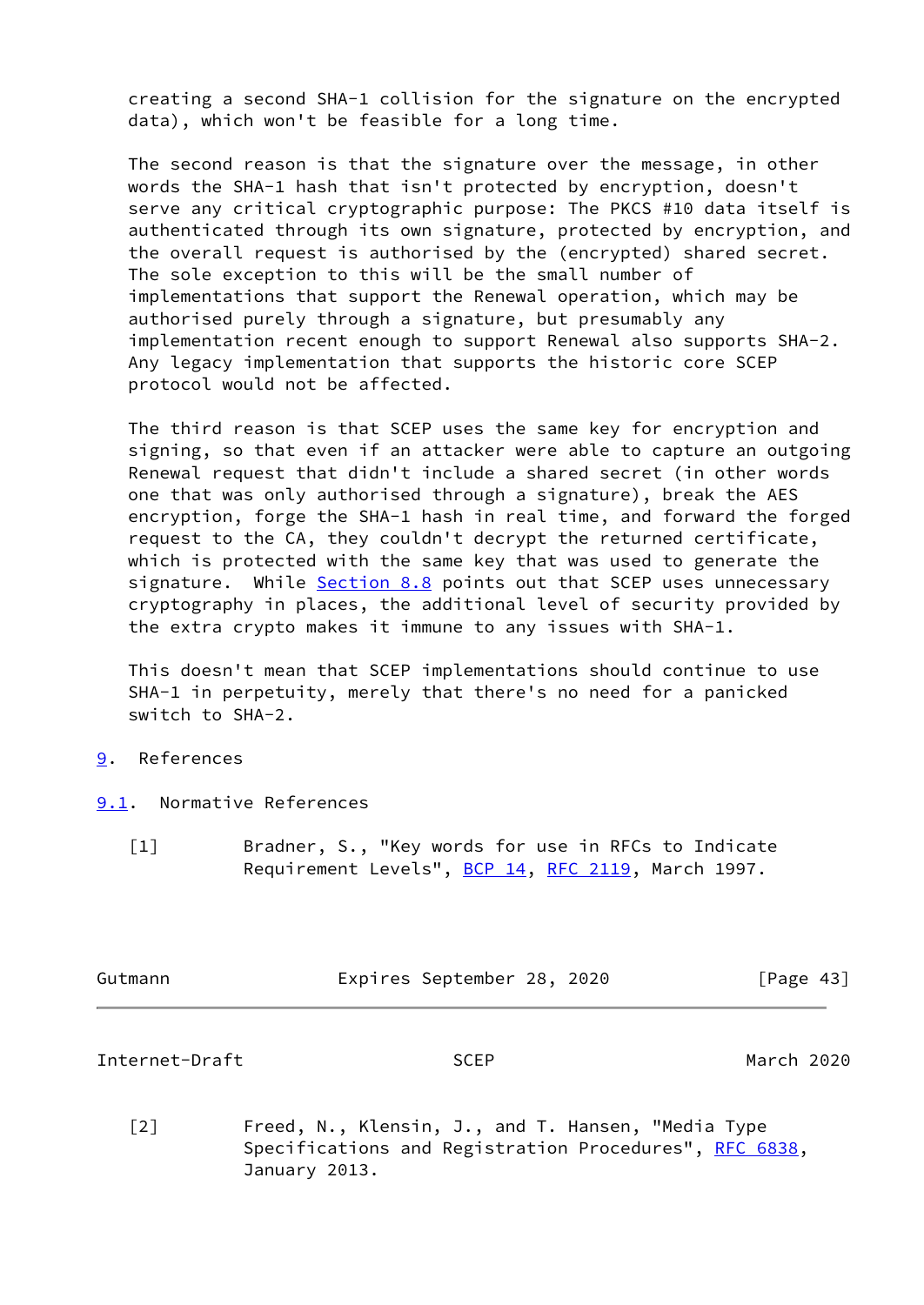- <span id="page-49-12"></span> [3] Farrell, S. and H. Tschofenig, "Guidelines for Writing an IANA Considerations Section in RFCs", [RFC 7258](https://datatracker.ietf.org/doc/pdf/rfc7258), May 2014.
- <span id="page-49-11"></span> [4] Leiba, B. and T. Narten, "Guidelines for Writing an IANA Considerations Section in RFCs", [RFC 8126,](https://datatracker.ietf.org/doc/pdf/rfc8126) June 2017.
- <span id="page-49-2"></span> [5] Leiba, B., "Ambiguity of Uppercase vs Lowercase in [RFC](https://datatracker.ietf.org/doc/pdf/rfc2119) [2119](https://datatracker.ietf.org/doc/pdf/rfc2119) Key Words", [RFC 8174,](https://datatracker.ietf.org/doc/pdf/rfc8174) May 2017.
- <span id="page-49-3"></span> [6] Crocker, R. and P. Overell, "Augmented BNF for Syntax Specifications: ABNF", [RFC 5234](https://datatracker.ietf.org/doc/pdf/rfc5234), January 2008.
- <span id="page-49-6"></span> [7] Technology, U. N. I. O. S. A., "The Advanced Encryption Standard (AES)", FIPS 197, November 2001.
- <span id="page-49-7"></span> [8] Technology, U. N. I. O. S. A., "Secure Hash Standard (SHS)", FIPS 180-3, October 2008.
- <span id="page-49-9"></span> [9] Josefsson, S., "The Base16, Base32, and Base64 Data Encodings", [RFC 4648,](https://datatracker.ietf.org/doc/pdf/rfc4648) October 2006.
- <span id="page-49-0"></span> [10] Housley, R., "Cryptographic Message Syntax (CMS)", [RFC 5652,](https://datatracker.ietf.org/doc/pdf/rfc5652) September 2009.
- <span id="page-49-8"></span> [11] Fielding, R. and J. Reschke, "Hypertext Transfer Protocol  $(HTTP/1.1): Message Syntax and Routing", RFC 7230, June$  $(HTTP/1.1): Message Syntax and Routing", RFC 7230, June$  $(HTTP/1.1): Message Syntax and Routing", RFC 7230, June$ 2014.
- <span id="page-49-4"></span> [12] Nystrom, M. and B. Kaliski, "PKCS #9: Selected Object Classes and Attribute Types Version 2.0", [RFC 2985](https://datatracker.ietf.org/doc/pdf/rfc2985), November 2000.
- <span id="page-49-1"></span> [13] Nystrom, M. and B. Kaliski, "PKCS #10: Certification Request Syntax Specification Version 1.7", [RFC 2986](https://datatracker.ietf.org/doc/pdf/rfc2986), November 2000.
- <span id="page-49-5"></span> [14] Cooper, D., Santesson, S., Farrell, S., Boeyen, S., Housley, R., and W. Polk, "Internet X.509 Public Key Infrastructure Certificate and Certificate Revocation List (CRL) Profile", [RFC 5280,](https://datatracker.ietf.org/doc/pdf/rfc5280) May 2008.
- <span id="page-49-10"></span>[15] Berners-Lee, T., Fielding, R., and L. Masinter, "Uniform Resource Identifiers (URI): Generic Syntax", [RFC 3986](https://datatracker.ietf.org/doc/pdf/rfc3986), January 2005.

| Gutmann |  | Expires September 28, 2020 |  |  | [Page 44] |  |  |
|---------|--|----------------------------|--|--|-----------|--|--|
|---------|--|----------------------------|--|--|-----------|--|--|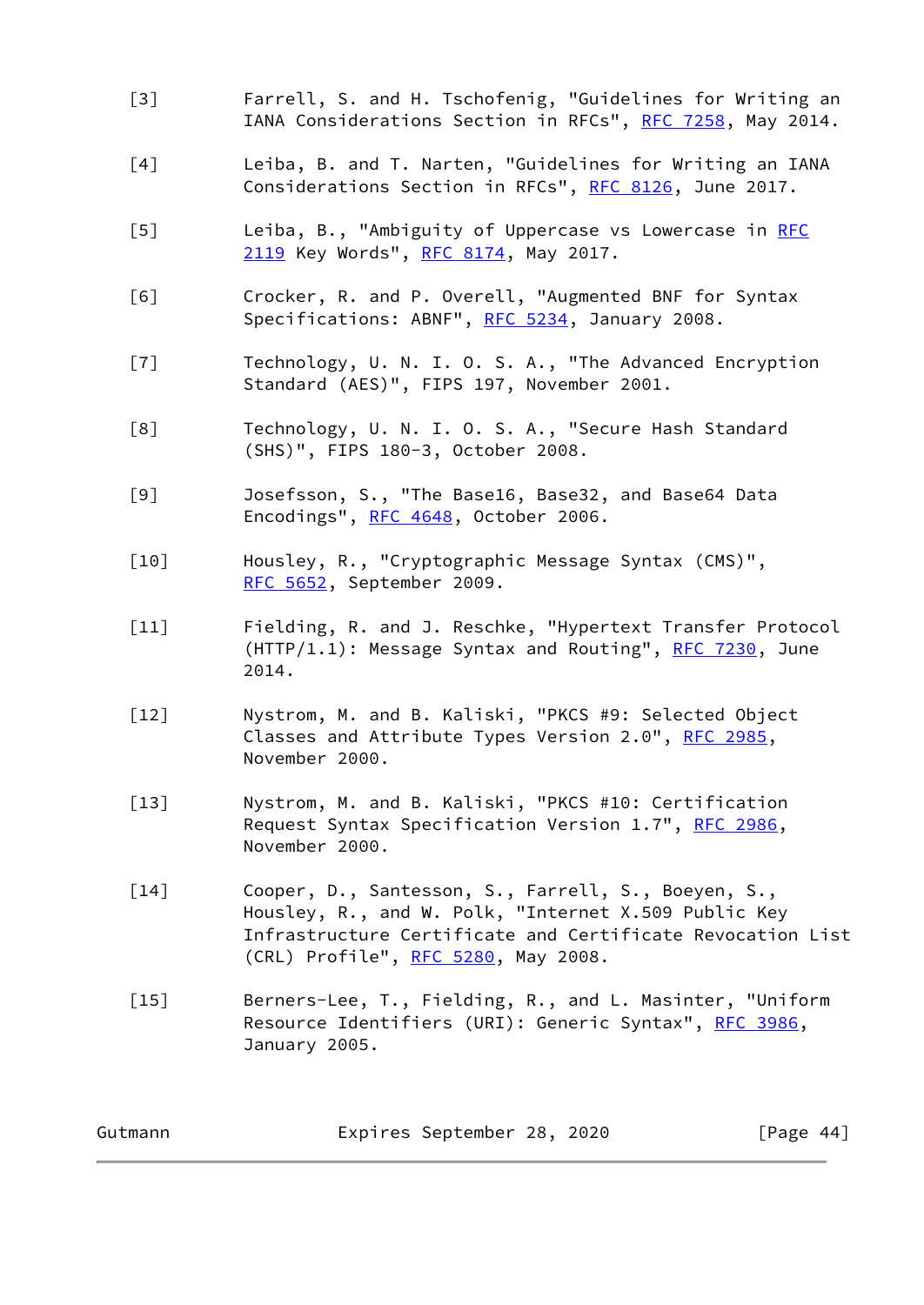### <span id="page-50-1"></span><span id="page-50-0"></span>[9.2](#page-50-0). Informative References

- <span id="page-50-8"></span> [16] Nottingham, M., "Building Protocols with HTTP", November 2018.
- <span id="page-50-6"></span> [17] Gutmann, P., "Internet X.509 Public Key Infrastructure Operational Protocols: Certificate Store Access via HTTP", [RFC 4387,](https://datatracker.ietf.org/doc/pdf/rfc4387) February 2006.
- <span id="page-50-7"></span> [18] "A Java implementation of the Simple Certificate Enrolment Protocol", <<https://github.com/jscep/jscep>>.
- <span id="page-50-5"></span> [19] Alighieri, D., "Internet Key Exchange (IKEv2) Protocol", [RFC 7296,](https://datatracker.ietf.org/doc/pdf/rfc7296) March 1300.
- <span id="page-50-4"></span> [20] Ramsdell, B. and S. Turner, "Secure/Multipurpose Internet Mail Extensions (S/MIME) Version 3.2 Message Specification", [RFC 5751,](https://datatracker.ietf.org/doc/pdf/rfc5751) January 2010.
- <span id="page-50-9"></span> [21] Hoffman, P., "Enhanced Security Services for S/MIME", [RFC 2634,](https://datatracker.ietf.org/doc/pdf/rfc2634) June 1999.
- <span id="page-50-10"></span> [22] Schaad, J., "Enhanced Security Services (ESS) Update: Adding CertID Algorithm Agility", [RFC 5035](https://datatracker.ietf.org/doc/pdf/rfc5035), August 2007.
- <span id="page-50-3"></span> [23] Rescorla, E., "The Transport Layer Security (TLS) Protocol Version 1.3", [RFC 8446](https://datatracker.ietf.org/doc/pdf/rfc8446), August 2018.

<span id="page-50-2"></span>[Appendix A.](#page-50-2) Background Notes

 This specification has spent over twenty years in the draft stage. Its original goal, provisioning IPsec routers with certificates, has long since changed to general device/embedded system/IoT use. To fit this role, extra features were bolted on in a haphazard manner through the addition of a growing list of appendices and by inserting additional, often conflicting, paragraphs in various locations in the body text. Since existing features were never updated as newer ones were added, the specification accumulated large amounts of historical baggage over time. If OpenPGP was described as "a museum of 1990s crypto" then the SCEP draft was its graveyard.

 About five years ago the specification, which even at that point had seen only sporadic re-posts of the existing document, was more or less abandoned by its original sponsors. Due to its widespread use in large segments of the industry, the specification was rebooted in 2015, cleaning up fifteen years worth of accumulated cruft, fixing errors, clarifying ambiguities, and bringing the algorithms and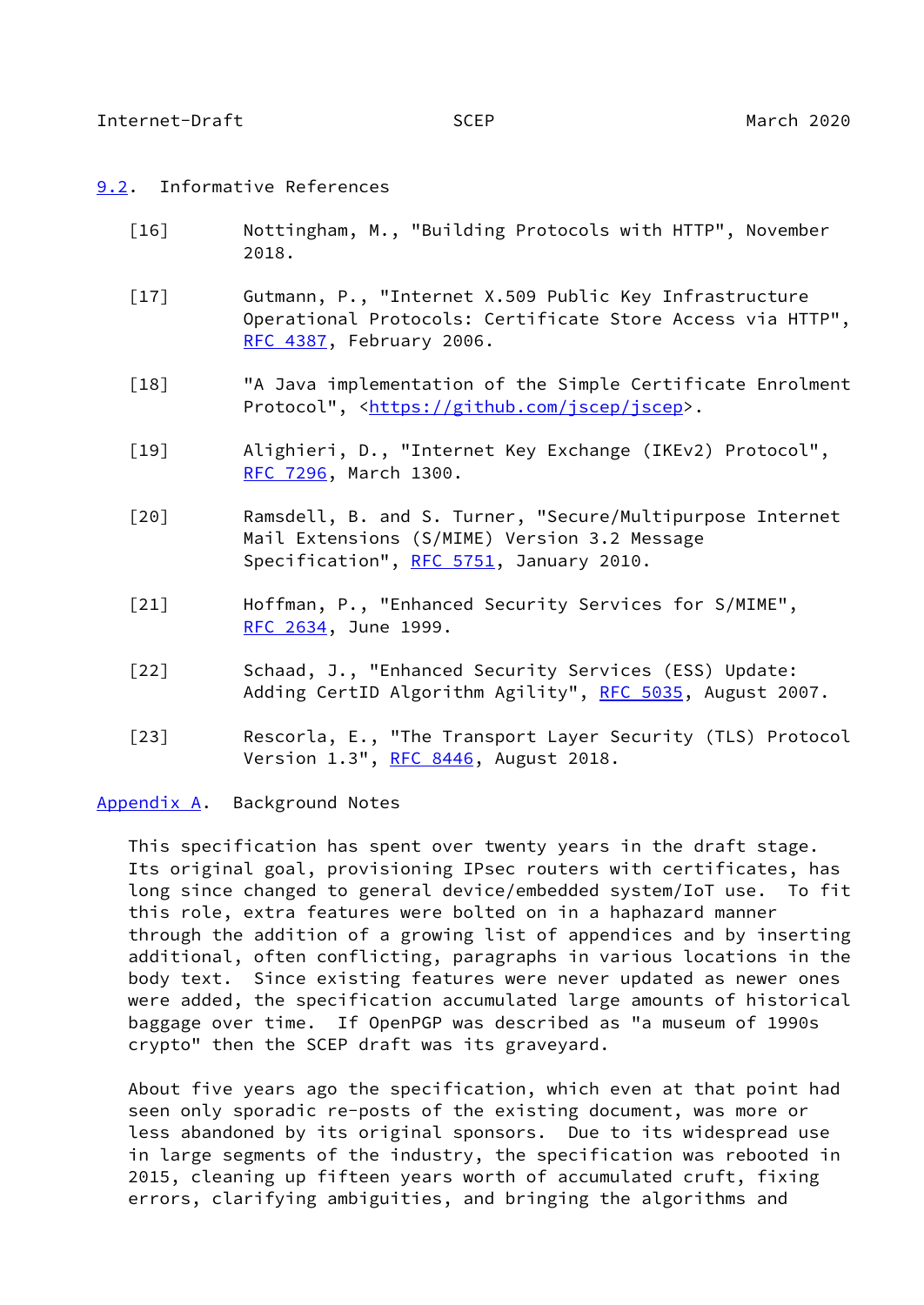standards used into the current century (prior to the update, the de-

Gutmann Expires September 28, 2020 [Page 45]

Internet-Draft SCEP March 2020

 facto lowest-common denominator algorithms used for interoperability were the insecure forty-year-old single DES and broken MD5 hash algorithms).

 Note that although the text of the current specification has changed significantly due to the consolidation of features and appendices into the main document, the protocol that it describes is identical on the wire to the original (with the unavoidable exception of the switch from single DES and MD5 to AES and SHA-2). The only two changes introduced, the "SCEPStandard" indicator in GetCACaps and the failInfoText attribute, are both optional values and would be ignored by older implementations that don't support them, or can be omitted from messages if they are found to cause problems.

Other changes include:

- o Resolved contradictions in the text, for example a requirement given as a MUST in one paragraph and a SHOULD in the next, a MUST NOT in one paragraph and a MAY a few paragraphs later, a SHOULD NOT contradicted later by a MAY, and so on.
- o Merged several later fragmentary addenda placed in appendices (for example the handling of certificate renewal) with the body of the text.
- o Merged the SCEP Transactions and SCEP Transport sections, since the latter mostly duplicated (with occasional inconsistencies) the former.
- o Updated the algorithms to ones dating from at least this century.
- o Did the same for normative references to other standards.
- o Updated the text to use consistent terminology for the client and CA rather than a mixture of client, requester, requesting system, end entity, server, certificate authority, certification authority, and CA.
- o Corrected incorrect references to other standards, e.g. IssuerAndSerial -> IssuerAndSerialNumber.
- o Corrected errors such as a statement that when both signature and encryption certificates existed, the signature certificate was used for encryption.
- o Condensed redundant discussions of the same topic spread across multiple sections into a single location. For example the description of intermediate CA handling previously existed in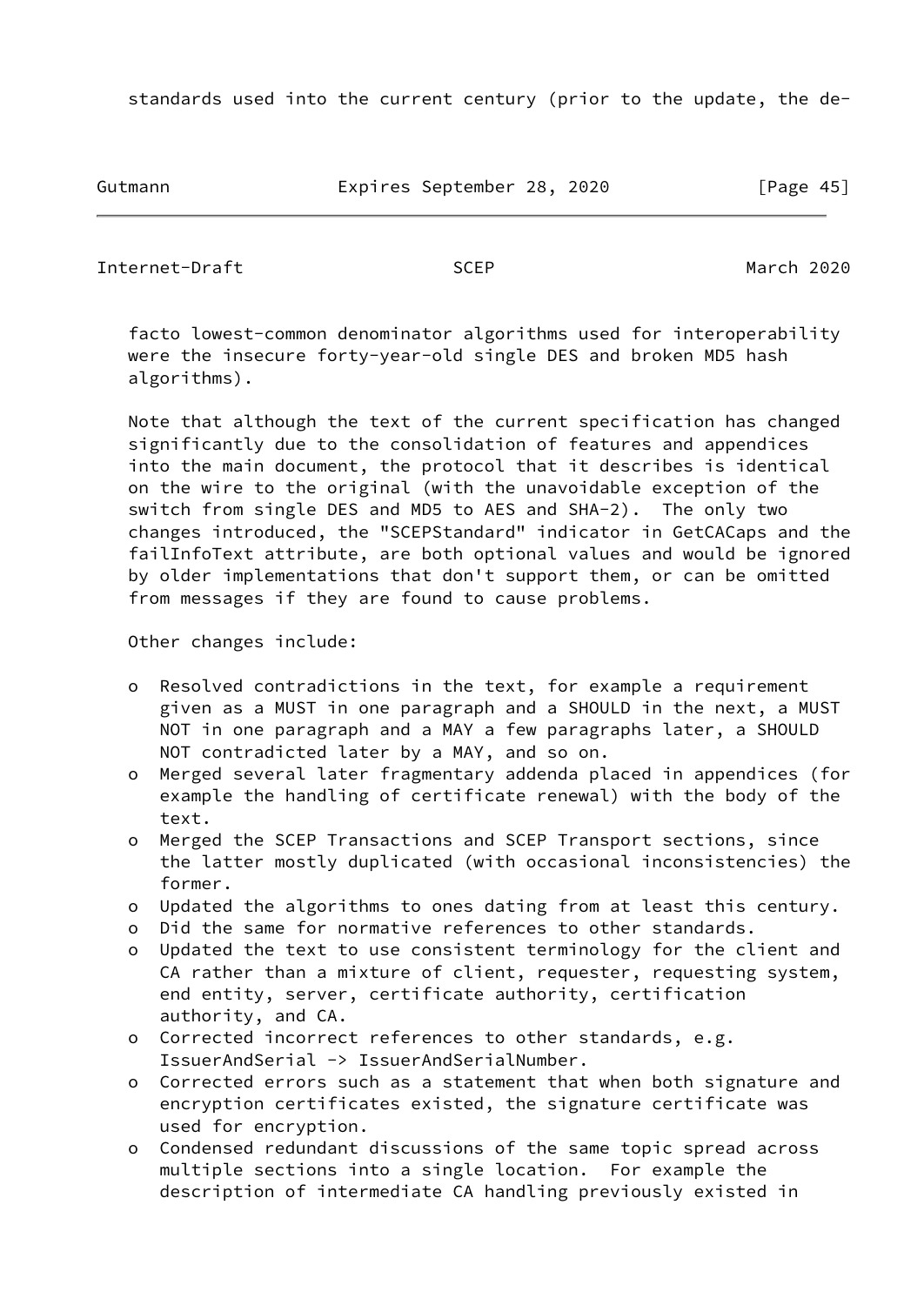three different locations, with slightly different reqirements in each one.

 o Added a description of how pkiMessages were processed, which was never made explicit in the original specification. This led to creative interpretations that had security problems but were employed anyway due to the lack of specific guidance on what to do.

Gutmann **Expires September 28, 2020** [Page 46]

# Internet-Draft SCEP March 2020

- o Relaxed some requirements that didn't serve any obvious purpose and that major implementations didn't seem to be enforcing. For example the requirement that the self-signed certificate used with a request MUST contain a subject name that matched the one in the PKCS #10 request was relaxed to a SHOULD because a number of implementations either ignored the issue entirely or at worst performed some minor action like creating a log entry after which they continued anyway.
- o Removed discussion of the transactionID from the security considerations, since the instructions there were directly contradicted by the discussion of the use of the transactionID in [Section 5.](#page-33-1)
- o Added a requirement that the signed message include the signing certificate(s) in the signedData certificates field. This was implicit in the original specification (without it, the message couldn't be verified by the CA) and was handled by the fact that most PKCS #7/CMS libraries do this by default, but was never explicitly mentioned.
- o Clarified sections that were unclear or even made no sense, for example the requirement for a "hash on the public key" [sic] encoded as a PrintableString.
- o Renamed "RA certificates" to "intermediate CA certificates". The original document at some point added mention of RA certificates without specifying how the client was to determine that an RA was in use, how the RA operations were identified in the protocol, or how it was used. It's unclear whether what was meant was a true RA or merely an intermediate CA, as opposed to the default practice of having certificates issued directly from a single root CA certificate. This update uses the term "intermediate CA certificates", since this seems to have been the original intent of the text.
- o Redid the PKIMessage diagram to match what was specified in CMS, the original diagram omitted a number of fields and nested data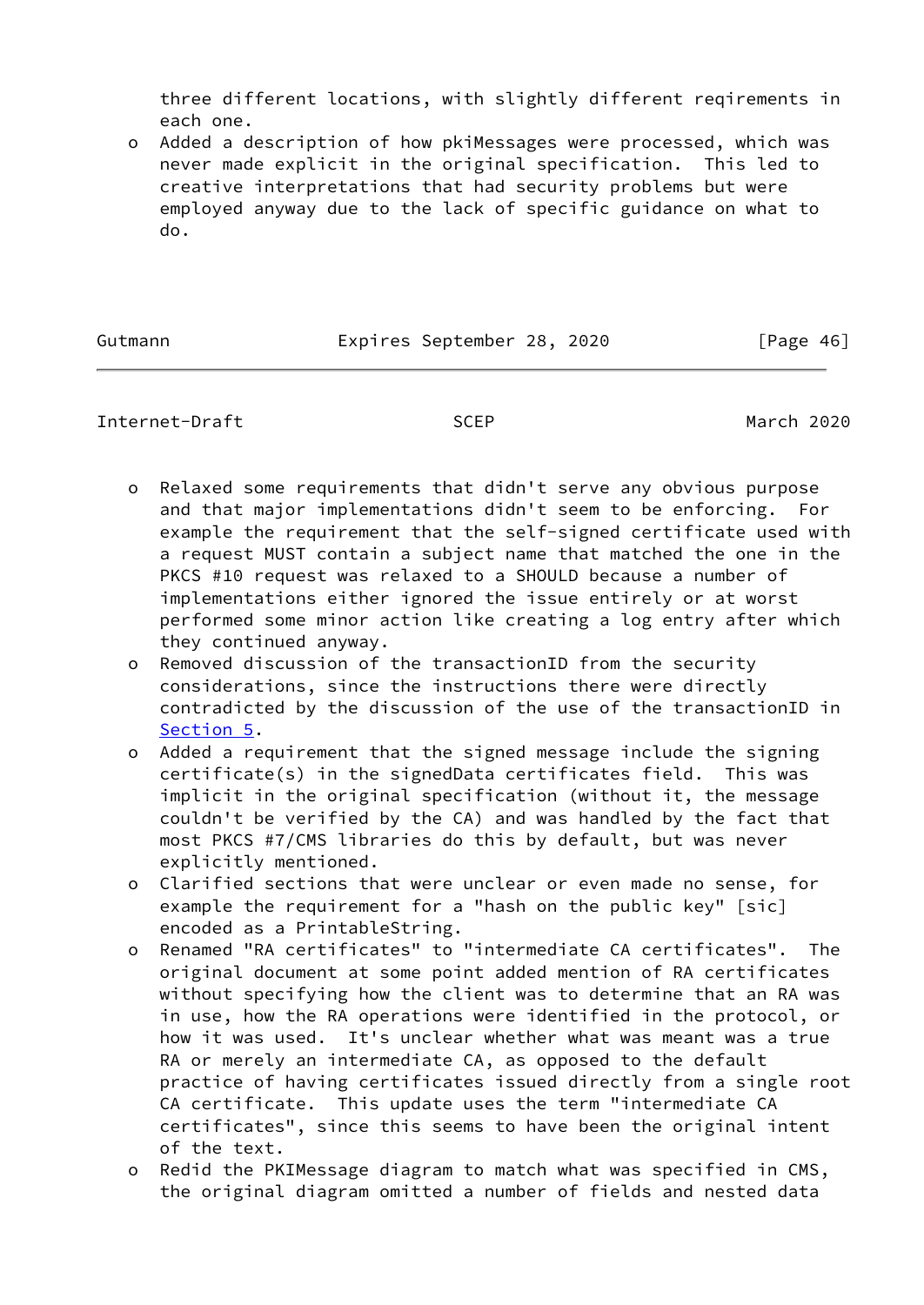structures which meant that the diagram didn't match either the text or the CMS specification.

- o Removed the requirement for a CertPoll to contain a recipientNonce, since CertPoll is a client message and will never be sent in response to a message containing a senderNonce. See also the note in [Section 3.3.2.](#page-21-0)
- o Clarified certificate renewal. This represents a capability that was bolted onto the original protocol with (at best) vaguely defined semantics, including a requirement by the CA to guess whether a particular request was a renewal or not. In response to developer feedback that they either avoided renewal entirely because of this uncertainty or hardcoded in particular behaviour on a per-CA basis, this specification explicitly identifies renewal requests as such, and provides proper semantics for them.

|  | Gutmann |
|--|---------|
|--|---------|

Expires September 28, 2020 [Page 47]

### <span id="page-53-0"></span>Internet-Draft SCEP March 2020

- o Corrected the requirement that "undefined message types are treated as an error" since this negates the effect of GetCACaps, which is used to define new message types. In particular operations such as GetCACaps "Renewal" would be impossible if enforced as written, because the Renewal operation was an undefined message type at the time.
- o In line with the above, added IANA registries for several entries that had previously been defined in an ad-hoc manner in different locations in the text.
- o Added the "SCEPStandard" keyword to GetCACaps to indicate that the CA complies with the final version of the SCEP standard, since the definition of what constitutes SCEP standards compliance has changed significantly over the years.
- o Added the optional failInfoText attribute to deal with the fact that failInfo was incapable of adequately communicating to clients why a certificate request operation had been rejected.
- o Removed the discussion in the security considerations of revocation issues, since SCEP doesn't support revocation as part of the protocol.
- o Clarified the use of nonces, which if applied as originally specified would have made the use of polling in the presence of a lost message impossible.
- o Removed the discussion of generating a given transactionID by hashing the public key, since this implied that there was some special significance in the value generated this way. Since it was neither a MUST nor a MAY, it was unsound to imply that servers